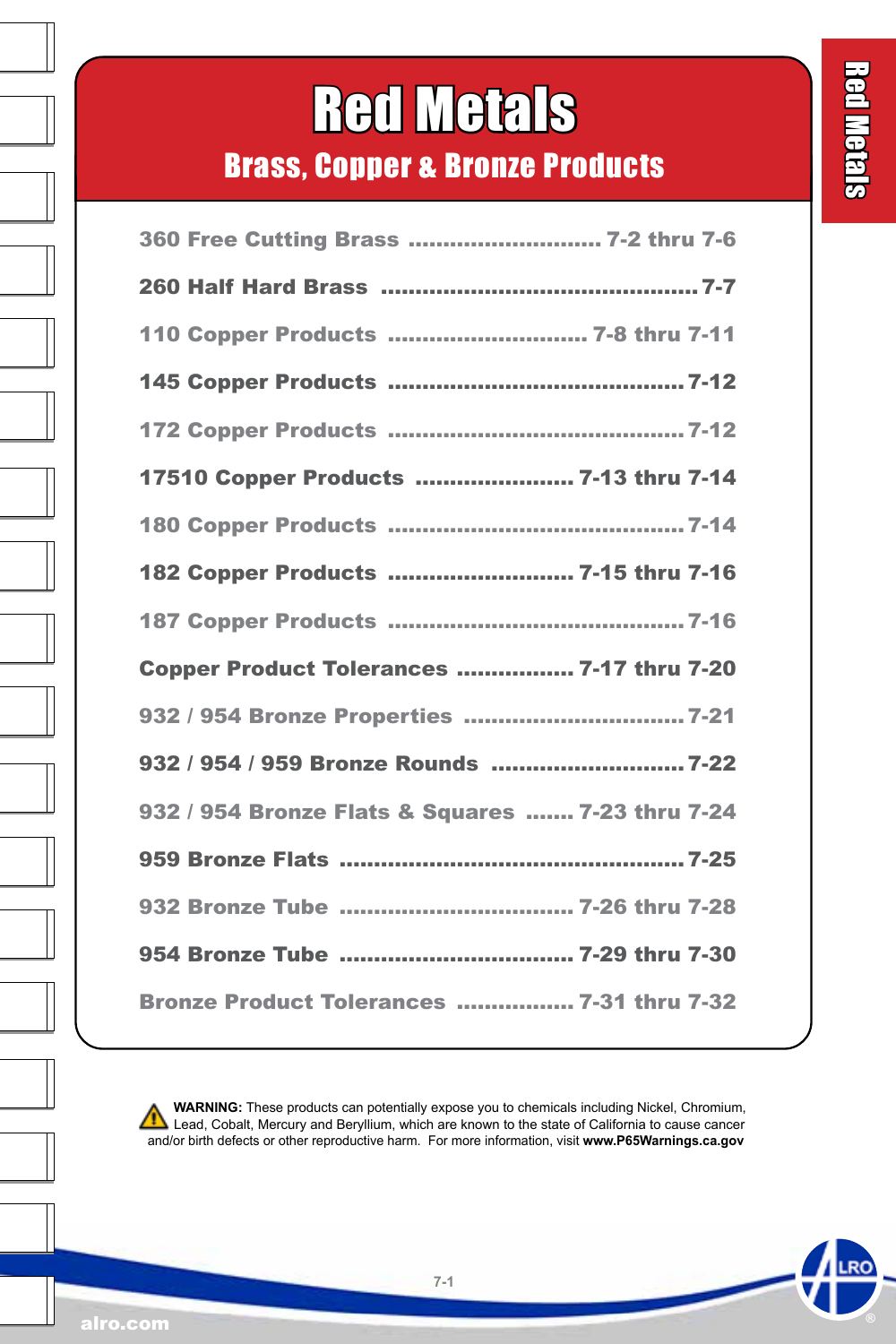# 360 Free Cutting Brass - Round Rod

### CDA Alloy 360 (ASTM B16)

**Standard Lengths: up thru 6" Diameter: 12 ft. (+/- 1/2") Over 6" Diameter: Approx. 6 ft. - 8 ft. random**

| Dia.<br>(inches) | Weight<br>(Ibs./ft.) | Weight<br>(lbs./12 ft.) | Diameter<br>Tolerance<br>(+ or -) |
|------------------|----------------------|-------------------------|-----------------------------------|
| 3/32             | 0.025                | 0.300                   | .0013                             |
| 1/8              | 0.045                | 0.540                   | .0013                             |
| 5/32             | 0.070                | 0.840                   | .0015                             |
| 11/64            | 0.085                | 1.020                   | .0015                             |
| 3/16             | 0.101                | 1.210                   | .0015                             |
| 13/64            | 0.119                | 1.420                   | .0015                             |
| 7/32             | 0.138                | 1.656                   | .0015                             |
| 15/64            | 0.159                | 1.908                   | .0015                             |
| 1/4              | 0.181                | 2.172                   | .0015                             |
| 17/64            | 0.204                | 2.448                   | .0015                             |
| 9/32             | 0.230                | 2.760                   | .0015                             |
| 19/64            | 0.254                | 3.040                   | .0015                             |
| 5/16             | 0.283                | 3.396                   | .0015                             |
| 21/64            | 0.311                | 3.732                   | .0015                             |
| 11/32            | 0.342                | 4.104                   | .0015                             |
| 23/64            | 0.373                | 4.470                   | .0015                             |
| 3/8              | 0.407                | 4.884                   | .0015                             |
| 25/64            | 0.441                | 5.294                   | .0015                             |
| 13/32            | 0.477                | 5.724                   | .0015                             |
| 7/16             | 0.554                | 6.648                   | .0015                             |
| 29/64            | 0.594                | 7.120                   | .0015                             |
| 15/32            | 0.635                | 7.620                   | .0015                             |
| 31/64            | 0.678                | 8.130                   | .0015                             |
| 1/2              | 0.723                | 8.676                   | .0015                             |
| 33/64            | 0.769                | 9.228                   | .0015                             |
| 17/32            | 0.816                | 9.792                   | .002                              |
| 35/64            | 0.865                | 10.380                  | .002                              |
| 9/16             | 0.915                | 10.980                  | .002                              |
| 19/32            | 1.019                | 12.228                  | .002                              |
| 39/64            | 1.074                | 12.888                  | .002                              |
| 5/8              | 1.130                | 13.560                  | .002                              |
| 41/64            | 1.187                | 14.240                  | .002                              |
| 21/32            | 1.245                | 14.440                  | .002                              |
| 11/16            | 1.367                | 16.401                  | .002                              |
| 23/32            | 1.494                | 17.924                  | .002                              |
| 3/4              | 1.627                | 19.524                  | .002                              |
| 25/32            | 1.765                | 21.180                  | .002                              |
| 13/16            | 1.909                | 22.908                  | .002                              |
| 27/32            | 2.059                | 24.702                  | .002                              |
| 7/8              | 2.215                | 26.580                  | .002                              |
| 57/64            | 2.295                | 27.540                  | .002                              |
| 29/32            | 2.375                | 28.500                  | .002                              |
| 15/16            | 2.542                | 30.504                  | .002                              |

| Dia.<br>(inches) | Weight<br>(Ibs./ft.) | Weight<br>(lbs./12 ft.) | <b>Diameter</b><br>Tolerance<br>(+ or -) |  |
|------------------|----------------------|-------------------------|------------------------------------------|--|
| 31/32            | 2.714                | 32.568                  | .002                                     |  |
| 1                | 2.893                | 34.716                  | .002                                     |  |
| $1 - 1/16$       | 3.265                | 39.180                  | .0025                                    |  |
| $1 - 1/8$        | 3.660                | 43.920                  | .0025                                    |  |
| $1 - 3/16$       | 4.078                | 48.936                  | .0025                                    |  |
| $1 - 1/4$        | 4.519                | 54.238                  | .0025                                    |  |
| $1 - 5/16$       | 4.982                | 59.784                  | .0025                                    |  |
| $1 - 3/8$        | 5.468                | 65.616                  | .0025                                    |  |
| $1 - 7/16$       | 5.976                | 71.712                  | .0025                                    |  |
| $1 - 1/2$        | 6.507                | 78.084                  | .0025                                    |  |
| $1 - 9/16$       | 7.060                | 84.720                  | .0025                                    |  |
| $1 - 5/8$        | 7.637                | 91.644                  | .0025                                    |  |
| $1 - 11/16$      | 8.235                | 98.820                  | .0025                                    |  |
| $1 - 3/4$        | 8.857                | 106.284                 | .0025                                    |  |
| $1 - 13/16$      | 9.500                | 114.000                 | .0025                                    |  |
| $1 - 7/8$        | 10.170               | 122.040                 | .0025                                    |  |
| $1 - 15/16$      | 10.856               | 130.222                 | .0025                                    |  |
| 2                | 11.568               | 138.816                 | .0025                                    |  |
| $2 - 1/16$       | 12.302               | 147.624                 | .0025                                    |  |
| $2 - 1/8$        | 13.059               | 156.708                 | .003                                     |  |
| $2 - 3/16$       | 13.838               | 166.056                 | .003                                     |  |
| $2 - 1/4$        | 14.640               | 175.680                 | .004                                     |  |
| $2 - 5/16$       | 15.465               | 185.58                  | .004                                     |  |
| $2 - 3/8$        | 16.312               | 195.744                 | .004                                     |  |
| $2 - 7/16$       | 17.182               | 206.184                 | .004                                     |  |
| $2 - 1/2$        | 18.075               | 216.900                 | .004                                     |  |
| $2 - 9/16$       | 18.999               | 227.98                  | .004                                     |  |
| $2 - 5/8$        | 19.927               | 239.124                 | .004                                     |  |
| $2 - 3/4$        | 21.870               | 262.440                 | .004                                     |  |
| $2 - 7/8$        | 23.904               | 286.848                 | .0035                                    |  |
| 3                | 26.027               | 312.324                 | .005                                     |  |
| $3 - 1/8$        | 28.242               | 338.904                 | .005                                     |  |
| $3 - 1/4$        | 30.546               | 366.552                 | .005                                     |  |
| $3 - 3/8$        | 32.957               | 395.48                  | .005                                     |  |
| $3 - 1/2$        | 35.426               | 425.112                 | .005                                     |  |
| $3 - 5/8$        | 38.020               | 456.24                  | .005                                     |  |
| $3 - 3/4$        | 40.668               | 488.016                 | .006                                     |  |
| $\overline{4}$   | 46.271               | 555.252                 | .006                                     |  |
| $4 - 1/4$        | 52.236               | 626.832                 | .006                                     |  |
| $4 - 1/2$        | 58.562               | 702.744                 | .007                                     |  |
| $4 - 3/4$ °      | 65.249               | 782.988                 | $+.050/-0$                               |  |
| $5^{\circ}$      | 72.298               | 867.576<br>956.448      | $+.050/-0$                               |  |
| $5 - 1/4$ °      | 79.704               |                         | $+.050/-0$                               |  |

**° Provided as Cast & Turned only.**

<span id="page-1-0"></span>

**Continued on next page**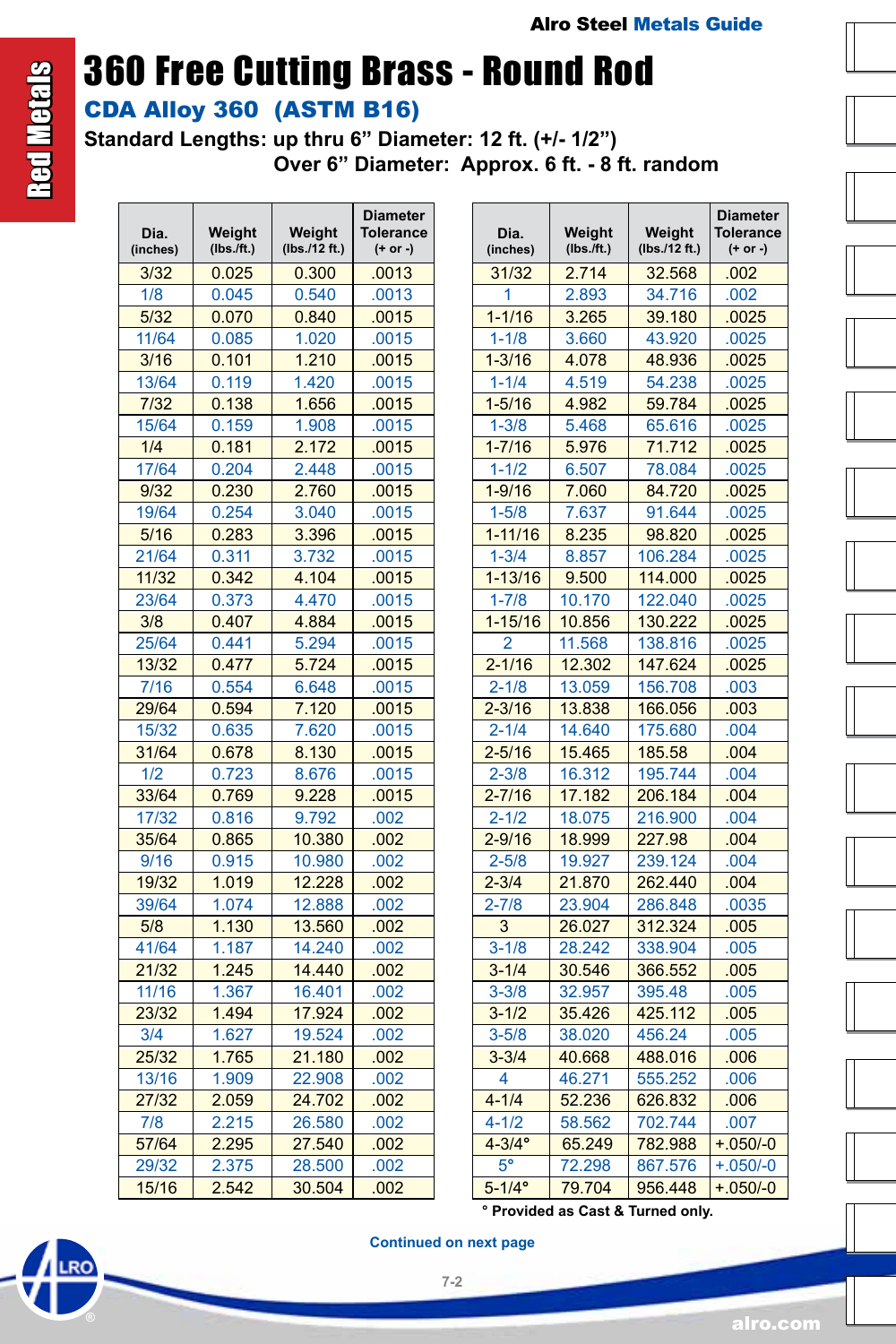# 360 Free Cutting Brass - Round Rod

#### CDA Alloy 360 (ASTM B16)

**Standard Lengths: up thru 6" Diameter: 12 ft. (+/- 1/2") Over 6" Diameter: Approx. 6 ft. - 8 ft. random**

| Dia.<br>(inches) | Weight<br>(Ibs. / ft.) | Weight<br>(lbs./12 ft.) |            |
|------------------|------------------------|-------------------------|------------|
| $5 - 1/2$ °      | 87.481                 | 1049.772                | $+.050/-0$ |
| $5-3/4^\circ$    | 95.615                 | 1147.380                | $+.050/-0$ |
| $6^{\circ}$      | 104.110                | 1249.320                | $+.050/-0$ |
| $6 - 1/2^{*o}$   | 122.184                | 977.472                 | $+.050/-0$ |
| $7*°$            | 141.705                | 1133.640                | $+.050/-0$ |
| $7 - 1/2^{*o}$   | 162.672                | 1301.376                | $+.050/-0$ |
| $8*$             | 185.084                | 1480.672                | $+.050/-0$ |

| Dia.<br>(inches) | Weight<br>$(Ibs.$ /ft.) | Weight<br>(lbs./12 ft.) | <b>Diameter</b><br><b>Tolerance</b><br>$(+ or -)$ |
|------------------|-------------------------|-------------------------|---------------------------------------------------|
| $Q^*$            | 234.247                 | 1873.976                | $+050/-0$                                         |
| $10^{*o}$        | 289.194                 | 2313.552                | $+.115/-0$                                        |
| $11*°$           | 350.100                 | 2800.800                | $+ 115/-0$                                        |
| $12***$          | 416.439                 | 2498.634                | <b>NA</b>                                         |

**\*Stock Length - 6 to 8' randoms. Weight is calculated from 8' lengths.**

**\*\* Weight is calculated from 6' lengths.**

**° Provided as Cast & Turned only.**

### 360 Free Cutting Brass - Square Rod

#### CDA Alloy 360 (ASTM B16)

**Standard Lengths: 12 ft. (+/- 1/2")**

| Dia.<br>(inches) | Weight<br>(Ibs. / ft.) | Weight<br>(lbs./12 ft.) | <b>Diameter</b><br>Tolerance<br>$(+ or -)$ |
|------------------|------------------------|-------------------------|--------------------------------------------|
| 1/8              | .058                   | .696                    | .002                                       |
| 3/16             | .130                   | 1.560                   | .003                                       |
| 1/4              | .230                   | 2.760                   | .0035                                      |
| 5/16             | .360                   | 4.320                   | .0035                                      |
| 3/8              | .518                   | 6.216                   | .0035                                      |
| 7/16             | .705                   | 8.460                   | .0035                                      |
| 1/2              | .921                   | 11.052                  | .0035                                      |
| 9/16             | 1.166                  | 13.992                  | .0045                                      |
| 5/8              | 1.439                  | 17.268                  | .0045                                      |
| 11/16            | 1.741                  | 20.892                  | .0045                                      |
| 3/4              | 2.072                  | 24.864                  | .0045                                      |
| 13/16            | 2.432                  | 29.184                  | .0045                                      |
| 7/8              | 2.821                  | 33.852                  | .0045                                      |

| Dia.<br>(inches) | Weight<br>(Ibs./ft.) | Weight<br>(lbs./12 ft.) | <b>Diameter</b><br><b>Tolerance</b><br>(+ or -) |
|------------------|----------------------|-------------------------|-------------------------------------------------|
| 1                | 3.684                | 44.208                  | .0045                                           |
| $1 - 1/8$        | 4.663                | 55.956                  | .005                                            |
| $1 - 1/4$        | 5.756                | 69.072                  | .005                                            |
| $1 - 3/8$        | 6.965                | 83.580                  | .005                                            |
| $1 - 1/2$        | 8.289                | 99.468                  | .005                                            |
| $1 - 5/8$        | 9.728                | 116.736                 | .005                                            |
| $1 - 3/4$        | 11.282               | 135.384                 | .005                                            |
| 2                | 14.736               | 176.832                 | .005                                            |
| $2 - 1/4$        | 18.650               | 223.800                 | .007                                            |
| $2 - 1/2$        | 23.025               | 276.300                 | .008                                            |
| 3                | 33.156               | 397.872                 | .009                                            |
| $3 - 1/2$        | 45.129               | 541.548                 | .011                                            |
| 4                | 58.944               | 707.328                 | .012                                            |

*Note: Special sizes and alloys available on mill orders.*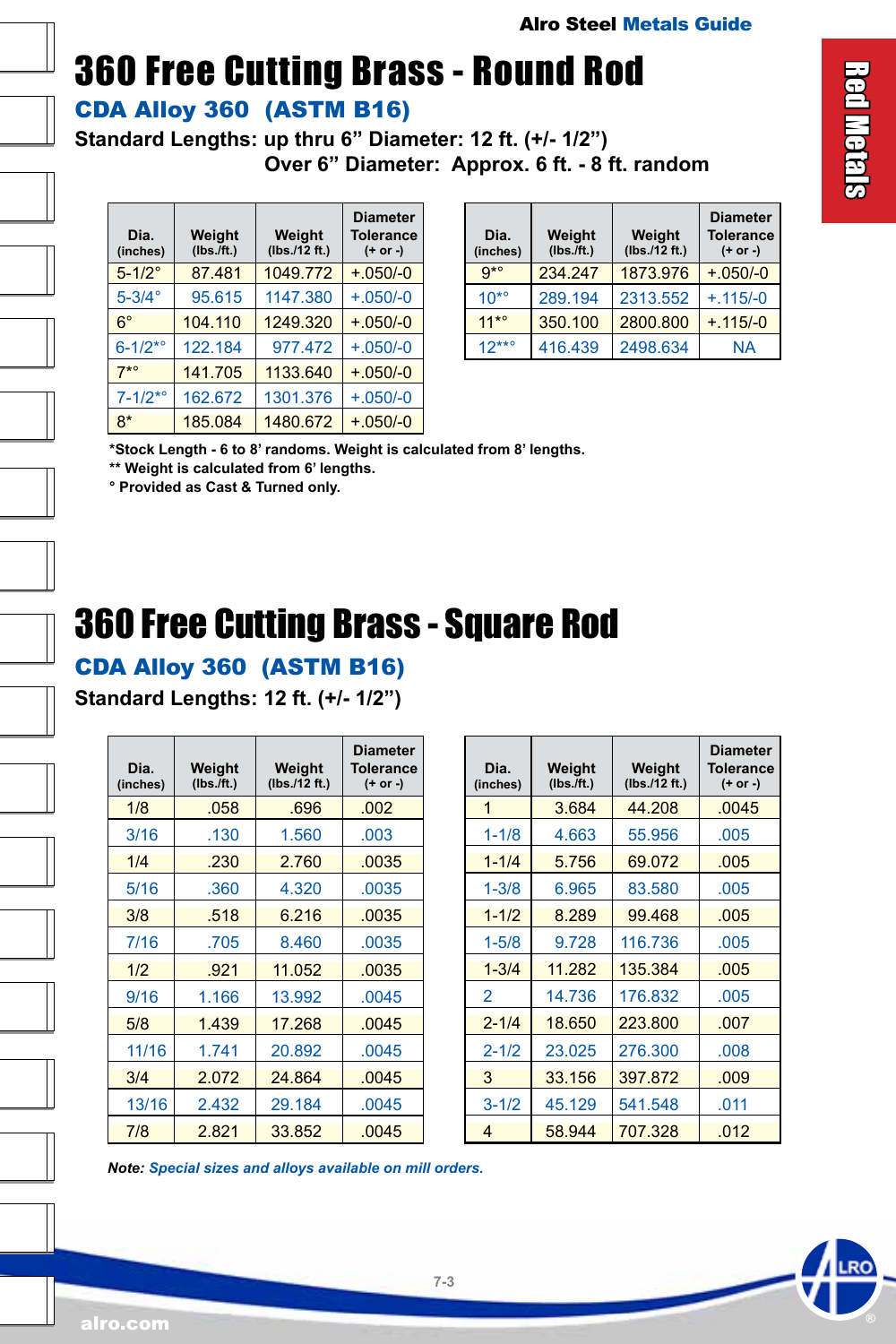### 360 Free Cutting Brass - Hexagon Rod CDA Alloy 360 (ASTM B16)

**Standard Lengths: 12 ft. (+/- 1/2")**

Red Metals

**Red Metals** 

| Dia.<br>(inches) | Weight<br>$(Ibs.$ /ft.) | Weight<br>(Ibs./12 ft.) | <b>Diameter</b><br><b>Tolerance</b><br>$(+ or -)$ | (i             |
|------------------|-------------------------|-------------------------|---------------------------------------------------|----------------|
| 1/8              | .050                    | .600                    | .0025                                             | $\overline{1}$ |
| 3/16             | .112                    | 1.344                   | .003                                              | 1              |
| 7/32             | .153                    | 1.830                   | .003                                              | $\overline{1}$ |
| 1/4              | .200                    | 2.400                   | .003                                              | 1              |
| 9/32             | .252                    | 3.020                   | .003                                              | $\overline{1}$ |
| 5/16             | .312                    | 3.744                   | .003                                              | $\overline{1}$ |
| 11/32            | .376                    | 4.510                   | .003                                              | $\overline{1}$ |
| 3/8              | .449                    | 5.388                   | .003                                              | 1              |
| 7/16             | .611                    | 7.332                   | .003                                              | $\mathbf{1}$   |
| 15/32            | .700                    | 8.400                   | .003                                              | 1              |
| 1/2              | .798                    | 9.576                   | .003                                              | $\overline{c}$ |
| 9/16             | 1.010                   | 12.120                  | .004                                              | $\overline{2}$ |
| 19/32            | 1.125                   | 13.500                  | .004                                              | $\overline{2}$ |
| 5/8              | 1.247                   | 14.964                  | .004                                              | 2              |
| 11/16            | 1.509                   | 18.108                  | .004                                              | $\overline{a}$ |
| 3/4              | 1.796                   | 21.552                  | .004                                              | $\overline{c}$ |
| 13/16            | 2.108                   | 25.296                  | .004                                              | $\overline{a}$ |
| 7/8              | 2.444                   | 29.328                  | .004                                              | 3              |
| 15/16            | 2.806                   | 33.672                  | .004                                              | 3              |
| 1                | 3.193                   | 38.316                  | .004                                              | 3              |
| $1 - 1/16$       | 3.604                   | 43.248                  | .005                                              | 3              |
| $1 - 1/8$        | 4.041                   | 48.492                  | .005                                              | 4              |
|                  |                         |                         |                                                   |                |

| Dia.<br>(inches) | Weight<br>$(Ibs.$ /ft.) | Weight<br>(Ibs./12 ft.) |      |
|------------------|-------------------------|-------------------------|------|
| $1 - 3/16$       | 4.502                   | 54.024                  | .005 |
| $1 - 1/4$        | 4.989                   | 59.868                  | .005 |
| $1 - 5/16$       | 5.500                   | 66.000                  | .005 |
| $1 - 3/8$        | 6.036                   | 72.432                  | .005 |
| $1 - 7/16$       | 6.598                   | 79.176                  | .005 |
| $1 - 1/2$        | 7.184                   | 86.208                  | .005 |
| $1 - 5/8$        | 8.431                   | 101.172                 | .005 |
| $1 - 3/4$        | 9.778                   | 117.336                 | .005 |
| $1 - 13/16$      | 10.489                  | 125.868                 | .005 |
| $1 - 7/8$        | 11.225                  | 134,700                 | .005 |
| $\overline{2}$   | 12.771                  | 153.252                 | .005 |
| $2 - 1/8$        | 14.417                  | 173.004                 | .006 |
| $2 - 1/4$        | 16.164                  | 193.968                 | .007 |
| $2 - 3/8$        | 18.009                  | 216.108                 | .007 |
| $2 - 1/2$        | 19.955                  | 239.460                 | .008 |
| $2 - 5/8$        | 22.000                  | 264.000                 | .008 |
| $2 - 3/4$        | 24.145                  | 289.740                 | .008 |
| 3                | 28.735                  | 344.820                 | .009 |
| $3 - 1/8$        | 31.180                  | 374.160                 | .009 |
| $3 - 1/4$        | 33.724                  | 404.688                 | .009 |
| $3 - 1/2$        | 39.112                  | 469.344                 | 011  |
| 4                | 51.085                  | 613.020                 | .012 |

 *Note: Special sizes and alloys available on mill orders.*

#### **360 Free Cutting Brass Benefits:**

**7-4**

- Excellent Machinability
- Screw Machine Jobs
- Finest Appearance
- Lower Finishing Costs
- Corrosion Resistance
- High Scrap-Value Recovery



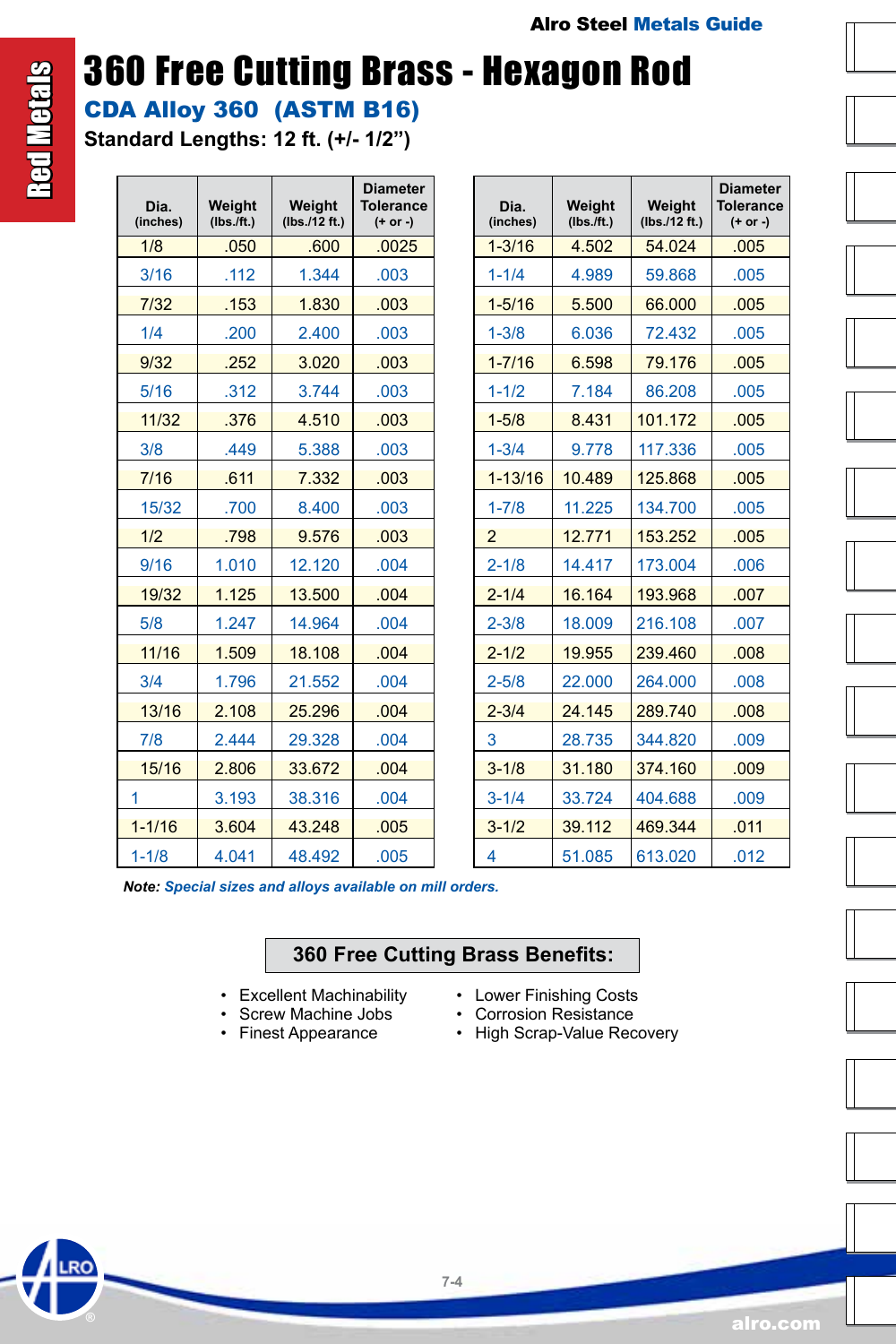### 360 Free Cutting Brass - Flat Bar

CDA Alloy 360 (ASTM B16)

**Standard Lengths: 12 ft. random**

| <b>Size</b><br>(inches) | Weight<br>$(Ibs.\bar{f}t.)$ | Weight<br>(lbs./12 ft.) | <b>Size</b><br>(inches) | Weight<br>$(Ibs.\bar{f}t.)$ | Weight<br>(lbs./12 ft.) | <b>Size</b><br>(inches)     | Weight<br>$(Ibs.\bar{f}t.)$ | Weight<br>(lbs./12 ft.) |
|-------------------------|-----------------------------|-------------------------|-------------------------|-----------------------------|-------------------------|-----------------------------|-----------------------------|-------------------------|
| 1/8                     |                             |                         | 5/16x                   |                             |                         | 3/4x                        |                             |                         |
| 1/4                     | .115                        | 1.380                   | 3/8                     | .431                        | 5.172                   | 7/8                         | 2.417                       | 29.004                  |
| 3/8                     | .173                        | 2.070                   | 1/2                     | .575                        | 6.900                   | 1                           | 2.763                       | 33.156                  |
| 1/2                     | .230                        | 2.760                   | 5/8                     | .719                        | 8.628                   | $1 - 1/8$                   | 3.108                       | 37.299                  |
| 5/8                     | .287                        | 3.444                   | 3/4                     | .863                        | 10.356                  | $1 - 1/4$                   | 3.453                       | 41.436                  |
| 3/4                     | .345                        | 4.140                   | $\overline{1}$          | 1.151                       | 13.812                  | $1 - 1/2$                   | 4.144                       | 49.728                  |
| 7/8                     | .408                        | 4.836                   | $1 - 1/4$               | 1.439                       | 17.268                  | $1 - 3/4$                   | 4.835                       | 58.020                  |
| 1                       | .460                        | 5.520                   | $1 - 1/2$               | 1.726                       | 20.712                  | $\overline{2}$              | 5.526                       | 66.312                  |
| $1 - 1/4$               | .575                        | 6.900                   | $\overline{2}$          | 2.302                       | 27.624                  | $2 - 1/4$                   | 6.216                       | 74.592                  |
| $1 - 1/2$               | .690                        | 8.280                   | 3/8 x                   |                             |                         | $2 - 1/2$                   | 6.907                       | 82.884                  |
| $1 - 3/4$               | .805                        | 9.660                   | 1/2                     | .690                        | 8.280                   | 3                           | 8.289                       | 99.468                  |
| $\overline{2}$          | .921                        | 11.052                  | 5/8                     | .863                        | 10.356                  | $\overline{4}$              | 11.052                      | 132.624                 |
| $2 - 1/2$               | 1.151                       | 13.812                  | 3/4                     | 1.036                       | 12.432                  | 7/8x                        |                             |                         |
| 3                       | 1.381                       | 16.572                  | 7/8                     | 1.208                       | 14.496                  | 1                           | 3.223                       | 38.676                  |
| $\overline{4}$          | 1.842                       | 22.104                  | 1                       | 1.381                       | 16.572                  | $\overline{2}$              | 6.447                       | 77.364                  |
| 3/16x                   |                             |                         | $1 - 1/4$               | 1.726                       | 20.712                  | 1x                          |                             |                         |
| 1/4                     | .172                        | 2.064                   | $1 - 1/2$               | 2.072                       | 24.864                  | $1 - 1/4$                   | 4.605                       | 55.260                  |
| 3/8                     | .259                        | 3.108                   | $1 - 3/4$               | 2.417                       | 29.004                  | $1 - 1/2$                   | 5.526                       | 66.312                  |
| 1/2                     | .345                        | 4.140                   | 2                       | 2.763                       | 33.156                  | $1 - 3/4$                   | 6.447                       | 77.364                  |
| 5/8                     | .431                        | 5.172                   | $2 - 1/2$               | 3.453                       | 41.436                  | $\overline{2}$              | 7.368                       | 88.416                  |
| 3/4                     | .518                        | 6.216                   | 3                       | 4.144                       | 49.728                  | $2 - 1/2$                   | 9.210                       | 110.520                 |
| 1                       | .690                        | 8.280                   | $3 - 1/2$               | 4.835                       | 58.020                  | 3                           | 11.052                      | 132.624                 |
| $1 - 1/4$               | .863                        | 10.356                  | 4                       | 5.526                       | 66.312                  | $3 - 1/2$                   | 12.894                      | 154.728                 |
| $1 - 1/2$               | 1.036                       | 12.432                  | 6                       | 8.289                       | 99.468                  | $\overline{4}$              | 14.736                      | 176.832                 |
| $1 - 3/4$               | 1.208                       | 14.496                  | 1/2x                    |                             |                         | 5                           | 18.420                      | 221.040                 |
| 2                       | 1.381                       | 16.572                  | 5/8                     | 1.151                       | 13.812                  | 6                           | 22.104                      | 265.248                 |
| 3                       | 2.072                       | 24.864                  | 3/4                     | 1.381                       | 16.572                  | $1 - 1/4x$                  |                             |                         |
| 4                       | 2.763                       | 33.156                  | 7/8                     | 1.611                       | 19.332                  | $1 - 1/2$                   | 6.907                       | 82.884                  |
| 1/4x                    |                             |                         | $\overline{1}$          | 1.842                       | 22.104                  | $1 - 3/4$                   | 8.058                       | 96.696                  |
| 5/16                    | .287                        | 3.444                   | $1 - 1/4$               | 2.302                       | 27.624                  | 2                           | 9.210                       | 110.520                 |
| 3/8                     | .345                        | 4.140                   | $1 - 1/2$               | 2.763                       | 33.156                  | $2 - 1/2$                   | 11.512                      | 138.144                 |
| 1/2                     | .461                        | 5.532                   | $1 - 3/4$               | 3.223                       | 38.676                  | 3                           | 13.815                      | 165.780                 |
| 5/8                     | .576                        | 6.912                   | $\overline{2}$          | 3.684                       | 44.208                  | 4                           | 18.420                      | 221.040                 |
| 3/4                     | .690                        | 8.280                   | $2 - 1/4$               | 4.144                       | 49.728                  |                             |                             |                         |
| 7/8                     | .805                        | 9.660                   | $2 - 1/2$               | 4.605                       | 55.260                  | $1 - 1/2x$                  |                             |                         |
| $\mathbf{1}$            | .921                        | 11.052                  | 3                       | 5.526                       | 66.312                  | $\overline{2}$<br>$2 - 1/2$ | 11.052<br>13.815            | 132.624<br>165.780      |
| $1 - 1/4$               | 1.151                       | 13.812                  | $3 - 1/2$               | 6.447                       | 77.364                  | 3                           |                             |                         |
| $1 - 1/2$               | 1.381                       | 16.572                  | 4                       | 7.368                       | 88.416                  | $\overline{4}$              | 16.578<br>22.104            | 198.936                 |
| $1 - 3/4$               | 1.611                       | 19.332                  | $4 - 1/2$               | 8.289                       | 99.468                  |                             |                             | 265.248                 |
| $\overline{2}$          | 1.842                       | 22.104                  | 5                       | 9.210                       | 110.520                 | $1 - 3/4x$                  |                             |                         |
| $2 - 1/4$               | 2.072                       | 24.864                  | 6                       | 11.052                      | 132.624                 | 2                           | 12.894                      | 154.728                 |
| $2 - 1/2$               | 2.302                       | 27.624                  | 5/8x                    |                             |                         | 3                           | 19.341                      | 232.092                 |
| 3                       | 2.763                       | 33.156                  | 3/4                     | 1.726                       | 20.712                  | 2x                          |                             |                         |
| $3 - 1/2$               | 3.223                       | 38.676                  | 7/8                     | 2.014                       | 24.168                  | $2 - 1/2$                   | 18.420                      | 221.040                 |
| 4                       | 3.684                       | 44.208                  | 1                       | 2.302                       | 27.624                  | 3                           | 22.104                      | 265.248                 |
| $4 - 1/2$               | 4.144                       | 49.734                  | $1 - 1/4$               | 2.878                       | 34.536                  | $\overline{4}$              | 29.472                      | 353.664                 |
| 5                       | 4.605                       | 55.260                  | $1 - 1/2$               | 3.453                       | 41.436                  | $2 - 1/2x$                  |                             |                         |
| 6                       | 5.510                       | 66.120                  | $1 - 3/4$               | 4.029                       | 48.348                  | 3                           | 27.630                      | 331.560                 |
|                         |                             |                         | 2                       | 4.605                       | 55.260                  | 3x                          |                             |                         |
|                         |                             |                         | $2 - 1/2$               | 5.756                       | 69.072                  | $\overline{4}$              | 44.200                      | 530.496                 |
|                         |                             |                         | 3                       | 6.907                       | 82.884                  |                             |                             |                         |
|                         |                             |                         | 4                       | 9.210                       | 110.520                 |                             |                             |                         |
|                         |                             |                         |                         |                             |                         |                             |                             |                         |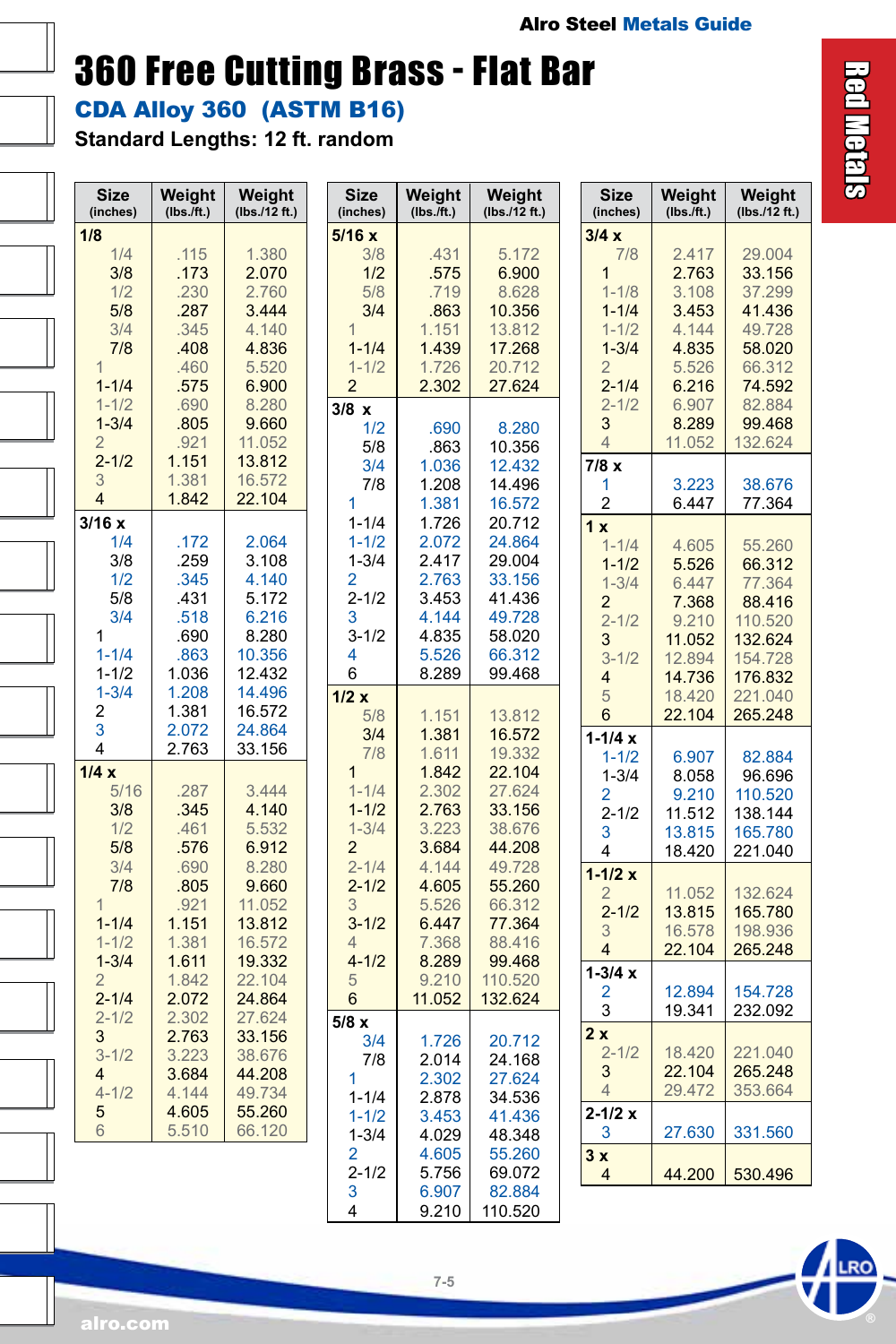# 360 Free Cutting Brass Tolerances

#### Round and Hexagonal

| <b>Diameter</b><br>(inches) | <b>Rounds</b><br>(inches) | Hexagonal<br>(inches) |
|-----------------------------|---------------------------|-----------------------|
| Up to .150 Incl.            | $+ .0013$                 | $+.0025$              |
| Over .150 to .500 Incl.     | $+.0015$                  | $+ .0030$             |
| Over .500 to 1.00 Incl.     | $+ .0020$                 | $+ .0040$             |
| Over 1.00 to 2.00 Incl.     | $+ .0025$                 | $+ .0050$             |
| <b>Over 2.00</b>            | $+0.15%$ *                | $+0.30\%$ *           |

*\* Expressed to the nearest 0.001"*

#### Thickness Tolerance for Rectangular & Square Bar

|                              | <b>Width (inches)</b>  |                                              |                                             |                                    |                                    |                                     |  |  |  |  |
|------------------------------|------------------------|----------------------------------------------|---------------------------------------------|------------------------------------|------------------------------------|-------------------------------------|--|--|--|--|
| <b>Thickness</b><br>(inches) | Up to<br>1/2"<br>Incl. | Over<br>1/2"<br>up to<br>$1 - 1/4"$<br>Incl. | Over<br>$1 - 1/4"$<br>up to<br>ייפ<br>Incl. | Over<br>2"<br>up to<br>4"<br>Incl. | Over<br>4"<br>up to<br>8"<br>Incl. | Over<br>8"<br>up to<br>12"<br>Incl. |  |  |  |  |
| Incl. 062 to .130 Incl.      | $+.002$                | $+.0025$                                     | $+ .0035$                                   | $\ddotsc$                          | $\cdots$                           | $\cdots$                            |  |  |  |  |
| Over .130 to .188 Incl.      | $+.003$                | $+.0035$                                     | $+.004$                                     | $\cdots$                           | $\cdots$                           | .                                   |  |  |  |  |
| Over .188 to .500 Incl.      | $+ .0035$              | $+.004$                                      | $+ .0045$                                   | $+.0045$                           | ±.006                              | ±.008                               |  |  |  |  |
| Over .500 to 1.00 Incl.      | $\cdots$               | $+.0045$                                     | $+.005$                                     | $+.005$                            | $+.007$                            | $+.009$                             |  |  |  |  |
| Over 1.00 to 2.00 Incl.      | $\sim$ $\sim$ $\sim$   | $+.005$                                      | $+.005$                                     | $+.006$                            | $+.008$                            | $\sim$ $\sim$                       |  |  |  |  |
| Over 2.00 to 4.00 Incl.      | .                      | $\cdots$                                     | $\cdots$                                    | $±.30\%*$                          | $\cdots$                           | $\cdots$                            |  |  |  |  |

*\* Expressed to the nearest 0.001"*

#### Width Tolerance For Rectangles Only For Squares Use Thickness Tolerances

| Width<br>(inches)         | <b>Tolerance</b><br>(inches) |
|---------------------------|------------------------------|
| Over 0.130 to 0.188 incl. | $+.003$                      |
| Over 0.188 to 0.500 incl. | $+.0035$                     |
| Over 0.500 to 1.25 incl.  | $+.005$                      |
| Over 1.25 to 2.00 incl.   | $+.008$                      |
| Over 2.00 to 4.00 incl.   | $+.012$                      |
| Over 4.00 to 12 incl.     | $+0.30\%$ *                  |

*\* Expressed to the nearest 0.001"*

### 360 Free Cutting Brass - Straightness Tolerances

**Drawn Rectangles & Squares - 1/2" maximum bow edgewise curvature (depth arc) in any 6 foot portion of the total length.**

#### **Drawn Rod (General Use)**

| Length (feet)  | <b>Maximum Curvature (depth arc)</b>            |
|----------------|-------------------------------------------------|
| Under 2        | 1/32"                                           |
| 2 and under 5  | 1/32" in 2 foot portion of the total length     |
| 5 and under 10 | 1/8" in any 5 foot portion or the total length  |
| 10 and over    | 1/2" in any 10 foot portion of the total length |















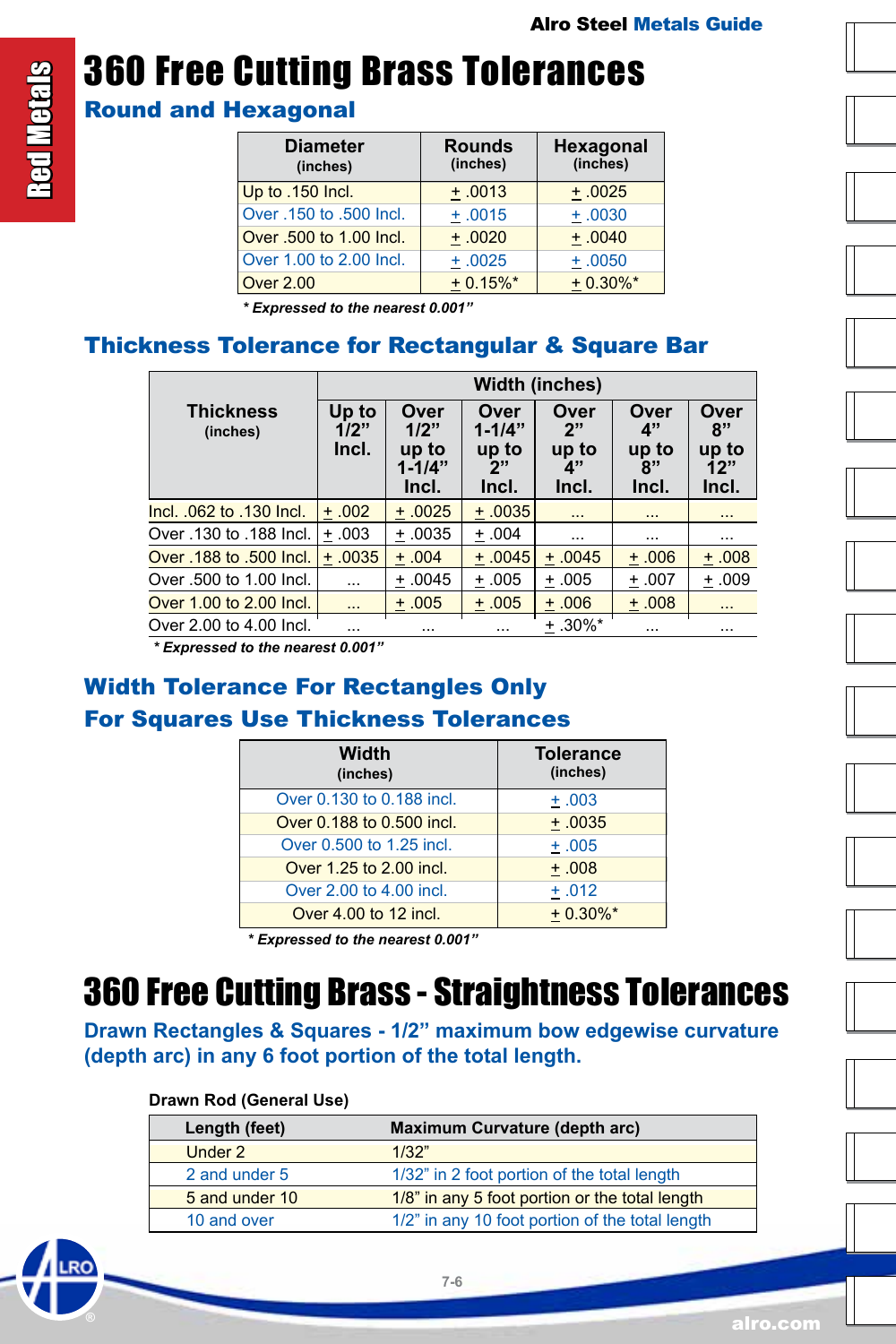### <span id="page-6-0"></span>260 Half Hard Brass Sheet/Plate CDA Alloy 260 (ASTM B36) UNS-C2600

CDA 260 Half Hard Brass , also known as cartridge brass, has a high zinc content (30%) giving it the optimum combination of strength and ductility. It has excellent cold workability and used in the automotive industry as well as plumbing, hardware, and ammunition components. Easily machined, but more often cold formed and is highly corrosion resistant.

| <b>Thickness</b><br>(inches) | <b>Sheet/Plate Size</b><br>(inches) |              |    | Weight, Approx.<br>(Ibs./sqft.) |
|------------------------------|-------------------------------------|--------------|----|---------------------------------|
| .025                         | 36                                  | X            | 96 | 1.110                           |
| .032                         | 36                                  | x            | 96 | 1.420                           |
| .040                         | 36                                  | X            | 96 | 1.774                           |
| .050                         | 36                                  | x            | 96 | 2.220                           |
| .063                         | 36                                  | $\mathsf{x}$ | 96 | 2.772                           |
| .080                         | 36                                  | x            | 96 | 3.550                           |
| .093                         | 36                                  | X            | 96 | 4.156                           |
| .125                         | 36                                  | X            | 96 | 5.544                           |
| .1875                        | 36                                  | $\mathsf{x}$ | 96 | 8.320                           |
| .250                         | 36                                  | x            | 96 | 11.170                          |
| .375                         | 36                                  | $\mathsf{x}$ | 96 | 16.910                          |
| .500                         | 36                                  | x            | 96 | 22.655                          |

### 260 Half Hard Brass Sheet/Plate

#### Thickness Tolerance

| <b>Thickness</b><br>(inches) | Over<br>24" wide<br>up to<br>$28"$ wide | Over<br>28" wide<br>up to<br>36" wide | Over<br>36" wide<br>up to<br>48" wide | Over<br>48" wide<br>up to<br>60" wide |
|------------------------------|-----------------------------------------|---------------------------------------|---------------------------------------|---------------------------------------|
| Over .021 to .026 incl       | .003                                    | .003                                  | .0035                                 | .004                                  |
| Over .026 to .037 incl       | .0035                                   | .0035                                 | .004                                  | .005                                  |
| Over .037 to .050 incl       | .004                                    | .005                                  | .006                                  | .007                                  |
| Over .050 to .073 incl       | .005                                    | .006                                  | .007                                  | .008                                  |
| Over .073 to .130 incl       | .006                                    | .007                                  | .008                                  | .010                                  |
| Over .130 to .188 incl       | .007                                    | .008                                  | .010                                  | .012                                  |
| Over .188 to .205 incl       | .007                                    | .008                                  | .010                                  | .012                                  |
| Over .205 to .300 incl.      | .009                                    | .010                                  | .012                                  | .014                                  |
| Over .300 to .500 incl       | .012                                    | .013                                  | .015                                  | .018                                  |

| <b>Temper</b>       | <b>Tensile</b><br><b>Strength</b> |      |      | <b>Approximate Rockwell</b><br>Hardness - "B" Scale |       |                     |
|---------------------|-----------------------------------|------|------|-----------------------------------------------------|-------|---------------------|
|                     | Min.                              | Max. | Min. | $0.020" - 0.036"$<br>Max.                           | Min.  | Over 0.036"<br>Max. |
| M20 - As Hot Rolled | 41                                | 51   | $**$ | $***$                                               | $***$ | $***$               |
| H01 - Quarter Hard  | 49                                | 59   | 40   | 61                                                  | 44    | 65                  |
| H02 - Half Hard     | 57                                | 67   | 60   | 74                                                  | 63    | 77                  |
| H04 - Hard          | 71                                | 81   | 79   | 84                                                  | 81    | 86                  |

*\*\* Per ASTM B-36M Standards*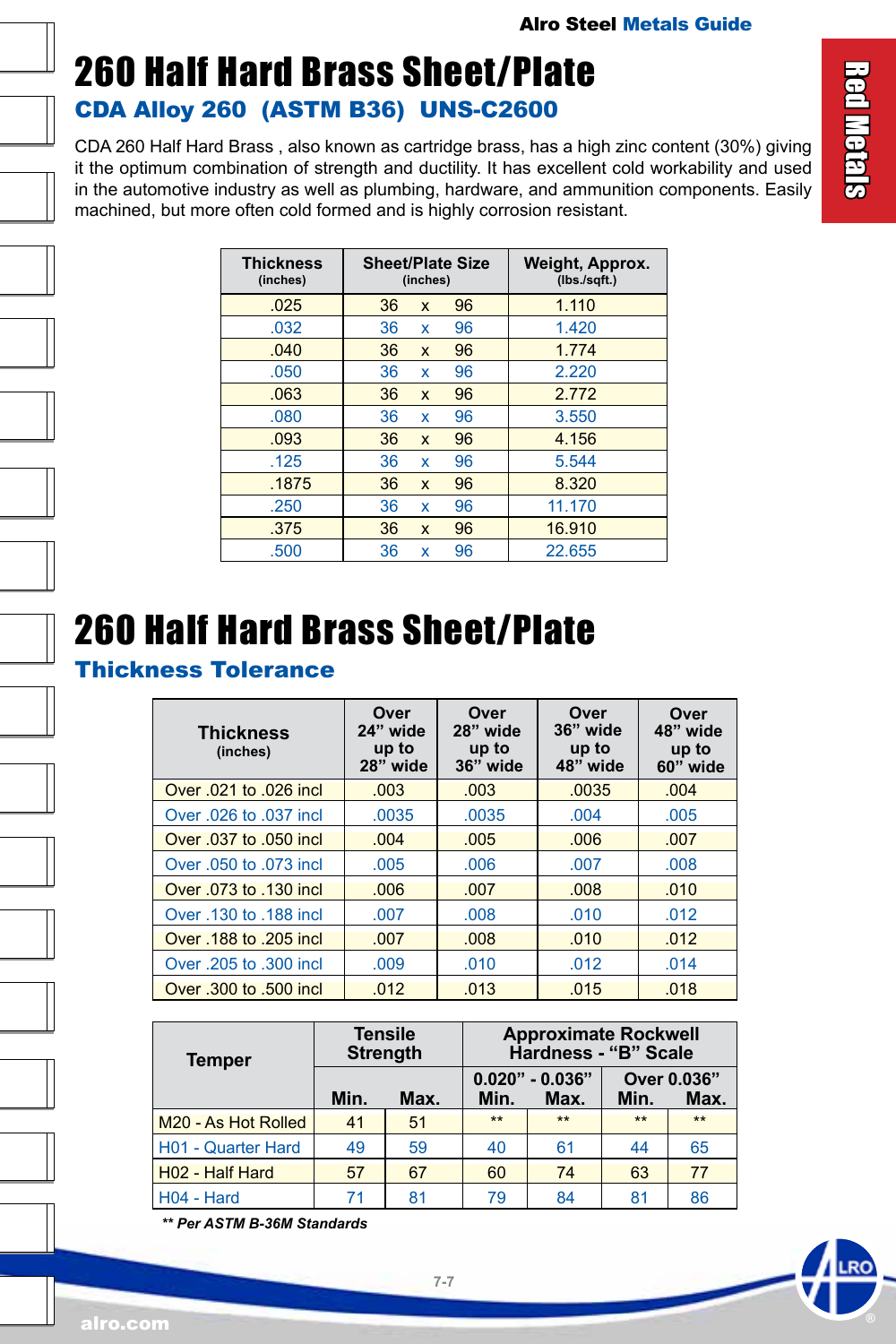

### <span id="page-7-0"></span>CDA Alloy 110 (ASTM B187) UNS-C11000 110 Copper Rounds **Standard Lengths: 12 ft.**

| <b>Diameter</b><br>(inches) | Weight<br>$(Ibs.\bar{f}t.)$ | Weight<br>(Ibs./12 ft.) |
|-----------------------------|-----------------------------|-------------------------|
| 1/8                         | 0.048                       | .570                    |
| 3/16                        | 0.108                       | 1.290                   |
| 1/4                         | 0.190                       | 2.282                   |
| 5/16                        | 0.298                       | 3.577                   |
| 3/8                         | 0.428                       | 5.134                   |
| 7/16                        | 0.581                       | 6.973                   |
| 1/2                         | 0.761                       | 9.128                   |
| 9/16                        | 0.961                       | 11.532                  |
| 5/8                         | 1.189                       | 14.262                  |
| 3/4                         | 1.711                       | 20.538                  |
| 7/8                         | 2.330                       | 27.954                  |

| <b>Diameter</b><br>(inches) | Weight<br>$(Ibs.\bar{f}t.)$ | Weight<br>(Ibs./12 ft.) |
|-----------------------------|-----------------------------|-------------------------|
| 15/16                       | 2.671                       | 32.056                  |
| 1                           | 3.043                       | 36.512                  |
| $1 - 1/8$                   | 3.851                       | 46.210                  |
| $1 - 1/4$                   | 4.754                       | 57.050                  |
| $1 - 3/8$                   | 5.753                       | 69.030                  |
| $1 - 1/2$                   | 6.846                       | 82.152                  |
| $1 - 5/8$                   | 8.035                       | 96.414                  |
| $1 - 3/4$                   | 9.318                       | 111.818                 |
| 2                           | 12.171                      | 146.048                 |
| $2 - 1/4$                   | 15.403                      | 184.842                 |
| $2 - 3/8$                   | 17.109                      | 205.308                 |

| <b>Diameter</b><br>(inches) | Weight<br>$(Ibs.\bar{f}t.)$ | Weight<br>(lbs./12 ft.) |
|-----------------------------|-----------------------------|-------------------------|
| $2 - 1/2$                   | 19.017                      | 228,200                 |
| $2 - 5/8$                   | 21 013                      | 252.156                 |
| $2 - 3/4$                   | 23,010                      | 276.121                 |
| $2 - 7/8$                   | 75.197                      | 302.244                 |
| 3                           | 27 384                      | 328,607                 |
| $3 - 1/2$                   | 37.273                      | 447.271                 |
| $\boldsymbol{\Delta}$       | 48.683                      | 584.191                 |
| $4 - 1/4*$                  | 54.958                      | 494 622                 |
| $4 - 1/2**$                 | 61.614                      | 492.911                 |
| $5***$                      | 76.067                      | 456.399                 |
| $6***$                      | 109.536                     | 657.215                 |

\* 9 ft. mill length

\*\* 8 ft. mill length

\*\*\* 5 - 6 ft. random mill lengths

### 110 Copper Squares

### CDA Alloy 110 (ASTM B187) UNS-C11000

**Standard Lengths: 12 ft.**

| <b>Size</b><br>(inches) | Weight<br>$(Ibs.$ /ft.) | Weight<br>(Ibs./12 ft.) |
|-------------------------|-------------------------|-------------------------|
| 1/4                     | 0.242                   | 2.907                   |
| 3/8                     | 0.545                   | 6.541                   |
| 1/2                     | 0.969                   | 11.628                  |
| 5/8                     | 1.514                   | 18.169                  |
| 3/4                     | 2.180                   | 26.163                  |

| <b>Size</b><br>(inches) | Weight<br>$(Ibs.$ /ft.) | Weight<br>(lbs./12 ft.) |
|-------------------------|-------------------------|-------------------------|
| 7/8                     | 3.028                   | 36.336                  |
|                         | 3.876                   | 46.512                  |
| $1 - 1/4$               | 6.056                   | 72.675                  |
| $1 - 1/2$               | 8.721                   | 104.652                 |
| $1 - 3/4$               | 11.870                  | 142.443                 |

| <b>Size</b><br>(inches) | Weight<br>$(Ibs.$ /ft.) | Weight<br>(lbs./12 ft.) |
|-------------------------|-------------------------|-------------------------|
| 2                       | 15.504                  | 186.048                 |
| $2 - 1/2$               | 24.225                  | 290.700                 |
| 3                       | 34.884                  | 418.608                 |
| $4**$                   | 62.009                  | 744 100                 |

3/4 2.180 26.163 *\*\* Produced to ASTM B124*

# 110 Copper Flats (Square Edge)

CDA Alloy 110 (ASTM B187) UNS-C11000

**Standard Lengths: 12 ft.**

| <b>Size</b><br>(inches) | Weight<br>$(Ibs.$ ft.) | Weight<br>(Ibs./12 ft.) |
|-------------------------|------------------------|-------------------------|
| $1/16 \times$           |                        |                         |
| 1/2                     | 0.122                  | 1.465                   |
| 5/8                     | 0.153                  | 1.831                   |
| 3/4                     | 0.183                  | 2.198                   |
|                         | 0.244                  | 2.930                   |
| $1 - 1/2$               | 0.360                  | 4.326                   |
| $1/8 \times$            |                        |                         |
| 1/2                     | 0.242                  | 2.907                   |
| 5/8                     | 0.303                  | 3.634                   |
| 3/4                     | 0.363                  | 4.361                   |
| 7/8                     | 0.424                  | 5.087                   |

| Size<br>(inches) | Weight<br>(Ibs./ft.) | Weight<br>(Ibs./12 ft.) |
|------------------|----------------------|-------------------------|
| $1/8 \times$     |                      |                         |
|                  | 0.485                | 5.814                   |
| $1 - 1/4$        | 0.606                | 7.268                   |
| $1 - 1/2$        | 0.727                | 8.721                   |
| $1 - 3/4$        | 0.848                | 10 175                  |
| $\mathfrak{p}$   | 0.969                | 11.628                  |
| $2 - 1/4$        | 1.090                | 13.082                  |
| $2 - 1/2$        | 1 2 1 1              | 14.535                  |
| 3                | 1454                 | 17442                   |
| 4                | 1.938                | 23.256                  |
| 5                | 2.423                | 29.070                  |
| 6                | 2.907                | 34.884                  |

| Size<br>(inches) | Weight<br>$(Ibs.\bar{f}t.)$ | Weight<br>(lbs./12 ft.) |
|------------------|-----------------------------|-------------------------|
| 3/16x            |                             |                         |
| 3/8              | .271                        | 3.250                   |
| 1/2              | 0.364                       | 4 3 7 2                 |
| 5/8              | 0.453                       | 5.436                   |
| 3/4              | 0.547                       | 6.558                   |
| 7/8              | 0.638                       | 7.651                   |
| 1                | 0 7 2 9                     | 8 7 4 4                 |
| $1 - 1/4$        | 0.911                       | 10.930                  |
| $1 - 1/2$        | 1.093                       | 13.116                  |
| $1 - 3/4$        | 1.268                       | 15.221                  |
| 2                | 1.457                       | 17.489                  |

**Continued on next page**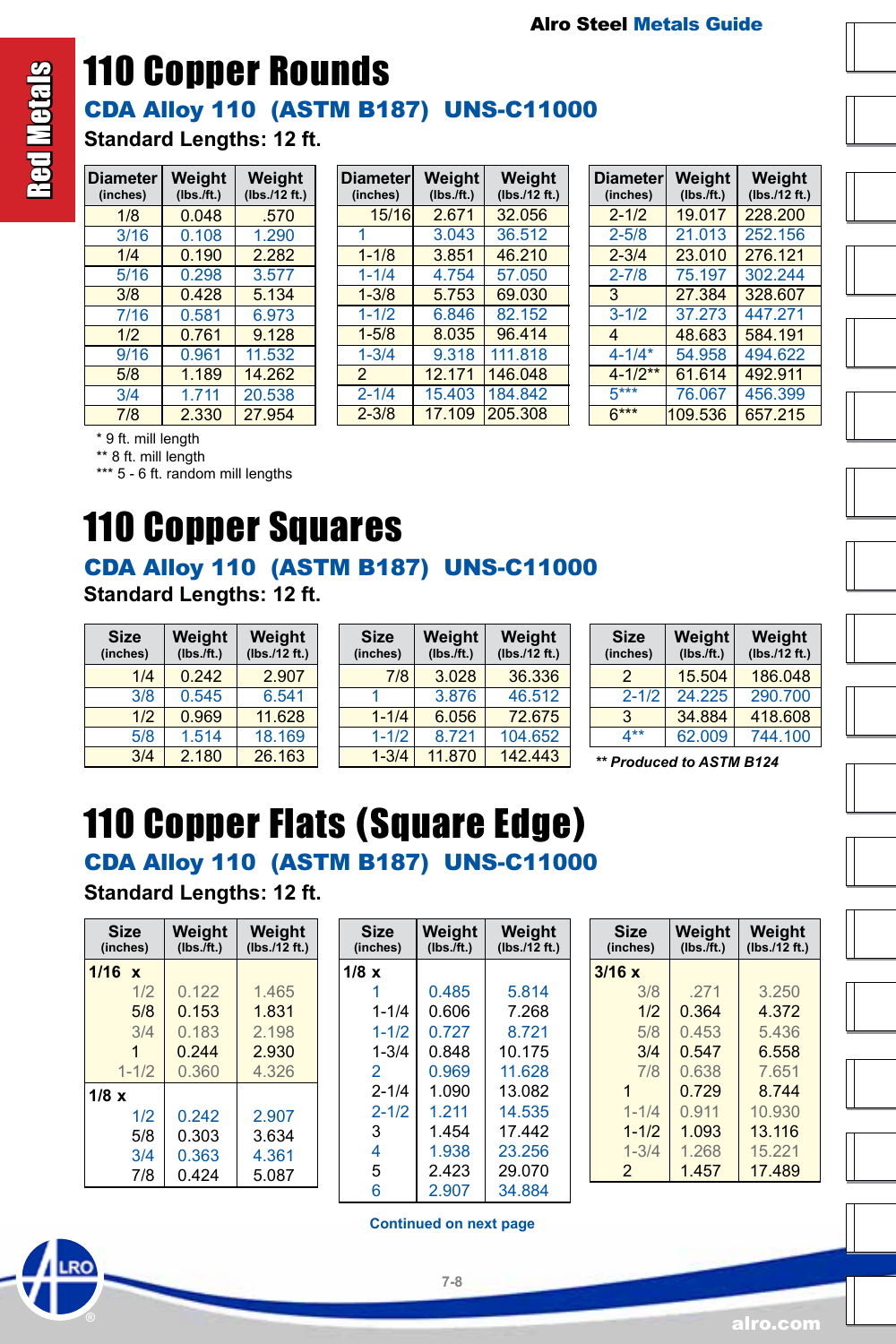### CDA Alloy 110 (ASTM B187) UNS-C11000 110 Copper Flats (Square Edge)

**Standard Lengths: 12 ft.**

 $\overline{a}$ 

I

 $\overline{a}$ 

 $\overline{a}$ 

 $\overline{a}$ 

 $\overline{a}$ 

| 3/16x<br>3/8x<br>1 x<br>$2 - 1/4$<br>1.640<br>19.675<br>5.814<br>69.768<br>$1 - 1/4$<br>4.845<br>4<br>$4 - 1/2$<br>$2 - 1/2$<br>1.822<br>21.861<br>6.541<br>78.489<br>$1 - 1/2$<br>5.814<br>3<br>2.186<br>26.233<br>7.268<br>87.210<br>$1 - 3/4$<br>6.783<br>5<br>$\overline{4}$<br>2.915<br>34.977<br>6<br>8.721<br>104.652<br>$\overline{c}$<br>7.752<br>$\overline{7}$<br>10.175<br>122.094<br>$2 - 1/2$<br>9.690<br>6<br>4.372<br>52.466<br>8<br>11.628<br>139.536<br>3<br>11.628<br>1/4x<br>12<br>$3 - 1/2$<br>13.566<br>17.442<br>209.304<br>1/2<br>0.485<br>5.814<br>15.504<br>4<br>5/8<br>0.606<br>1/2 x<br>7.268<br>5<br>19.380<br>3/4<br>0.727<br>8.721<br>5/8<br>1.211<br>14.535<br>6<br>23.256<br>10.175<br>7/8<br>0.848<br>3/4<br>1.454<br>17.442<br>8<br>31.008<br>1<br>1<br>0.969<br>11.628<br>1.938<br>23.256<br>$1 - 1/4x$<br>$1 - 1/4$<br>1.211<br>14.535<br>$1 - 1/4$<br>2.423<br>29.070 | 58.140<br>69.768<br>81.396<br>93.024<br>116.280<br>139.536<br>162.792<br>186.048<br>232.560<br>279.072<br>372.096 |
|-------------------------------------------------------------------------------------------------------------------------------------------------------------------------------------------------------------------------------------------------------------------------------------------------------------------------------------------------------------------------------------------------------------------------------------------------------------------------------------------------------------------------------------------------------------------------------------------------------------------------------------------------------------------------------------------------------------------------------------------------------------------------------------------------------------------------------------------------------------------------------------------------------------|-------------------------------------------------------------------------------------------------------------------|
|                                                                                                                                                                                                                                                                                                                                                                                                                                                                                                                                                                                                                                                                                                                                                                                                                                                                                                             |                                                                                                                   |
|                                                                                                                                                                                                                                                                                                                                                                                                                                                                                                                                                                                                                                                                                                                                                                                                                                                                                                             |                                                                                                                   |
|                                                                                                                                                                                                                                                                                                                                                                                                                                                                                                                                                                                                                                                                                                                                                                                                                                                                                                             |                                                                                                                   |
|                                                                                                                                                                                                                                                                                                                                                                                                                                                                                                                                                                                                                                                                                                                                                                                                                                                                                                             |                                                                                                                   |
|                                                                                                                                                                                                                                                                                                                                                                                                                                                                                                                                                                                                                                                                                                                                                                                                                                                                                                             |                                                                                                                   |
|                                                                                                                                                                                                                                                                                                                                                                                                                                                                                                                                                                                                                                                                                                                                                                                                                                                                                                             |                                                                                                                   |
|                                                                                                                                                                                                                                                                                                                                                                                                                                                                                                                                                                                                                                                                                                                                                                                                                                                                                                             |                                                                                                                   |
|                                                                                                                                                                                                                                                                                                                                                                                                                                                                                                                                                                                                                                                                                                                                                                                                                                                                                                             |                                                                                                                   |
|                                                                                                                                                                                                                                                                                                                                                                                                                                                                                                                                                                                                                                                                                                                                                                                                                                                                                                             |                                                                                                                   |
|                                                                                                                                                                                                                                                                                                                                                                                                                                                                                                                                                                                                                                                                                                                                                                                                                                                                                                             |                                                                                                                   |
|                                                                                                                                                                                                                                                                                                                                                                                                                                                                                                                                                                                                                                                                                                                                                                                                                                                                                                             |                                                                                                                   |
|                                                                                                                                                                                                                                                                                                                                                                                                                                                                                                                                                                                                                                                                                                                                                                                                                                                                                                             |                                                                                                                   |
|                                                                                                                                                                                                                                                                                                                                                                                                                                                                                                                                                                                                                                                                                                                                                                                                                                                                                                             |                                                                                                                   |
| 1.454<br>17.442<br>2.907<br>$1 - 1/2$<br>$1 - 1/2$<br>$1 - 1/2$<br>34.884<br>7.268                                                                                                                                                                                                                                                                                                                                                                                                                                                                                                                                                                                                                                                                                                                                                                                                                          | 87.210                                                                                                            |
| 1.575<br>18.896<br>$1 - 3/4$<br>3.392<br>2<br>$1 - 5/8$<br>40.698<br>9.690                                                                                                                                                                                                                                                                                                                                                                                                                                                                                                                                                                                                                                                                                                                                                                                                                                  | 116.280                                                                                                           |
| $1 - 3/4$<br>20.349<br>$2 - 1/2$<br>1.696<br>2<br>3.876<br>46.512<br>12.113                                                                                                                                                                                                                                                                                                                                                                                                                                                                                                                                                                                                                                                                                                                                                                                                                                 | 145.350                                                                                                           |
| 2<br>$2 - 1/4$<br>4.361<br>3<br>14.535<br>1.938<br>23.256<br>52.326                                                                                                                                                                                                                                                                                                                                                                                                                                                                                                                                                                                                                                                                                                                                                                                                                                         | 174.420                                                                                                           |
| $2 - 1/4$<br>$3 - 1/2$<br>2.180<br>26.163<br>$2 - 1/2$<br>4.845<br>58.140<br>16.958                                                                                                                                                                                                                                                                                                                                                                                                                                                                                                                                                                                                                                                                                                                                                                                                                         | 203.490                                                                                                           |
| $2 - 1/2$<br>2.423<br>3<br>29.070<br>5.814<br>69.768<br>4<br>19.380                                                                                                                                                                                                                                                                                                                                                                                                                                                                                                                                                                                                                                                                                                                                                                                                                                         | 232.560                                                                                                           |
| $2 - 3/4$<br>2.665<br>31.977<br>$3 - 1/4$<br>6.299<br>75.582<br>5<br>24.225                                                                                                                                                                                                                                                                                                                                                                                                                                                                                                                                                                                                                                                                                                                                                                                                                                 | 290.700                                                                                                           |
| 3<br>2.907<br>34.884<br>$3 - 1/2$<br>6.783<br>81.396<br>6<br>29.070                                                                                                                                                                                                                                                                                                                                                                                                                                                                                                                                                                                                                                                                                                                                                                                                                                         | 348.840                                                                                                           |
| $3 - 1/4$<br>3.149<br>37.791<br>4<br>7.752<br>93.024<br>$1 - 1/2 x$                                                                                                                                                                                                                                                                                                                                                                                                                                                                                                                                                                                                                                                                                                                                                                                                                                         |                                                                                                                   |
| 3.392<br>8.237<br>$3 - 1/2$<br>40.698<br>$4 - 1/4$<br>98.838<br>$\overline{2}$<br>11.628                                                                                                                                                                                                                                                                                                                                                                                                                                                                                                                                                                                                                                                                                                                                                                                                                    | 139.536                                                                                                           |
| 3.876<br>46.512<br>9.690<br>5<br>116.280<br>4<br>$2 - 1/2$<br>14.535                                                                                                                                                                                                                                                                                                                                                                                                                                                                                                                                                                                                                                                                                                                                                                                                                                        | 174.420                                                                                                           |
| 11.628<br>$4 - 1/2$<br>4.361<br>52.326<br>6<br>139.536<br>3<br>17.442                                                                                                                                                                                                                                                                                                                                                                                                                                                                                                                                                                                                                                                                                                                                                                                                                                       | 209.304                                                                                                           |
| 5<br>4.845<br>58.140<br>8<br>15.504<br>186.048<br>$3 - 1/2$<br>20.349                                                                                                                                                                                                                                                                                                                                                                                                                                                                                                                                                                                                                                                                                                                                                                                                                                       | 244.188                                                                                                           |
| 6<br>5.814<br>69.768<br>$\overline{4}$<br>23.256<br>5/8x                                                                                                                                                                                                                                                                                                                                                                                                                                                                                                                                                                                                                                                                                                                                                                                                                                                    | 279.072                                                                                                           |
| 7<br>81.396<br>6.783<br>2.423<br>29.070<br>5<br>29.070<br>1                                                                                                                                                                                                                                                                                                                                                                                                                                                                                                                                                                                                                                                                                                                                                                                                                                                 | 348.840                                                                                                           |
| 8<br>7.752<br>93.024<br>$1 - 1/4$<br>3.028<br>36.338<br>6<br>34.884                                                                                                                                                                                                                                                                                                                                                                                                                                                                                                                                                                                                                                                                                                                                                                                                                                         | 418.608                                                                                                           |
| $5/16$ x<br>$1 - 1/2$<br>3.634<br>43.605<br>$1 - 3/4x$                                                                                                                                                                                                                                                                                                                                                                                                                                                                                                                                                                                                                                                                                                                                                                                                                                                      |                                                                                                                   |
| 7/8<br>12.738<br>$\overline{2}$<br>4.846<br>58.140<br>1.062<br>13.566<br>2                                                                                                                                                                                                                                                                                                                                                                                                                                                                                                                                                                                                                                                                                                                                                                                                                                  | 162.792                                                                                                           |
| 1.213<br>14.558<br>$2 - 1/2$<br>6.056<br>72.675<br>$\mathbf{1}$<br>$2 - 1/2$<br>16.958                                                                                                                                                                                                                                                                                                                                                                                                                                                                                                                                                                                                                                                                                                                                                                                                                      | 203.490                                                                                                           |
| $1 - 1/2$<br>1.820<br>21.837<br>3<br>7.268<br>87.210<br>3<br>20.349                                                                                                                                                                                                                                                                                                                                                                                                                                                                                                                                                                                                                                                                                                                                                                                                                                         | 244.188                                                                                                           |
| $\overline{2}$<br>2.426<br>29.117<br>9.690<br>116.280<br>$\overline{4}$<br>$\overline{2}$<br>X                                                                                                                                                                                                                                                                                                                                                                                                                                                                                                                                                                                                                                                                                                                                                                                                              |                                                                                                                   |
| $\overline{4}$<br>4.853<br>58.233<br>5<br>12.113<br>145.356<br>$2 - 1/2$<br>19.380                                                                                                                                                                                                                                                                                                                                                                                                                                                                                                                                                                                                                                                                                                                                                                                                                          | 232.560                                                                                                           |
| $3/8 \times$<br>3/4x<br>23.256<br>3                                                                                                                                                                                                                                                                                                                                                                                                                                                                                                                                                                                                                                                                                                                                                                                                                                                                         | 279.072                                                                                                           |
| 1/2<br>.727<br>8.724<br>2.907<br>34.884<br>1<br>31.008<br>$\overline{4}$                                                                                                                                                                                                                                                                                                                                                                                                                                                                                                                                                                                                                                                                                                                                                                                                                                    | 372.096                                                                                                           |
| 1.090<br>13.082<br>3.634<br>43.605<br>3/4<br>$1 - 1/4$<br>5<br>38.760                                                                                                                                                                                                                                                                                                                                                                                                                                                                                                                                                                                                                                                                                                                                                                                                                                       | 465.120                                                                                                           |
| 1.454<br>17.442<br>$1 - 1/2$<br>4.361<br>1<br>52.326<br>$2 - 1/2 x$                                                                                                                                                                                                                                                                                                                                                                                                                                                                                                                                                                                                                                                                                                                                                                                                                                         |                                                                                                                   |
| $1 - 1/4$<br>1.817<br>21.803<br>$1 - 3/4$<br>5.087<br>61.047                                                                                                                                                                                                                                                                                                                                                                                                                                                                                                                                                                                                                                                                                                                                                                                                                                                |                                                                                                                   |
| 3<br>29.070<br>$1 - 1/2$<br>2.180<br>26.163<br>$\overline{2}$<br>5.814<br>69.768<br>4<br>38.760                                                                                                                                                                                                                                                                                                                                                                                                                                                                                                                                                                                                                                                                                                                                                                                                             | 348.840<br>465.120                                                                                                |
| $2 - 1/2$<br>$1 - 3/4$<br>2.544<br>30.524<br>7.268<br>87.210                                                                                                                                                                                                                                                                                                                                                                                                                                                                                                                                                                                                                                                                                                                                                                                                                                                |                                                                                                                   |
| 3<br>X<br>$\overline{2}$<br>2.907<br>34.884<br>$2 - 3/4$<br>7.994<br>95.931                                                                                                                                                                                                                                                                                                                                                                                                                                                                                                                                                                                                                                                                                                                                                                                                                                 |                                                                                                                   |
| 4<br>46.512<br>$2 - 1/4$<br>3.270<br>3<br>8.721<br>39.245<br>104.652                                                                                                                                                                                                                                                                                                                                                                                                                                                                                                                                                                                                                                                                                                                                                                                                                                        | 558.144                                                                                                           |
| 3.634<br>43.605<br>$3 - 1/2$<br>10.175<br>$2 - 1/2$<br>122.094                                                                                                                                                                                                                                                                                                                                                                                                                                                                                                                                                                                                                                                                                                                                                                                                                                              |                                                                                                                   |
| 3<br>52.326<br>139.536<br>4.361<br>4<br>11.628                                                                                                                                                                                                                                                                                                                                                                                                                                                                                                                                                                                                                                                                                                                                                                                                                                                              |                                                                                                                   |
| $3 - 1/2$<br>5<br>5.087<br>61.047<br>14.535<br>174.420                                                                                                                                                                                                                                                                                                                                                                                                                                                                                                                                                                                                                                                                                                                                                                                                                                                      |                                                                                                                   |
| 6<br>17.442<br>209.304                                                                                                                                                                                                                                                                                                                                                                                                                                                                                                                                                                                                                                                                                                                                                                                                                                                                                      |                                                                                                                   |

**Red Metals** Red Metals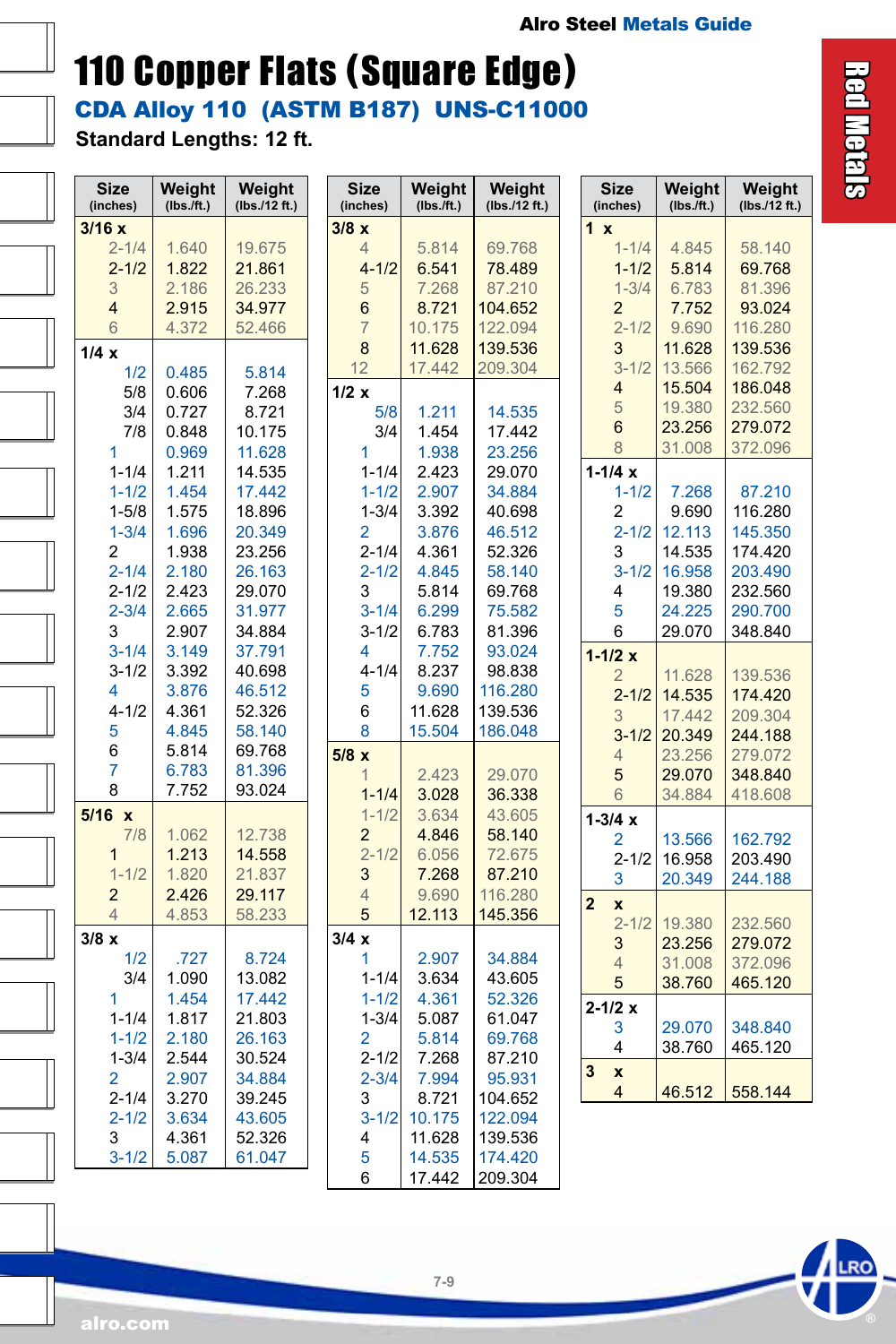### CDA Alloy 110 (ASTM B187) UNS-C11000 110 Copper Flats (Full Round Edge)

**Standard Lengths: 12 ft.**

| Size<br>(inches) | Weight<br>(Ibs. / ft.) | Weight<br>(lbs./12 ft.) |
|------------------|------------------------|-------------------------|
| $1/8 \times$     |                        |                         |
| 1/2              | 0.229                  | 2.748                   |
| 5/8              | 0.289                  | 3.468                   |
| 3/4              | 0.349                  | 4.188                   |
| 1                | 0.470                  | 5.640                   |
| $1 - 1/2$        | 0.712                  | 8.544                   |
| $\overline{2}$   | 0.953                  | 11.436                  |
| 3                | 1.420                  | 17.040                  |
| 4                | 1.906                  | 22.872                  |
| 3/16x            |                        |                         |
| 3/4              | 0.543                  | 6.516                   |
| 1                | 0.695                  | 8.340                   |
| $1 - 1/4$        | 0.876                  | 10.512                  |
| $1 - 1/2$        | 1.058                  | 12.696                  |
| $1 - 3/4$        | 1.268                  | 15.216                  |
| 2                | 1.420                  | 17.040                  |
| $2 - 1/2$        | 1.782                  | 21.384                  |
| $2 - 3/4$        | 1.963                  | 23.556                  |
| 3                | 2.575                  | 30.900                  |

| Size<br>(inches) | Weight<br>(Ibs. / ft.) | Weight<br>(lbs./12 ft.) |
|------------------|------------------------|-------------------------|
| 1/4x             |                        |                         |
| 3/4              | 0.673                  | 8.076                   |
|                  | 0.914                  | 10.968                  |
| $1 - 1/4$        | 1.156                  | 13.872                  |
| $1 - 1/2$        | 1.397                  | 16.764                  |
| $1 - 3/4$        | 1.639                  | 19.668                  |
| $\overline{2}$   | 1.880                  | 22,560                  |
| $2 - 1/2$        | 2.363                  | 28.356                  |
| 3                | 2846                   | 34 152                  |
| $\overline{4}$   | 3.812                  | 45.744                  |
| 5                | 4.778                  | 57.336                  |
| 6                | 5.744                  | 68.928                  |
| 8                | 7.676                  | 92.112                  |

| <b>Size</b><br>(inches) | Weight<br>(Ibs./ft.) | Weight<br>(lbs./12 ft.) |
|-------------------------|----------------------|-------------------------|
| 3/8x                    |                      |                         |
| 1                       | 1.332                | 15.984                  |
| $1 - 1/4$               | 1.694                | 20.328                  |
| $1 - 1/2$               | 2.057                | 24.684                  |
| $\overline{2}$          | 2.781                | 33.372                  |
| $2 - 1/2$               | 3.506                | 42.072                  |
| 3                       | 4.230                | 50.760                  |
| $\overline{4}$          | 5.679                | 68.148                  |
| 5                       | 7.128                | 85.536                  |
| 6                       | 8.577                | 102.924                 |
| 1/2 x                   |                      |                         |
| $1 - 1/2$               | 2.690                | 32.280                  |
| 2                       | 3.656                | 43.872                  |
| $2 - 1/2$               | 4.622                | 55.464                  |
| 3                       | 5.588                | 67.056                  |
| 4                       | 7.520                | 90.240                  |
| 5                       | 9.660                | 115.920                 |
| 6                       | 11.385               | 136.620                 |

### CDA Alloy 110 (ASTM B152) UNS-C11000 110 Cold Rolled 1/8 - 1/2 Hard Copper Sheet

| <b>Thickness</b><br>(inches) | <b>Size</b><br>(inches) | Weight<br>(lbs./sqft.) |
|------------------------------|-------------------------|------------------------|
| .032                         | 36 x 96                 | 1488                   |
| .040                         | 36 x 96                 | 1.860                  |
| .050                         | 36 x 96                 | 2.326                  |
| .063                         | 36 x 96                 | 2.907                  |

| <b>Thickness</b><br>(inches) | <b>Size</b><br>(inches) | Weight<br>(lbs./sqft.) |
|------------------------------|-------------------------|------------------------|
| .080                         | 36 x 96                 | 3.721                  |
| .093                         | 36 x 96                 | 4.465                  |
| .125                         | 36 x 96                 | 5.814                  |
| .1875                        | 36 x 96                 | 8.744                  |





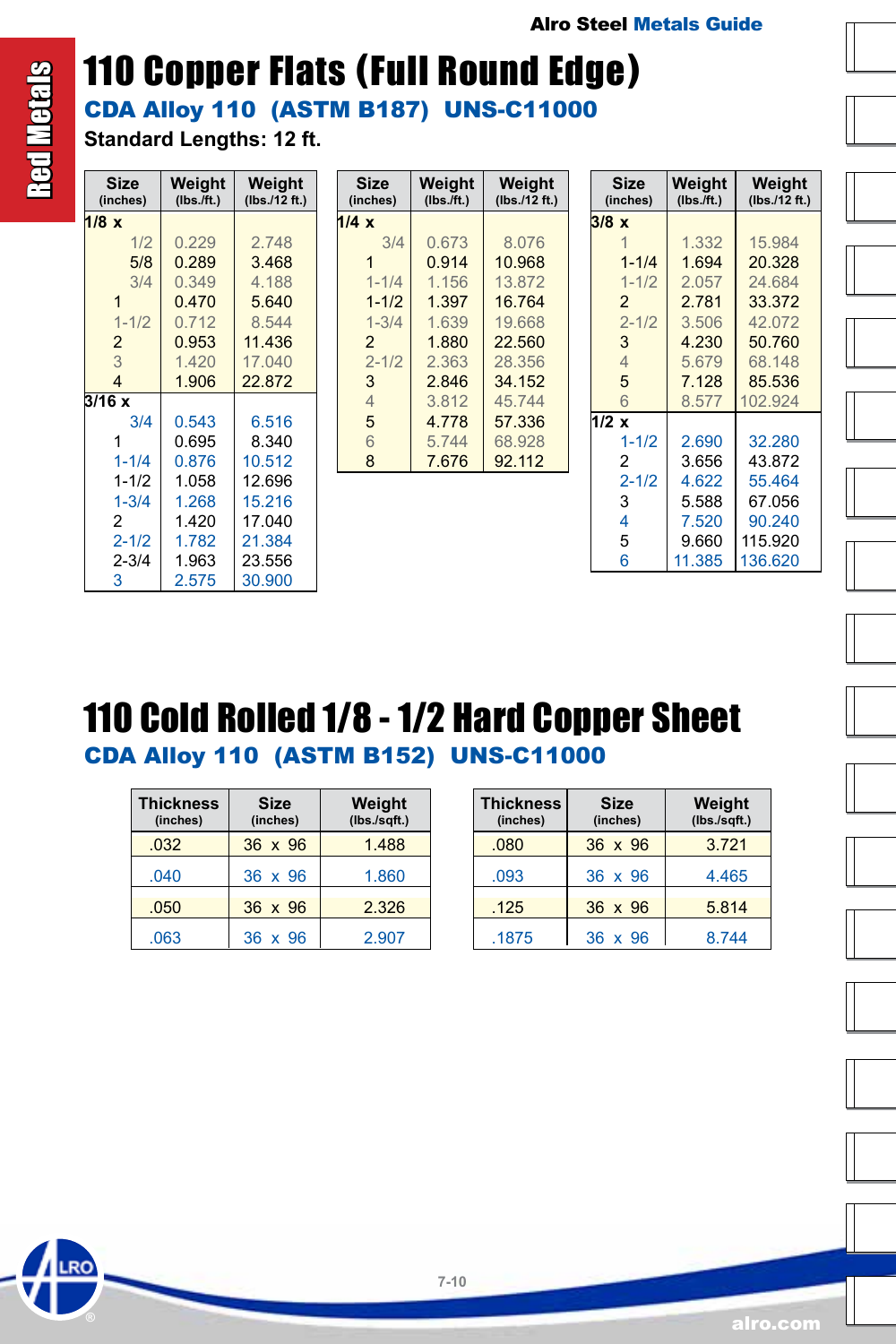

### CDA Alloy 110 (ASTM B152) UNS-C11000 110 Quarter Hard Copper Sheet

| <b>Thickness</b><br>(inches) | <b>Size</b><br>(inches) | Weight<br>(lbs./sqrt. |
|------------------------------|-------------------------|-----------------------|
| .0625                        | $36 \times 96$          | 2.907                 |
| 080                          | $36 \times 96$          | 3721                  |
| .125                         | $36 \times 96$          | 5.814                 |
| .1875                        | $36 \times 96$          | 8 7 4 4               |

### Rolled Copper Sheet

Construction Grade/Roofing Copper - ASTM B370

| Weight | <b>Thickness</b><br>(inches) | <b>Size</b><br>(inches) | Weight<br>$(Ibs./sqrt$ .) |
|--------|------------------------------|-------------------------|---------------------------|
| 12 oz. | .0162                        | 36 x 96                 | 0.753                     |
| 16 oz. | .0216                        | $36 \times 96$          | 1.001                     |
| 16 oz. | .0216                        | 36 x 120                | 1.001                     |
| 20 oz. | .0270                        | 36 x 120                | 1.251                     |
| 24 oz. | .0323                        | 36 x 120                | 1.502                     |
| 36 oz. | .0500                        | 36 x 120                | 2.326                     |

# 110 Cold Rolled Copper Plate

CDA Alloy 110 (ASTM B152) UNS-C11000

| <b>Thickness</b><br>(inches) | <b>Size</b><br>(inches) | Weight<br>(lbs./sqft.) |
|------------------------------|-------------------------|------------------------|
| 1/4x                         | 96<br>36x               | 11.628                 |
| 3/8x                         | 36 x 96                 | 17442                  |
| 1/2 x                        | 96<br>$36 \times$       | 23.256                 |
|                              | 36 x 144                | 23.256                 |
| 5/8x                         | 36 x 96                 | 29.070                 |
| $3/4 \times$                 | 36 x 96                 | 34 884                 |
|                              | 36 x 144                | 34.884                 |
| 1<br>x                       | 96<br>36x               | 46.512                 |
| $1 - 1/4 x$                  | 36 x 144                | 58.140                 |
| $1 - 1/2 x$                  | 36 x 144                | 69.768                 |

| <b>Thickness</b><br>(inches) | <b>Size</b><br>(inches)               | Weight<br>(lbs./sqrt. |
|------------------------------|---------------------------------------|-----------------------|
| $1 - 3/4 x$                  | 96<br>36x                             | 81.396                |
|                              | 36 x 144                              | 81.396                |
| $\overline{2}$<br>x          | 36 x<br>96                            | 93.024                |
| $2 - 1/2 x$                  | 36x<br>96                             | 116.280               |
| 3<br>x                       | 96<br>36 x                            | 139.536               |
| $3 - 1/2 \times$             | 36x<br>96                             | 162.792               |
| 4<br>x                       | 36 x<br>96                            | 186.048               |
| 5<br>X                       | 36x<br>96                             | 232.560               |
| 6<br>x                       | 96<br>36<br>$\boldsymbol{\mathsf{x}}$ | 279.070               |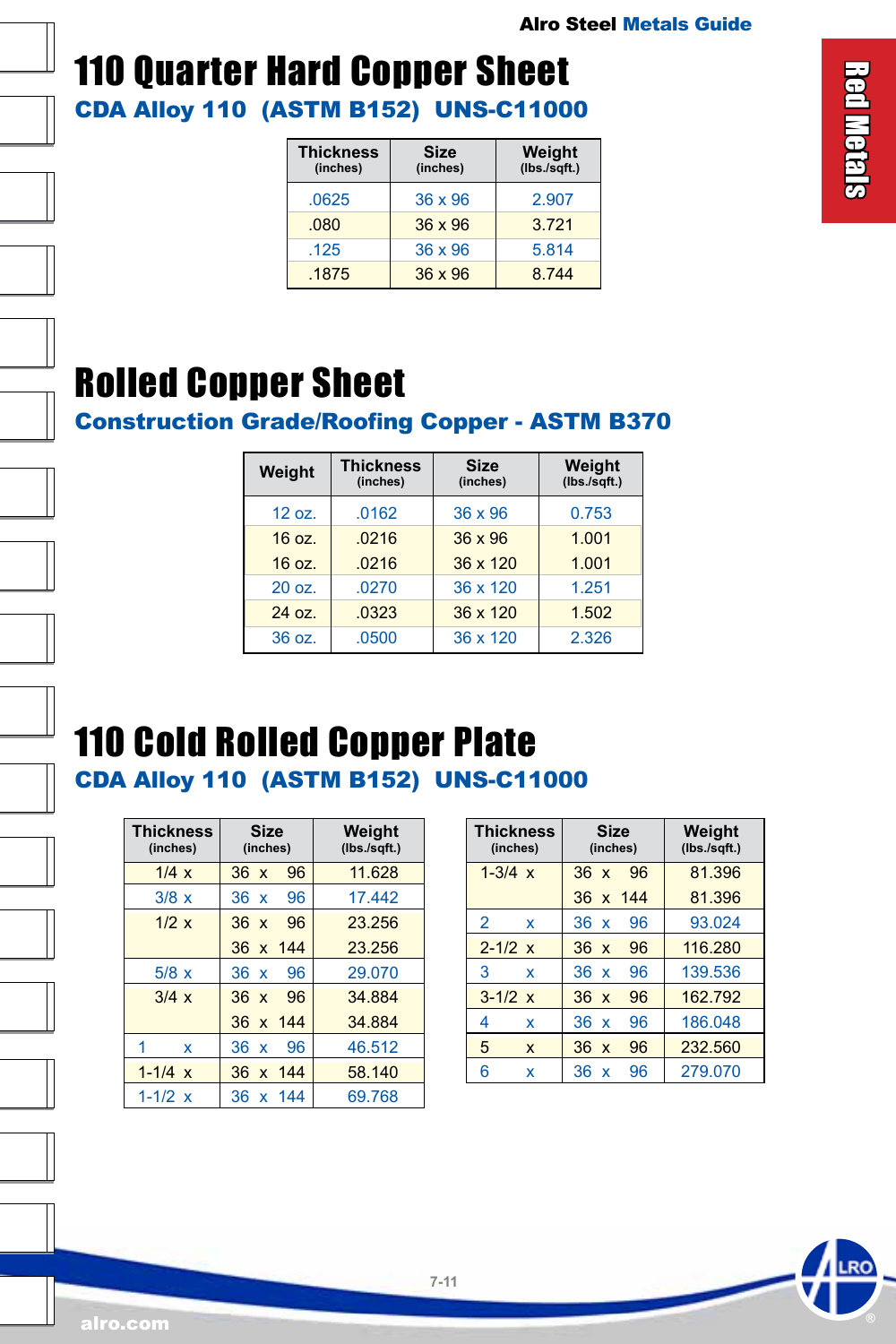### <span id="page-11-0"></span>145 Half Hard Tellurium Copper Rounds CDA Alloy 145 (ASTM B301) UNS-C14500

**Standard Lengths: 12 ft.**

**CDA 145 Tellurium Copper** is used for forgings, screw machine parts or any parts requiring high conductivity, extensive machining, and or corrosion resistance. The addition of Tellurium results in short, clean chips and allows for higher cutting speeds than that of pure copper, with much less wear on tool life. Typical uses include electrical connectors, motor or switch parts, plumbing fittings, welding torch tips, and transistor bases.

| Dia.<br>(inches) | Weight<br>$(Ibs.\bar{f}t.)$ | Weight<br>(Ibs./12 ft.) |
|------------------|-----------------------------|-------------------------|
| 1/4              | 0.190                       | 2.280                   |
| 5/16             | 0.297                       | 3.565                   |
| 3/8              | 0.428                       | 5.136                   |
| 7/16             | 0.582                       | 6.987                   |
| 1/2              | 0.760                       | 9.127                   |
| 9/16             | 0.975                       | 11.700                  |
| 5/8              | 1.189                       | 14.268                  |

| Dia.<br>(inches) | Weight<br>$(Ibs.\bar{f}t.)$ | Weight<br>(Ibs./12 ft.) |
|------------------|-----------------------------|-------------------------|
| 3/4              | 1.711                       | 20.532                  |
| 7/8              | 2.330                       | 27.960                  |
| 1                | 3.043                       | 36.516                  |
| $1 - 1/16$       | 3.435                       | 41.217                  |
| $1 - 1/8$        | 3.851                       | 42.209                  |
| $1 - 1/4$        | 4.754                       | 57.048                  |
| $1 - 3/8$        | 5.753                       | 69.036                  |

| Dia.<br>(inches) | Weight<br>$(Ibs.\bar{f}t.)$ | Weight<br>(lbs.12 ft.) |
|------------------|-----------------------------|------------------------|
| $1 - 1/2$        | 6.846                       | 82.152                 |
| $1 - 5/8$        | 8.035                       | 96.420                 |
| $1 - 3/4$        | 9.318                       | 111.816                |
| $1 - 7/8$        | 10.697                      | 128.364                |
| $\mathcal{P}$    | 12.171                      | 146.050                |

### 172 Beryllium Copper Plate Low Hard (Supra) - Rockwell C25 - 32 High Hard (Ultra) - Rockwell C36 - 42 CDA Alloy 172 (ASTM B194) UNS-C17200

**CDA Beryllium Copper** is the most universally used beryllium copper alloy and is known to demonstrate higher strength and hardness when compared to commercial copper alloys. It has strength and hardness characteristics that are comparable to steel. It is also recognized as an alloy that has outstanding wear & corrosion resistance, thermal fatigue, and thermal conductivity. Typical applications are electrical switches and connectors, fasteners, mold inserts, pump parts and valve seats.

| <b>Thickness</b><br>(inches) | Weight<br>(lbs./sqft.) |
|------------------------------|------------------------|
| 1/4                          | 12.176                 |
| 3/8                          | 17.612                 |
| 1/2                          | 23.040                 |
| 5/8                          | 28.480                 |
| 3/4                          | 34.268                 |
|                              | 45.466                 |
| $1 - 1/4$                    | 56.208                 |

| <b>Thickness</b><br>(inches) | Weight<br>(lbs./sqft.) |
|------------------------------|------------------------|
| $1 - 1/2$                    | 67.660                 |
| 2                            | 89.128                 |
| $2 - 1/4$                    | 102.079                |
| $2 - 1/2$                    | 111.260                |
| 3                            | 130.464                |
| $3 - 1/2$                    | 154.556                |
|                              | 178.747                |

alro.com

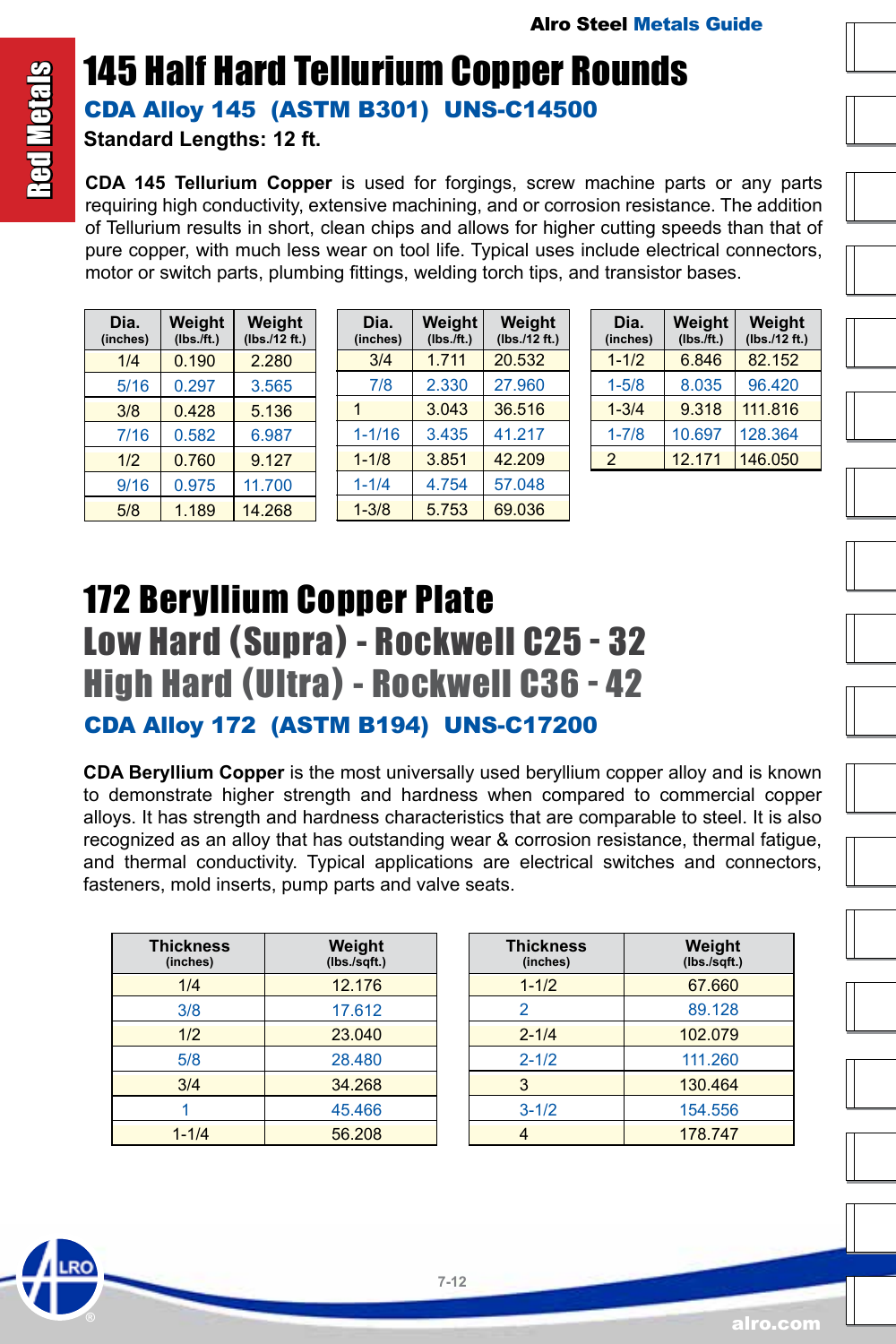# <span id="page-12-0"></span>17510 RWMA Class 3 Copper Rounds

CDA Alloy 17510, UNS-C17510

**Standard Lengths: 12 ft.**

| Dia.<br>(inches) | Weight<br>(Ibs./ft.) | Weight<br>(lbs./12 ft.) |
|------------------|----------------------|-------------------------|
| 1/8              | 0.047                | .564                    |
| 3/16             | 0.104                | 1.248                   |
| 1/4              | 0.187                | 2.244                   |
| 5/16             | 0.291                | 3.492                   |
| 3/8              | 0.420                | 5.040                   |
| 7/16             | 0.570                | 6.840                   |
| 1/2              | 0.747                | 8.964                   |
| 9/16             | 0.943                | 11.316                  |
| 5/8              | 1.166                | 13.992                  |
| 3/4              | 1.680                | 20.160                  |
| 7/8              | 2.286                | 27.432                  |

| Dia.<br>(inches) | Weight<br>(Ibs./ft.) | Weight<br>(Ibs./12 ft.) |
|------------------|----------------------|-------------------------|
| 1                | 2.986                | 35.832                  |
| $1 - 1/8$        | 3.779                | 45.348                  |
| $1 - 1/4$        | 4.666                | 55.992                  |
| $1 - 3/8$        | 5.646                | 67.752                  |
| $1 - 1/2$        | 6.719                | 80.628                  |
| $1 - 5/8$        | 7.885                | 94.620                  |
| $1 - 3/4$        | 9.145                | 109.740                 |
| $\mathfrak{p}$   | 11.945               | 143.340                 |
| $2 - 1/4$        | 15.117               | 181.404                 |
| $2 - 1/2$        | 18.663               | 223.956                 |
| $2 - 3/4$        | 22.583               | 270.996                 |

| Dia.<br>(inches) | Weight<br>$(Ibs.$ /ft.) | Weight<br>(lbs./12 ft.) |
|------------------|-------------------------|-------------------------|
| 3                | 26.875                  | 322.500                 |
| $3 - 1/8$        | 29.162                  | 349.944                 |
| $3 - 1/4$        | 31.541                  | 378.492                 |
| $3 - 1/2$        | 36.580                  | 438.960                 |
| $3 - 3/4$        | 41.993                  | 503.916                 |
| $4 - 1/8$        | 50.811                  | 609.732                 |
| $4 - 1/2$        | 60.469                  | 725.628                 |
| $5 - 1/8$        | 78.433                  | 941.196                 |
| $6 - 1/8$        | 112.027                 | 1344.324                |

### 17510 RWMA Class 3 Copper Flats

CDA Alloy 17510, UNS-C17510 **Standard Lengths: 12 ft.**

| <b>Size</b><br>(inches) | Weight<br>(Ibs./ft.) | Weight<br>(lbs./12 ft.) |
|-------------------------|----------------------|-------------------------|
| 1/8<br>$\mathbf{x}$     |                      |                         |
| 3/4                     | 0.357                | 4.284                   |
| 1                       | 0.476                | 5.712                   |
| 1/4<br>$\mathbf{x}$     |                      |                         |
| 1/2                     | 0.476                | 5.712                   |
| 3/4                     | 0.713                | 8.556                   |
|                         | 0.951                | 11 4 12                 |
| $1 - 1/4$               | 1.189                | 14.268                  |
| $1 - 1/2$               | 1.427                | 17.124                  |
| $\overline{2}$          | 1.902                | 22.824                  |
| $2 - 1/2$               | 2.378                | 28.536                  |
| $3/8 \times$            |                      |                         |
| 1/2                     | 0.713                | 8.556                   |
| 3/4                     | 1.070                | 12.840                  |
| 1                       | 1.427                | 17.124                  |
| $1 - 1/2$               | 2.140                | 25.680                  |
| $\overline{2}$          | 2.853                | 34.236                  |
| 3                       | 4.280                | 51.360                  |

| Size<br>(inches)    | Weight<br>(Ibs./ft.) | Weight<br>(lbs./12 ft.) |
|---------------------|----------------------|-------------------------|
| $1/2 \times$        |                      |                         |
| 5/8                 | 1.189                | 14.268                  |
| 3/4                 | 1.427                | 17.124                  |
| 1                   | 1.902                | 22.824                  |
| $1 - 1/4$           | 2.378                | 28.536                  |
| $1 - 1/2$           | 2.853                | 34.236                  |
| $\overline{2}$      | 3.804                | 45.648                  |
| 3                   | 5.706                | 68.472                  |
| 5/8<br>x            |                      |                         |
| 3/4                 | 1.783                | 21.396                  |
| 1                   | 2.378                | 28.536                  |
| $1 - 1/2$           | 3.566                | 42.792                  |
| 2                   | 4.755                | 57.060                  |
| 3/4<br>$\mathbf{x}$ |                      |                         |
|                     | 2.853                | 34.236                  |
| $1 - 1/4$           | 3.566                | 42.792                  |
| $1 - 1/2$           | 4.280                | 51.360                  |
| $\overline{2}$      | 5.706                | 68.472                  |
| 3                   | 8.559                | 102.708                 |

| <b>Size</b><br>(inches) | Weight<br>(Ibs./ft.) | Weight<br>(lbs./12 ft.) |
|-------------------------|----------------------|-------------------------|
| 1 x                     |                      |                         |
| $1 - 1/4$               | 4.755                | 57.060                  |
| $1 - 1/2$               | 5.706                | 68.472                  |
| 3                       | 11.412               | 136.944                 |
| $\overline{4}$          | 15.216               | 182.592                 |
| $1 - 1/4$               | X                    |                         |
| $1 - 1/2$               | 7.133                | 85.596                  |
| 2                       | 9.510                | 114.120                 |
| 3                       | 14.265               | 171.180                 |
| $1 - 1/2$               | $\mathbf x$          |                         |
| $\overline{2}$          | 11.412               | 136.944                 |
| 3                       | 17.118               | 205.416                 |
| 2 x                     |                      |                         |
| 3                       | 22.824               | 273.888                 |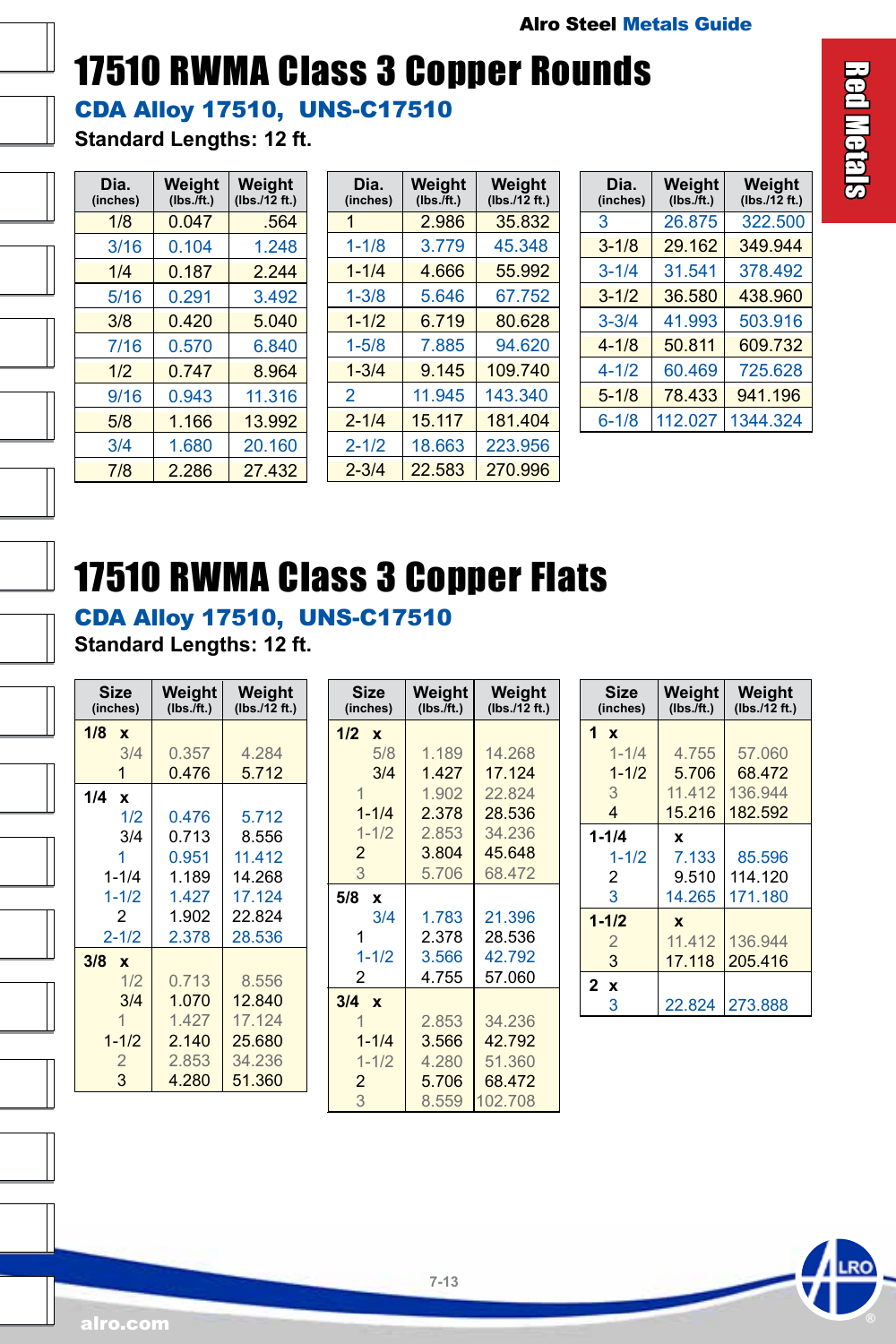# <span id="page-13-0"></span>**Red Metals** Red Metals

# 17510 RWMA Class 3 Heat Treated Copper Plate

CDA Alloy 17510, UNS-C17510

| <b>Thickness</b><br>(inches) | Weight<br>$(Ibs./sqrt$ .) |
|------------------------------|---------------------------|
| 3/8                          | 17.118                    |
| 1/2                          | 22.824                    |
| 5/8                          | 28.530                    |
| 3/4                          | 34.236                    |
|                              | 45 648                    |

| <b>Thickness</b><br>(inches) | Weight<br>(Ibs./sqft.) |
|------------------------------|------------------------|
| $1 - 1/4$                    | 57.060                 |
| $1 - 1/2$                    | 68.472                 |
| $1 - 3/4$                    | 79.884                 |
| 2                            | 91.296                 |
| $2 - 1/2$                    | 114.120                |

| <b>Thickness</b><br>(inches) | Weight<br>(lbs./sqrt. |
|------------------------------|-----------------------|
| 3                            | 136.944               |
|                              | 182 592               |
| 5                            | 228.240               |
| հ                            | 257 472               |

### 180 RWMA Class 3 Copper Rounds, Beryllium Free

CDA Alloy 180, UNS-C180

**Standard Lengths: 12 ft.**

| Dia.<br>(inches) | Weight<br>$(Ibs.\bar{f}t.)$ | Weight<br>(Ibs./12 ft.) |
|------------------|-----------------------------|-------------------------|
| 1/2              | 0.758                       | 9.096                   |
| 5/8              | 1.185                       | 14.220                  |
| 3/4              | 1.706                       | 20.472                  |
| 7/8              | 2.322                       | 27.864                  |
| 1                | 3.033                       | 36.396                  |
| $1 - 1/4$        | 4.739                       | 56.868                  |
| $1 - 3/8$        | 5.735                       | 68.820                  |
| $1 - 1/2$        | 6.825                       | 81.900                  |

| Dia.<br>(inches) | Weight<br>(Ibs./ft.) | Weight<br>(lbs./12 ft.) |
|------------------|----------------------|-------------------------|
| $1 - 3/4$        | 9.289                | 111.468                 |
| $\mathcal{P}$    | 12.133               | 145.596                 |
| $2 - 1/4$        | 15.356               | 184.272                 |
| $2 - 1/2$        | 18.958               | 227.496                 |
| $2 - 3/4$        | 22.939               | 275.268                 |
| 3                | 27.299               | 327.588                 |
| $3 - 1/8$        | 29.621               | 355.452                 |
| $3 - 1/2$        | 37.157               | 445.884                 |

| Dia.<br>(inches) | Weight<br>$(Ibs.\bar{f}t.)$ | Weight<br>(Ibs./12 ft.) |
|------------------|-----------------------------|-------------------------|
| $3 - 5/8$        | 39.859                      | 478.308                 |
| $3 - 3/4$        | 42.655                      | 511.860                 |
| $4 - 1/8$        | 51.612                      | 619.344                 |
| $4 - 1/2$        | 61.423                      | 737.076                 |
| 5                | 75.831                      | 909.972                 |
| $5 - 1/8$        | 79.670                      | 956.040                 |
|                  |                             |                         |

# 180 Copper Flats, Beryllium Free

CDA Alloy 180, UNS-C180 **Standard Lengths: 12 ft.**

| Dia.<br>(inches)    | Weight<br>(Ibs./ft.) | Weight<br>(lbs./12 ft.) |
|---------------------|----------------------|-------------------------|
| 1/4x                |                      |                         |
|                     | 0.966                | 11.592                  |
| $1 - 1/4$           | 1.208                | 14 496                  |
| $\overline{2}$      | 1.932                | 23.184                  |
| $3/8 \times$        |                      |                         |
| 1/2                 | 0.725                | 8.700                   |
| 3/4                 | 1.087                | 13.044                  |
| 1                   | 1449                 | 17.388                  |
| $1 - 1/2$           | 2.174                | 26.088                  |
| 2                   | 2.898                | 34 776                  |
| 3                   | 4.347                | 52.164                  |
| 1/2<br>$\mathbf{x}$ |                      |                         |
| 3/4                 | 1.449                | 17.388                  |
|                     | 1.932                | 23.184                  |
| $1 - 1/4$           | 2.415                | 28.980                  |

| Dia.<br>(inches) | Weight<br>(Ibs./ft.) | Weight<br>(lbs./12 ft.) |
|------------------|----------------------|-------------------------|
| $1/2 \times$     |                      |                         |
| $1 - 1/2$        | 2.898                | 34.776                  |
| $\overline{2}$   | 3.864                | 46.368                  |
| $2 - 1/2$        | 4.830                | 57.960                  |
| 3                | 5.796                | 69.552                  |
| $5/8$ $x$        |                      |                         |
|                  | 2.415                | 28.980                  |
| $1 - 1/2$        | 3.623                | 43.476                  |
| 2                | 4.755                | 57.060                  |
| $3/4 \times$     |                      |                         |
|                  | 2.898                | 34.776                  |
| $1 - 1/2$        | 4.347                | 52.164                  |
| $\overline{2}$   | 5.796                | 69.552                  |
| 3                | 8.694                | 104.328                 |

| Dia.<br>(inches) | Weight<br>(Ibs./ft.) | Weight<br>(lbs./12 ft.) |
|------------------|----------------------|-------------------------|
| 1<br>$\mathbf x$ |                      |                         |
| $1 - 1/4$        | 4.830                | 57.960                  |
| $1 - 1/2$        | 5.796                | 69.552                  |
| 2                | 7.728                | 92.736                  |
| $2 - 1/2$        | 9.660                | 115.920                 |
| 3                | 11.592               | 139.104                 |
| $1 - 1/4$        | x                    |                         |
| $1 - 1/2$        | 7 245                | 86.940                  |
| $1 - 3/4$        | 8.453                | 101.436                 |
| 2                | 9.660                | 115.920                 |
| $1 - 1/2$        | x                    |                         |
| 2                | 11.592               | 139.104                 |
| 3                | 17.388               | 208.656                 |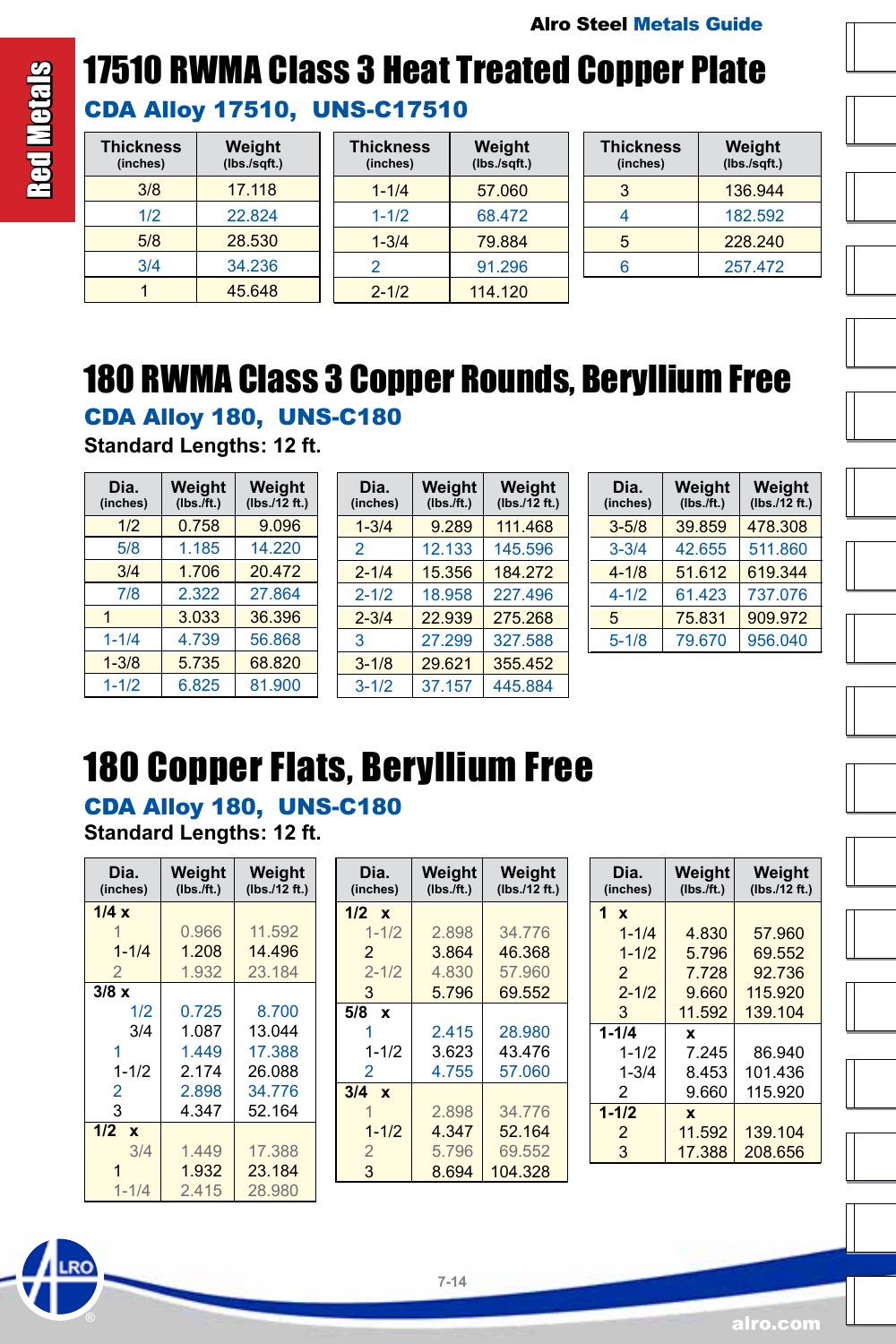### <span id="page-14-0"></span>CDA Alloy 182, UNS-C182 182 RWMA Class 2 Copper Rounds

**Standard Lengths: 12 ft.**

| Dia.<br>(inches) | Weight<br>$(Ibs.\bar{f}t.)$ | Weight<br>(lbs./12 ft.) |
|------------------|-----------------------------|-------------------------|
| 1/8              | 0.047                       | .564                    |
| 3/16             | 0.106                       | 1.272                   |
| 1/4              | 0.189                       | 2.268                   |
| 5/16             | 0.294                       | 3.528                   |
| 3/8              | 0.425                       | 5.100                   |
| 7/16             | 0.577                       | 6.924                   |
| 1/2              | 0.756                       | 9.072                   |
| 9/16             | 0.955                       | 11.460                  |
| 5/8              | 1.181                       | 14.172                  |
| 3/4              | 1.701                       | 20.412                  |

| Dia.<br>(inches) | Weight<br>$(Ibs.\bar{f}t.)$ | Weight<br>(lbs./12 ft.) |
|------------------|-----------------------------|-------------------------|
| 7/8              | 2.315                       | 27.780                  |
| 1                | 3.024                       | 36.288                  |
| $1 - 1/8$        | 3.827                       | 45.924                  |
| $1 - 1/4$        | 4.725                       | 56.700                  |
| $1 - 3/8$        | 5.717                       | 68.604                  |
| $1 - 1/2$        | 6.804                       | 81.648                  |
| $1 - 5/8$        | 7.985                       | 95.820                  |
| $1 - 3/4$        | 9.260                       | 111.120                 |
| $\overline{2}$   | 12.095                      | 145.140                 |
| $2 - 1/4$        | 15.308                      | 183.696                 |

| Dia.<br>(inches) | Weight<br>$(Ibs.\bar{f}t.)$ | Weight<br>(lbs./12 ft.) |
|------------------|-----------------------------|-------------------------|
| $2 - 1/2$        | 18.899                      | 226.788                 |
| $2 - 5/8$        | 20.836                      | 250.032                 |
| $2 - 3/4$        | 22.868                      | 274.416                 |
| 3                | 27.214                      | 326.568                 |
| $3 - 1/4$        | 31.939                      | 383.268                 |
| $3 - 1/2$        | 37.042                      | 444.504                 |
| $3 - 3/4$        | 42.522                      | 510.264                 |
| $4 - 1/8$        | 51.452                      | 617.424                 |
| $5 - 1/8$        | 79.423                      | 953.076                 |

### 182 RWMA Class 2 Copper Squares

CDA Alloy 182, UNS-C182

**Standard Lengths: 12 ft.**

| Size<br>(inches) | Weight<br>$(Ibs.\bar{f}t.)$ | Weight<br>(Ibs./12 ft.) |
|------------------|-----------------------------|-------------------------|
| 3/8              | 0.542                       | 6.504                   |
| 1/2              | 0.963                       | 11.556                  |
| 5/8              | 1.505                       | 18.060                  |
| 3/4              | 2.167                       | 26.004                  |

| <b>Size</b><br>(inches) | Weight<br>$(Ibs.\bar{f}t.)$ | Weight<br>(Ibs./12 ft.) |
|-------------------------|-----------------------------|-------------------------|
|                         | 3.852                       | 46.224                  |
| $1 - 1/4$               | 6.019                       | 72.228                  |
| $1 - 1/2$               | 8.667                       | 104.004                 |
| 2                       | 15.408                      | 184.896                 |

### 182 RWMA Class 2 Copper Hex

CDA Alloy 182, UNS-C182

**Standard Lengths: 12 ft.**

| Size<br>(inches) | Weight<br>$(Ibs.\bar{f}t.)$ | Weight<br>(lbs.12 ft.) |
|------------------|-----------------------------|------------------------|
| 1/2              | 0.835                       | 10.020                 |
| 5/8              | 1.304                       | 15.648                 |
| 3/4              | 1.878                       | 22.536                 |
| 7/8              | 2.556                       | 30.672                 |
|                  | 3.338                       | 40.056                 |

| <b>Size</b><br>(inches) | Weight<br>$(Ibs.\bar{f}t.)$ | Weight<br>(Ibs./12 ft.) |
|-------------------------|-----------------------------|-------------------------|
| $1 - 1/8$               | 4.225                       | 50.700                  |
| $1 - 1/4$               | 5.216                       | 62.592                  |
| $1 - 3/8$               | 6.312                       | 75.744                  |
| $1 - 1/2$               | 7.511                       | 90.132                  |

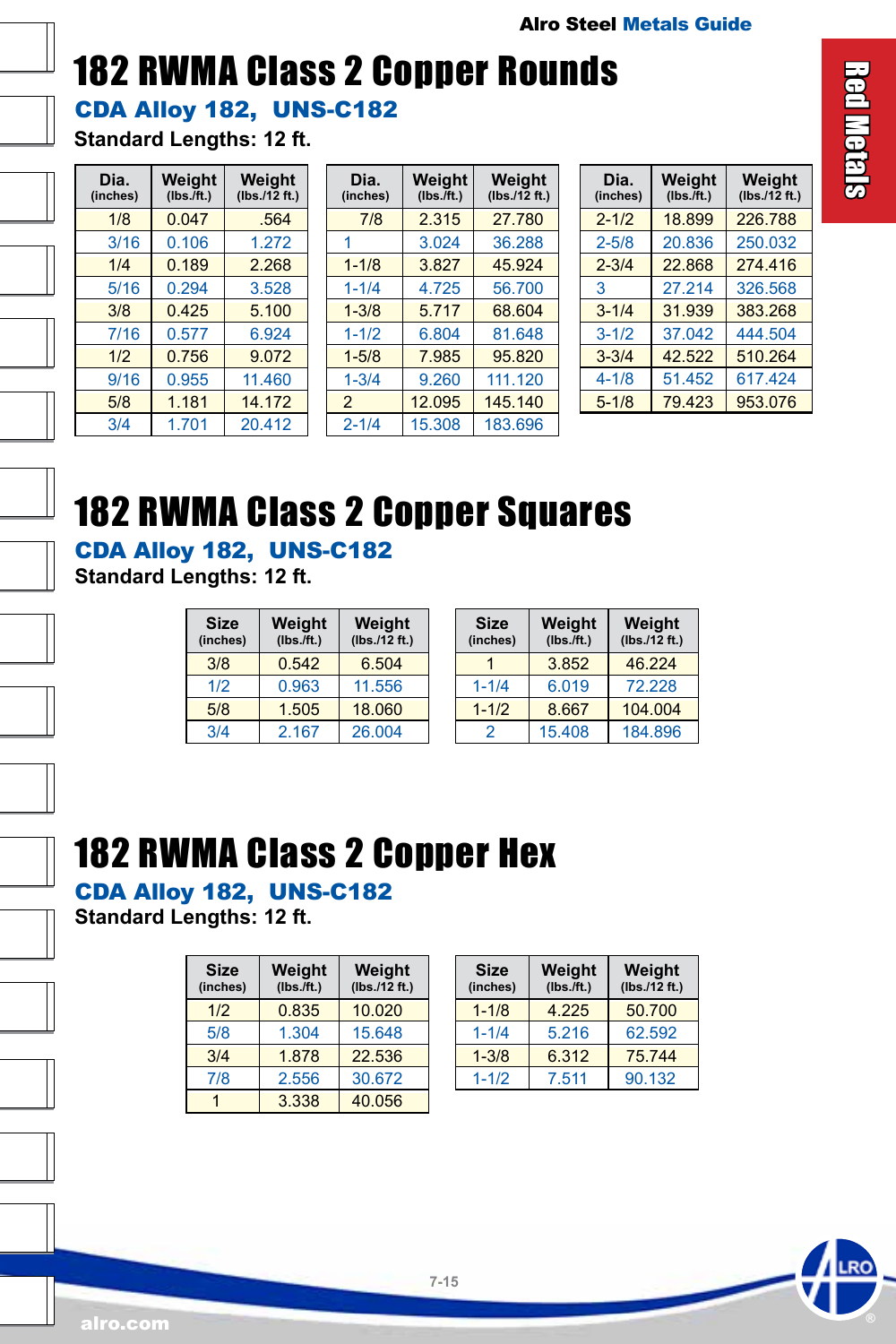**Weight (lbs./12 ft.)**

### CDA Alloy 182, UNS-C182 182 RWMA Class 2 Copper Flats

**Standard Lengths: 12 ft.**

| <b>Size</b><br>(inches) | Weight<br>$(Ibs.\bar{f}t.)$ | Weight<br>(lbs./12 ft.) | <b>Size</b><br>(inches) | Weight<br>$(Ibs.$ /ft.) | Weigh<br>(lbs./12 $ft$ |
|-------------------------|-----------------------------|-------------------------|-------------------------|-------------------------|------------------------|
| 1/4x                    |                             |                         | 1/2x                    |                         |                        |
| 1/2                     | 0.482                       | 5.784                   | $2 - 1/2$               | 4.815                   | 57.780                 |
| 3/4                     | 0.722                       | 8.664                   | 3                       | 5.778                   | 69.336                 |
|                         | 0.963                       | 11.556                  | 4                       | 7.704                   | 92.448                 |
| $1 - 1/2$               | 1.445                       | 17.340                  | 5/8x                    |                         |                        |
| $\overline{2}$          | 1.926                       | 23.112                  | 3/4                     | 1.806                   | 21.672                 |
| $2 - 1/2$               | 2.408                       | 28.896                  |                         | 2.408                   | 28.896                 |
| 3                       | 2.889                       | 34.668                  | $1 - 1/2$               | 3.611                   | 43.332                 |
| $3/8 \times$            |                             |                         | 2                       | 4.815                   | 57.780                 |
| 1/2                     | 0.722                       | 8.664                   | 4                       | 9.630                   | 115.560                |
| 3/4                     | 1.083                       | 12.996                  | 3/4x                    |                         |                        |
|                         | 1.445                       | 17.340                  |                         | 2.889                   | 34.668                 |
| $1 - 1/2$               | 2.167                       | 26.004                  | $1 - 1/4$               | 3.611                   | 43.332                 |
| $\overline{2}$          | 2.889                       | 34.668                  | $1 - 1/2$               | 4.334                   | 52.008                 |
| 3                       | 4.334                       | 52.008                  | $1 - 3/4$               | 5.056                   | 60.672                 |
| 1/2 x                   |                             |                         | $\overline{2}$          | 5.778                   | 69.336                 |
| 3/4                     | 1.445                       | 17.340                  | $2 - 1/2$               | 7.223                   | 86.676                 |
|                         | 1.926                       | 23.112                  | 3                       | 8.667                   | 104.004                |
| $1 - 1/2$               | 2.889                       | 34.668                  | 4                       | 11.556                  | 138.672                |
| $\overline{2}$          | 3.852                       | 46.224                  |                         |                         |                        |

| Size<br>(inches) | Weight<br>(Ibs./ft.) | Weight<br>(lbs./12 ft.) |
|------------------|----------------------|-------------------------|
| 1x               |                      |                         |
| $1 - 1/4$        | 4.815                | 57.780                  |
| $1 - 1/2$        | 5.778                | 69.336                  |
| 2                | 7.704                | 92.448                  |
| $2 - 1/2$        | 9.630                | 115.560                 |
| 3                | 11.556               | 138.672                 |
| 4                | 15.408               | 184 896                 |
| $1 - 1/4 x$      |                      |                         |
| $1 - 1/2$        | 7.223                | 86.676                  |
| $1 - 3/4$        | 8.426                | 101.112                 |
| $\overline{2}$   | 9.630                | 115.560                 |
| 3                | 14.445               | 173.340                 |
| $1 - 1/2 x$      |                      |                         |
| 2                | 11.556               | 138.672                 |
| 3                | 17.334               | 208,008                 |

### CDA Alloy 182, UNC-C182 182 RWMA Class 2 Copper Plate

| <b>Thickness</b><br>(inches) | Weight<br>(lbs./sqrt. |
|------------------------------|-----------------------|
| 1/4                          | 11.556                |
| 3/8                          | 17.334                |
| 1/2                          | 23.112                |
| 5/8                          | 28.890                |
| 3/4                          | 34.668                |
|                              | 46.224                |
| $1 - 1/4$                    | 57.780                |

| <b>Thickness</b><br>(inches) | Weight<br>(lbs./sqrt. |
|------------------------------|-----------------------|
| $1 - 1/2$                    | 69.336                |
| 2                            | 92 448                |
| $2 - 1/2$                    | 115.560               |
| 3                            | 138.672               |
| $3 - 1/2$                    | 161.784               |
|                              | 184.896               |

### 187 Copper Rounds

CDA Alloy 187, UNS-C187 **Standard Lengths: 12 ft.**

RO

| Dia.<br>(inches) | Weight<br>$(Ibs.\bar{f}t.)$ | Weight<br>(Ibs./12 ft.) |
|------------------|-----------------------------|-------------------------|
| 1/4              | 0.190                       | 2.280                   |
| 5/16             | 0.298                       | 3.576                   |
| 3/8              | 0.428                       | 5.136                   |
| 5/8              | 1.189                       | 14.268                  |

| Dia.<br>(inches) | Weight<br>$(Ibs.$ /ft.) | Weight<br>(Ibs./12 ft.) |
|------------------|-------------------------|-------------------------|
| 3/4              | 1 7 1 1                 | 20.532                  |
| 7/8              | 2.330                   | 27,960                  |
|                  | 3.043                   | 36.516                  |

Red Metals

<span id="page-15-0"></span>**Red Metals** 

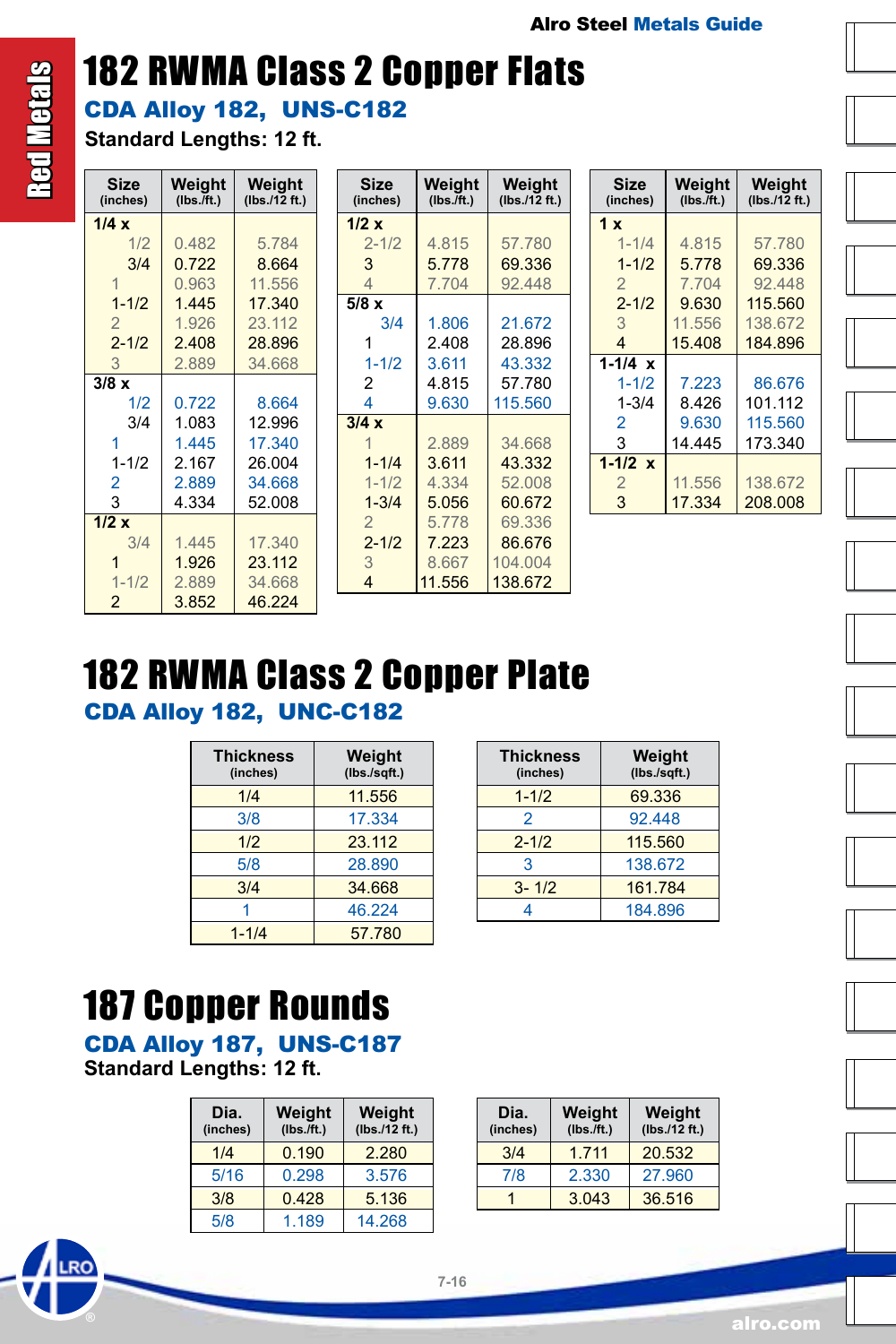### <span id="page-16-0"></span>Copper Products Rod and Bar Tolerances

#### Tolerances for Diameter or Distance Between Parallel Surfaces of Cold-Drawn Rod

| <b>Diameter or Distance</b>      | Tolerances, Plus and Minus, <sup>A</sup> in. |                       |  |
|----------------------------------|----------------------------------------------|-----------------------|--|
| <b>Between Parallel Surfaces</b> | Round                                        | <b>Hex</b>            |  |
| Up to $0.150$ , incl             | 0.0013                                       | 0.0025                |  |
| Over 0.150 to 0.500, incl.       | 0.0015                                       | 0.0030                |  |
| Over 0.500 to 1.00, incl         | 0.0020                                       | 0.0040                |  |
| Over 1.00 to 2.00, incl.         | 0.0025                                       | 0.0050                |  |
| <b>Over 2.00</b>                 | $0.1500$ <sup>B</sup>                        | $0.3000$ <sup>B</sup> |  |

**Applicable to alloys C11000 and C14500**

<sup>A</sup>When tolerances are specified as all plus or all minus, double the values given.

**B** Percent of specified diameter or distance between parallel surfaces.

#### Tolerances for Diameter or Distance Between Parallel Surfaces of As Extruded Rod and Bar

| <b>Diameter or Distance</b>      | Tolerances, Plus and Minus, Ain. |            |  |
|----------------------------------|----------------------------------|------------|--|
| <b>Between Parallel Surfaces</b> | Round                            | <b>Hex</b> |  |
| Up to 1.00, incl                 | 0.020                            | 0.020      |  |
| Over 1.00 to 2.00, incl.         | 0.030                            | 0.030      |  |
| Over 2.00 to 3.00, incl          | 0.050                            | 0.050      |  |
| Over 3.00 to 3.50, incl.         | 0.070                            | 0.070      |  |
| Over 3.50 to 4.00, incl.         | 0.120                            | 0.120      |  |

**Applicable to alloys C11000 and C14500**

<sup>A</sup>When tolerances are specified as all plus or all minus, double the values given.

#### Thickness Tolerances for Drawn or Rolled Rectangular and Square Bar

|                              | <b>Thickness Tolerances, Plus and</b><br>Minus, <sup>A</sup> for Widths given (inches) |                        |                        |                         |
|------------------------------|----------------------------------------------------------------------------------------|------------------------|------------------------|-------------------------|
| <b>Thickness</b><br>(inches) | $2"$ and<br>under                                                                      | Over 2"<br>up to<br>4" | Over 4"<br>up to<br>8" | Over 8"<br>up to<br>12" |
| Up to 0.500, incl.           | 0.003                                                                                  | 0.004                  | 0.0045                 | 0.0055                  |
| Over 0.500 to 1.00, incl.    | 0.004                                                                                  | 0.0045                 | 0.005                  | 0.006                   |
| Over 1.00 to 2.00, incl.     | 0.0045                                                                                 | 0.005                  | 0.006                  |                         |

<sup>A</sup>When tolerances are specified as all plus or all minus, double the values given.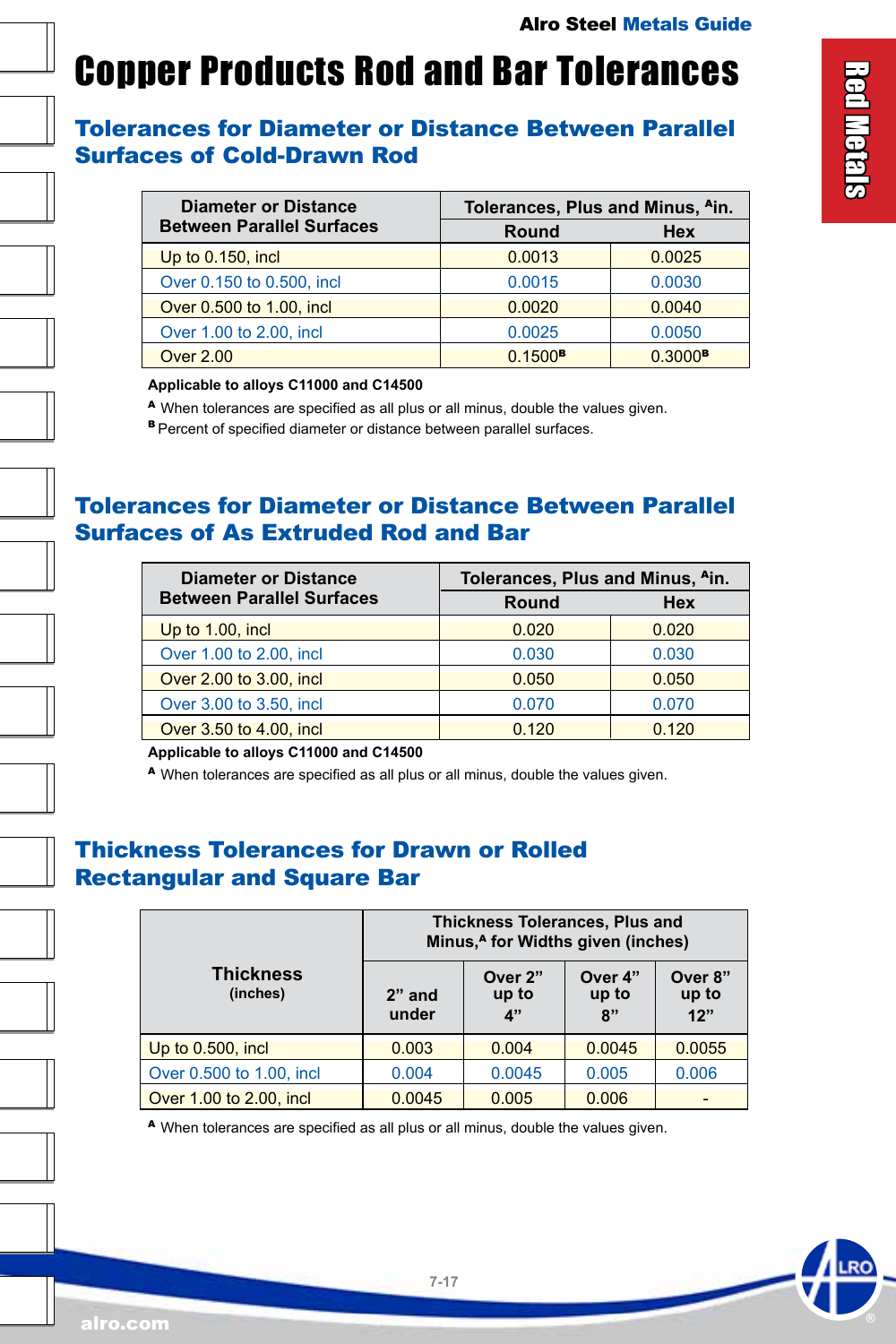## Copper Products Tolerances

#### Thickness Tolerances for Sawed Edge, Deburred Coner Rectangular and Square Bar

|                              | <b>Thickness Tolerances, Plus and</b><br>Minus, <sup>4</sup> for Widths given (inches) |                        |                        |                         |  |
|------------------------------|----------------------------------------------------------------------------------------|------------------------|------------------------|-------------------------|--|
| <b>Thickness</b><br>(inches) | $2"$ and<br>under                                                                      | Over 2"<br>up to<br>4" | Over 4"<br>up to<br>R" | Over 8"<br>up to<br>12" |  |
| Up to 0.250, incl.           | 0.0025                                                                                 | 0.003                  | 0.0035                 | 0.005                   |  |
| Over 0.250 to 0.375, incl.   | 0.003                                                                                  | 0.004                  | 0.0045                 | 0.005                   |  |
| Over 0.375 to 0.500, incl.   | 0.0035                                                                                 | 0.0045                 | 0.005                  | 0.006                   |  |
| Over 0.500 to 0.750, incl.   | 0.0055                                                                                 | 0.0055                 | 0.0055                 | 0.007                   |  |
| Over 0.750 to 1.000, incl.   | 0.007                                                                                  | 0.007                  | 0.007                  | 0.009                   |  |
| Over 1,000 to 1,500, incl.   | 0.015                                                                                  | 0.020                  | 0.022                  | 0.025                   |  |
| Over 1,500 to 2,000          | 0.020                                                                                  | 0.024                  | 0.026                  | 0.030                   |  |

<sup>A</sup>When tolerances are specified as all plus or all minus, double the values given.

#### Width Tolerances for Rectangular Bar

| Width<br>(inches)          | Tolerances, Plus and Minus <sup>A</sup><br>(inches) |
|----------------------------|-----------------------------------------------------|
| Over 0.188 to 0.500, incl. | 0.0035                                              |
| Over 0.500 to 1.25, incl.  | 0.005                                               |
| Over 1.25 to 2.00, incl.   | 0.008                                               |
| Over 2.00 to 4.00, incl.   | 0.012                                               |
| Over 4.00 to 12.00, incl.  | $0.300$ <sup>B</sup>                                |

#### **Applicable to alloys C11000 and C14500**

<sup>A</sup>When tolerances are specified as all plus or all minus, double the values given.

**B** Percent of specified diameter or distance between parallel surfaces.

#### Straightness Tolerances

Drawn Rectangles & Squares - 1/2" maximum bow edgewise curvature (depth of arc) in any 6 foot portion of the total length.

#### **Drawn Rod (General Use)**

| Length<br>(feet) | Maximum Curvature (depth arc)<br>(inches)      |  |  |
|------------------|------------------------------------------------|--|--|
| Under 2          | 1/32                                           |  |  |
| 2 and under 5    | 1/32 in any 2 foot portion of the total length |  |  |
| 5 and under 10   | 1/8 in any 5 foot portion of the total length  |  |  |
| 10 and over      | 1/2 in any 10 foot portion of the total length |  |  |



















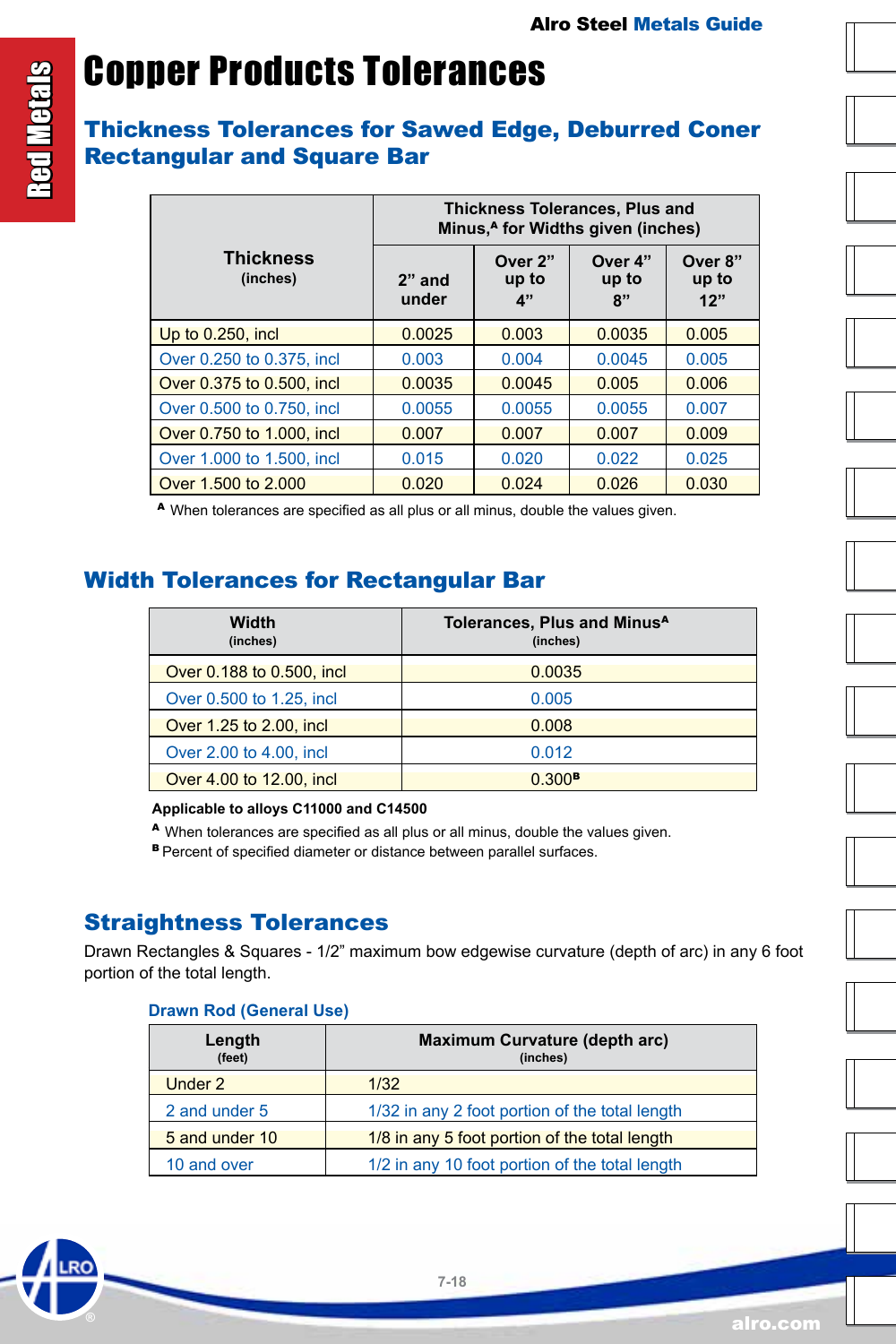### Copper Products Tolerances

#### Thickness Tolerances - Rectangular and Square R.W.M.A. Class 2 and Class 3

|                              | Width (inches) Tolerance, Plus or Minus |                                    |                                    |                                      |  |  |  |
|------------------------------|-----------------------------------------|------------------------------------|------------------------------------|--------------------------------------|--|--|--|
| <b>Thickness</b><br>(inches) | Up to<br>.500 incl                      | <b>Over .500</b><br>to $1.25$ incl | <b>Over 1.25</b><br>to $2.00$ incl | <b>Over 2.00</b><br>$ $ to 4.00 incl |  |  |  |
| Up to .500 incl              | .005                                    | .005                               | .006                               | .007                                 |  |  |  |
| Over .500 to 1.00 incl       | $\cdots$                                | .006                               | .007                               | .008                                 |  |  |  |
| Over 1.00 to 2.00 incl       | $\cdots$                                | .006                               | .007                               | .009                                 |  |  |  |
| Over 2.00 to 4.00 incl       | $\cdots$                                | $\cdots$                           | $\cdots$                           | $0.50\%$ *                           |  |  |  |

#### *\*Expressed to the nearest 0.001.*

*These tolerance schedules are used by the industry as applicable to commercial material, in absence of other specifications by the purchaser.*

#### Thickness Tolerances - Rectangles Only R.W.M.A. Class 2 and Class 3

| Width (inches)           | Tolerance (+/-) |
|--------------------------|-----------------|
| Up to .500 incl.         | .005            |
| Over .500 to 1.250 incl. | .007            |
| Over 1.250 to 2.00 incl. | .010            |
| Over 2,00 to 4,00 incl.  | 015             |

*Note: For squares use thickness tolerances.*

#### Length & Width Tolerances - Square Sheared Metal

| <b>Length or Width</b><br>(inches) | Up to 1/16"<br>thick incl. | Over 1/16"<br>to $1/8$ " incl | <b>Over 1/8"</b><br>thick |
|------------------------------------|----------------------------|-------------------------------|---------------------------|
| Up to 20" incl.                    | 1/32                       | 3/64                          | 1/16                      |
| Over 20" up to 36" incl.           | 3/64                       | 3/64                          | 1/16                      |
| Over 36" up to 120" incl.          | 1/16                       | 1/16                          | 1/16                      |

#### Straightness Tolerances for Square Sheared Metal

| <b>Thickness</b><br>(inches) | Up to 10"<br>wide incl. | Over 10"<br>wide |
|------------------------------|-------------------------|------------------|
| Up to 1/8 incl.              | 1/16                    | 1/16             |
| Over 1/8 to 3/16 incl.       | 1/8                     | 1/8              |
| Over $3/16$                  | 1/8                     | 1/8              |

#### Beryllium Copper & R.W.M.A. Class #2 & #3 Tolerances

| <b>Diameter</b><br>(inches) | <b>Cold Drawn</b><br><b>Rounds</b> | <b>HR, A&amp;T*</b><br><b>Rounds</b> | <b>Cold Drawn</b><br>Hexagon |
|-----------------------------|------------------------------------|--------------------------------------|------------------------------|
| Incl. .090 to 1/2 incl.     | ±.002                              | $\cdots$                             | ±.004                        |
| Over 1/2 to 1.00 incl       | ±.003                              | $\cdots$                             | ±.005                        |
| Over 1.00 to 2.00 incl      | ±.004                              | $\cdots$                             | ±.006                        |
| Over 2.00 to 3.00 incl.     | $\cdots$                           | ±.006                                |                              |
| Over 3.00 to 4.75 incl      | $\cdots$                           | ±.009                                | .                            |

*\* Hot Rolled, Annealed & Turned.*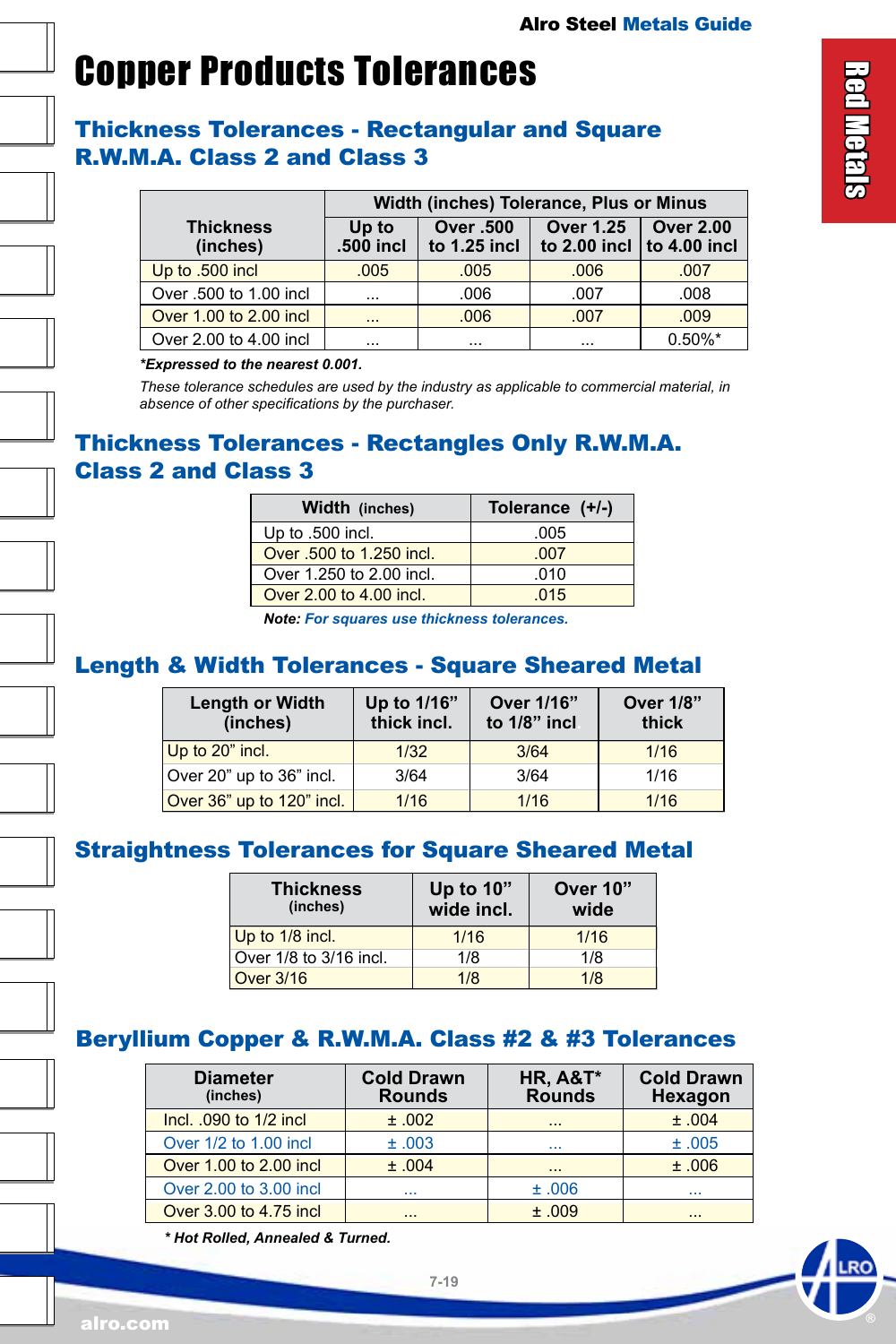# Copper Products Tolerances

#### Length and Width Tolerances - For Sawed Metal

|                         | Length                       | <b>Width Tolerance</b><br><b>Plus or Minus in inches</b> |                                                |                                   |  |  |
|-------------------------|------------------------------|----------------------------------------------------------|------------------------------------------------|-----------------------------------|--|--|
| Width<br>(inches)       | Tolerance<br><b>All Plus</b> |                                                          | <b>For Lengths</b><br>up to 10 ft. incl        | <b>For Lengths</b><br>Over 10 ft. |  |  |
|                         | (inches)                     | For<br><b>Thicknesses</b><br>up to<br>$1-1/2$ Incl       | For<br><b>Thicknesses</b><br><b>Over 1-1/2</b> | All<br><b>Thicknesses</b>         |  |  |
| Up to 12" wide incl.    | 1/4                          | 1/32                                                     | 1/16                                           | 1/16                              |  |  |
| >12" to 120" wide incl. | 1/4                          | 1/16                                                     | 1/16                                           | 1/16                              |  |  |

#### Straightness Tolerances - For Sawed Metal

These tolerance schedules are used by the industry as applicable to commercial material in the absence of other specifications by the purchaser.

| <b>Width (inches)</b> |      |  |  |  |
|-----------------------|------|--|--|--|
| Up to 3", incl.       | 1/16 |  |  |  |
| Over 3"               | 3/64 |  |  |  |

### Copper Products Tolerances

#### Sheet, Strip and Plate

|                              | Width (inches), Tolerances Plus or Minus |                               |                                |                                |                                |                                |                                |                                |
|------------------------------|------------------------------------------|-------------------------------|--------------------------------|--------------------------------|--------------------------------|--------------------------------|--------------------------------|--------------------------------|
| <b>Thickness</b><br>(inches) | Up to<br>8<br>incl                       | Over<br>8<br>to<br>12<br>incl | Over<br>12<br>to<br>14<br>incl | Over<br>14<br>to<br>20<br>incl | Over<br>20<br>to<br>24<br>incl | Over<br>24<br>to<br>28<br>incl | Over<br>28<br>to<br>36<br>incl | Over<br>36<br>to<br>48<br>incl |
| Over .021 to .026 incl       | .0015                                    | .002                          | .002                           | .0025                          | .003                           | .003                           | .0035                          | .004                           |
| Over .026 to .037 incl       | .002                                     | .002                          | .002                           | .0025                          | .0035                          | .0035                          | .004                           | .005                           |
| Over .037 to .050 incl       | .002                                     | .0025                         | .0025                          | .003                           | .004                           | .004                           | .005                           | .006                           |
| Over .050 to .073 incl       | .0025                                    | .003                          | .003                           | .0035                          | .005                           | .005                           | .006                           | .007                           |
| Over .073 to .130 incl       | .003                                     | .0035                         | .0035                          | .004                           | .006                           | .006                           | .007                           | .008                           |
| Over .130 to .188 incl       | .0035                                    | .004                          | .004                           | .0045                          | .007                           | .007                           | .008                           | .010                           |
| Over .188 to .205 incl       | .0035                                    | .004                          | .004                           | .0045                          | .007                           | .007                           | .008                           | .010                           |
| Over .205 to .300 incl       | .004                                     | .0045                         | .0045                          | .005                           | .009                           | .009                           | .010                           | .012                           |
| Over .300 to .500 incl       | .0045                                    | .005                          | .005                           | .006                           | .012                           | .012                           | .013                           | .015                           |
| Over .500 to .750 incl       | .0055                                    | .007                          | .007                           | .009                           | .015                           | .015                           | .017                           | .019                           |
| Over .750 to 1.00 incl       | .007                                     | .009                          | .009                           | .011                           | .018                           | .018                           | .021                           | .024                           |
| Over 1.00 to 1.50 incl       | $\ddotsc$                                |                               | $\sim$                         | $\cdots$                       | .022                           | .022                           | .025                           | .029                           |
| Over 1.50 to 2.00 incl       | $\ddotsc$                                | $\cdots$                      | $\cdots$                       | $\cdots$                       | .026                           | .026                           | .030                           | .036                           |
| Over 2,00 to 3,00 incl.      |                                          |                               |                                |                                | .031                           | .031                           | .031                           |                                |
| Over 3.00 to 4.00 incl       | $\ddotsc$                                | $\cdots$                      | $\cdots$                       | $\cdots$                       | .036                           | .036                           | .036                           | $\sim$ $\sim$ $\sim$           |
| Over 4,00 to 5,00 incl.      |                                          |                               |                                |                                | .054                           | .054                           | .054                           |                                |
| Over 5.00 to 6.00 incl.      |                                          | $\cdots$                      |                                | $\cdots$                       | .059                           | .059                           | .059                           | $\cdots$                       |

**Red Metals** Red Metals













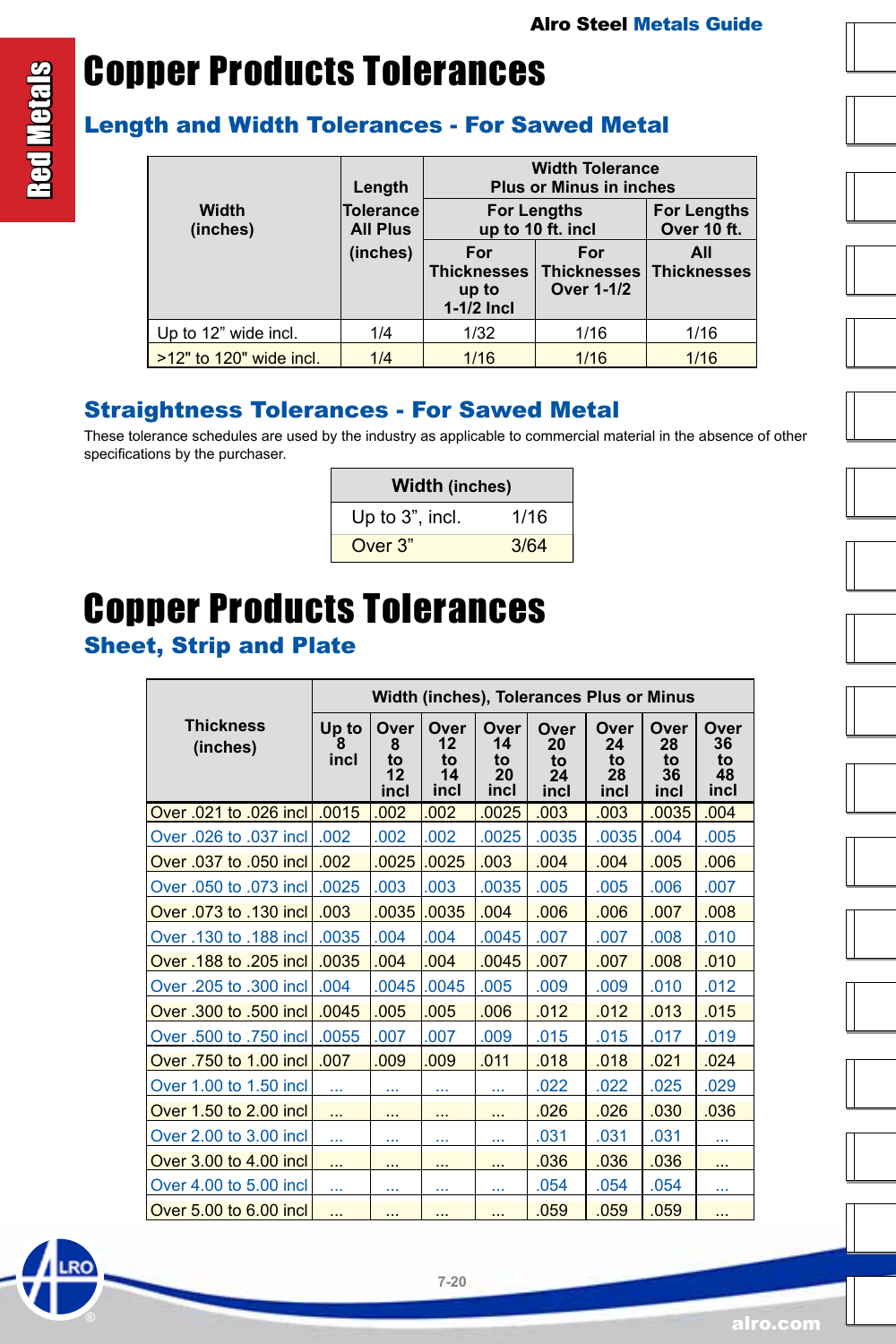### <span id="page-20-0"></span>932 (SAE 660) Bearing Bronze

ASTM B505

**Typical Mechanical Properties**

| <b>Chemical Composition</b>            | 932             |  |  |
|----------------------------------------|-----------------|--|--|
| Copper                                 | 83%             |  |  |
| Tin                                    | 7%              |  |  |
| Lead                                   | 7%              |  |  |
| <b>Zinc</b>                            | 3%              |  |  |
| <b>Tensile Strength</b>                | 35,000 KSI      |  |  |
| <b>Yield Strenath</b>                  | 20.000 KSI      |  |  |
| Elongation in 2 inches                 | 10%             |  |  |
| Brinell Number at 500 KG Load          | 65 - 70 Typical |  |  |
| <b>Equivalent Specifications:</b>      |                 |  |  |
| CDA 932, SAE 660, ASTM B505, QQ-C-390A |                 |  |  |

# 954 Aluminum Bronze

#### ASTM B505

#### **Typical Mechanical Properties**

| <b>Chemical Composition</b>   | 954                |
|-------------------------------|--------------------|
| <b>Aluminum</b>               | 10.5%              |
| Iron                          | 4%                 |
| Copper                        | 85.5%              |
| <b>Tensile Strength</b>       | 85,000 KSI         |
| <b>Yield Strength</b>         | 32,000 KSI         |
| Elongation in 2 inches        | 12%                |
| Brinell Number at 500 KG Load | <b>170 Typical</b> |



Alro stocks 932 Bearing Bronze Tubing from 1" OD to 16" OD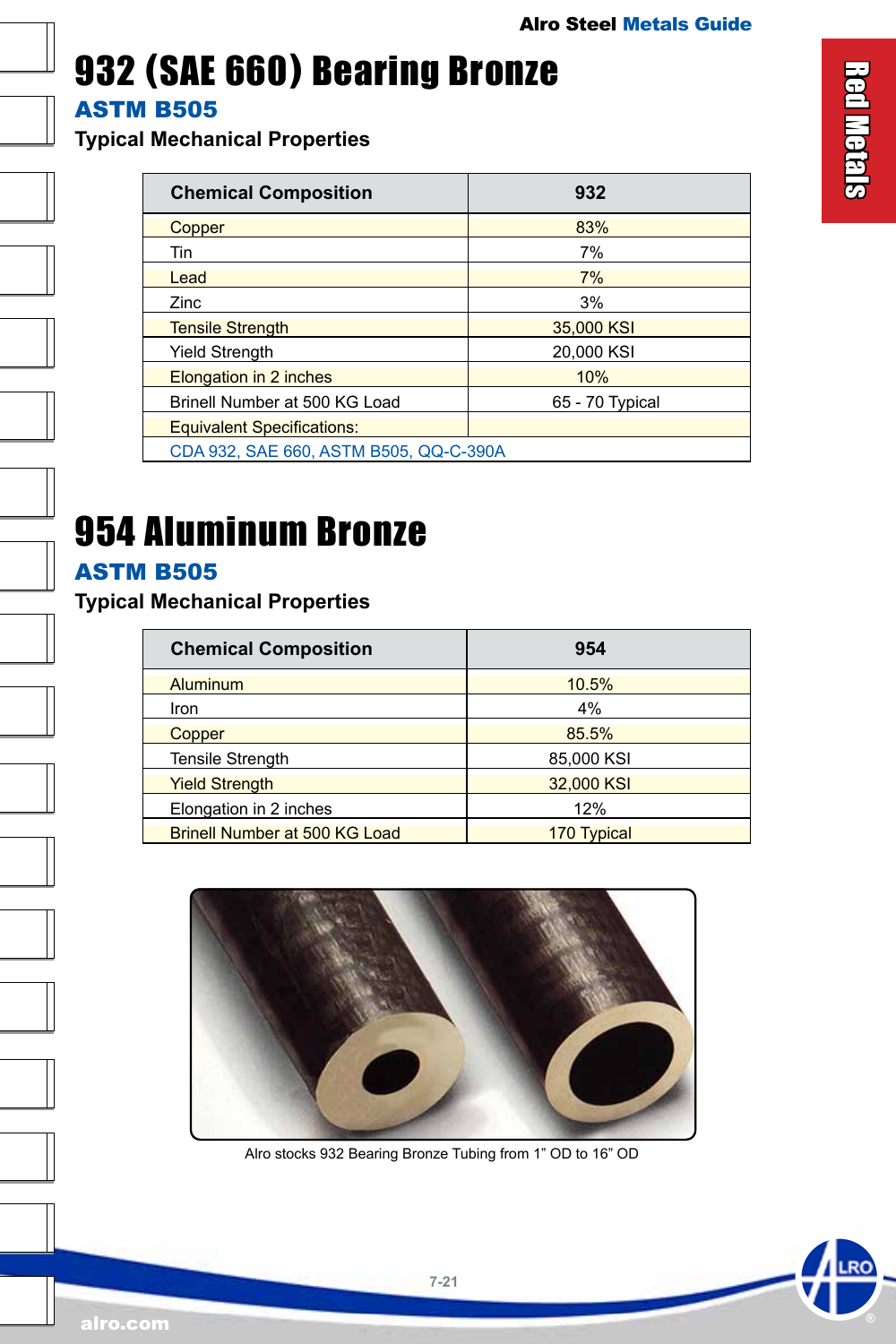

# <span id="page-21-0"></span>**Red Metals** Red Metals

# 932 Bronze Rounds

ASTM B505 **Standard Lengths: 105" - 107.5"**

| Diameter<br>(inches) | Approx. Wt.<br>(Ibs./foot) |  |
|----------------------|----------------------------|--|
| 3/8                  | .510                       |  |
| 1/2                  | .868                       |  |
| 5/8                  | 1.321                      |  |
| 3/4                  | 1.869                      |  |
| 7/8                  | 2.512                      |  |
|                      | 3.249                      |  |
| $1 - 1/8$            | 4.028                      |  |
| $1 - 1/4$            | 5.009                      |  |
| $1 - 3/8$            | 6.030                      |  |
| $1 - 1/2$            | 7.147                      |  |
| $1 - 5/8$            | 8.358                      |  |
| $1 - 3/4$            | 9.665                      |  |
| $1 - 7/8$            | 11.066                     |  |
| 2                    | 12.611                     |  |

| <b>Diameter</b><br>(inches) | Approx. Wt.<br>(Ibs./foot) |
|-----------------------------|----------------------------|
| $2 - 1/8$                   | 14.204                     |
| $2 - 1/4$                   | 15.893                     |
| $2 - 3/8$                   | 17.676                     |
| $2 - 1/2$                   | 19.554                     |
| $2 - 5/8$                   | 21.527                     |
| $2 - 3/4$                   | 23.594                     |
| $2 - 7/8$                   | 25.756                     |
| 3                           | 28.014                     |
| $3 - 1/4$                   | 32.812                     |
| $3 - 1/2$                   | 37.990                     |
| $3 - 3/4$                   | 43.547                     |
| 4                           | 50.073                     |
| $4 - 1/4$                   | 56.464                     |
| $4 - 1/2$                   | 63.155                     |

| <b>Diameter</b><br>(inches) | Approx. Wt.<br>(Ibs./foot) |
|-----------------------------|----------------------------|
| $4 - 3/4$                   | 70.265                     |
| 5                           | 77.754                     |
| $5 - 1/4$                   | 86.657                     |
| $5 - 1/2$                   | 94.953                     |
| 6                           | 112.682                    |
| $6 - 1/2$                   | 131.888                    |
| $\overline{7}$              | 152.647                    |
| $7 - 1/2$                   | 174.923                    |
| 8                           | 198.716                    |
| 9                           | 250.851                    |
| 10                          | 310.279                    |
| 11                          | 374.669                    |
| 12                          | 445.125                    |
| 13                          | 523.877                    |

# 954 Bronze Rounds

ASTM B505 **Standard Lengths: 12 ft.**

| <b>Diameter</b><br>(inches) | Approx. Wt.<br>(Ibs./foot) |
|-----------------------------|----------------------------|
| 3/8                         | .485                       |
| 1/2                         | .800                       |
| 5/8                         | 1.198                      |
| 3/4                         | 1.673                      |
| 7/8                         | 2.227                      |
|                             | 2.861                      |
| $1 - 1/8$                   | 3.573                      |
| $1 - 1/4$                   | 4.365                      |
| $1 - 3/8$                   | 5.236                      |
| $1 - 1/2$                   | 6.186                      |
| $1 - 5/8$                   | 7.216                      |
| $1 - 3/4$                   | 8.325                      |
| $\overline{2}$              | 10.884                     |
| $2 - 1/4$                   | 13.551                     |

| Diameter<br>(inches) | Approx. Wt.<br>(lbs./foot) |
|----------------------|----------------------------|
| $2 - 1/2$            | 16.639                     |
| $2 - 3/4$            | 20.044                     |
| 3                    | 23.776                     |
| $3 - 1/4$            | 28.336                     |
| $3 - 1/2$            | 32.731                     |
| $3 - 3/4$            | 37.443                     |
| 4                    | 42.472                     |
| 4-1/4                | 47.817                     |
| $4 - 1/2$            | 53.479                     |
| $4 - 3/4$            | 60.222                     |
| 5                    | 66.557                     |
| $5 - 1/4$            | 73.208                     |
| $5 - 1/2$            | 80.177                     |
| 5-3/4                | 89.348                     |

| <b>Diameter</b><br>(inches) | Approx. Wt.<br>(Ibs./foot) |
|-----------------------------|----------------------------|
| 6                           | 97.029                     |
| $6 - 1/4$                   | 105.028                    |
| $6 - 1/2$                   | 113.343                    |
| 7                           | 130.924                    |
| 8                           | 169.886                    |
| 9                           | 213.917                    |
| 10                          | 263.015                    |
| 11                          | 317.182                    |
| 12                          | 367.416                    |
| 13                          | 440.718                    |
| 14                          | 510.089                    |
| 15                          | 584.527                    |

# 959 Bronze Rounds

ASTM B505 **Standard Lengths: 12 ft.**

| <b>Diameter</b><br>(inches) | Approx. Wt.<br>(Ibs./foot) |
|-----------------------------|----------------------------|
|                             | 2.712                      |
| $1 - 1/4$                   | 4.318                      |
| $1 - 1/2$                   | 5.865                      |
| $1 - 3/4$                   | 7.891                      |
| 2                           | 10.218                     |
| $2 - 1/4$                   | 12.846                     |

| <b>Diameter</b><br>(inches) | Approx. Wt.<br>(Ibs./foot) |
|-----------------------------|----------------------------|
| $2 - 1/2$                   | 15.773                     |
| 3                           | 22.529                     |
| $3 - 1/2$                   | 31.028                     |
| 4                           | 40.261                     |
| $4 - 1/2$                   | 50.696                     |
| 5                           | 63.093                     |

| <b>Diameter</b><br>(inches) | Approx. Wt.<br>(lbs./foot) |
|-----------------------------|----------------------------|
| հ                           | 91.980                     |
| R                           | 161.045                    |

**RO**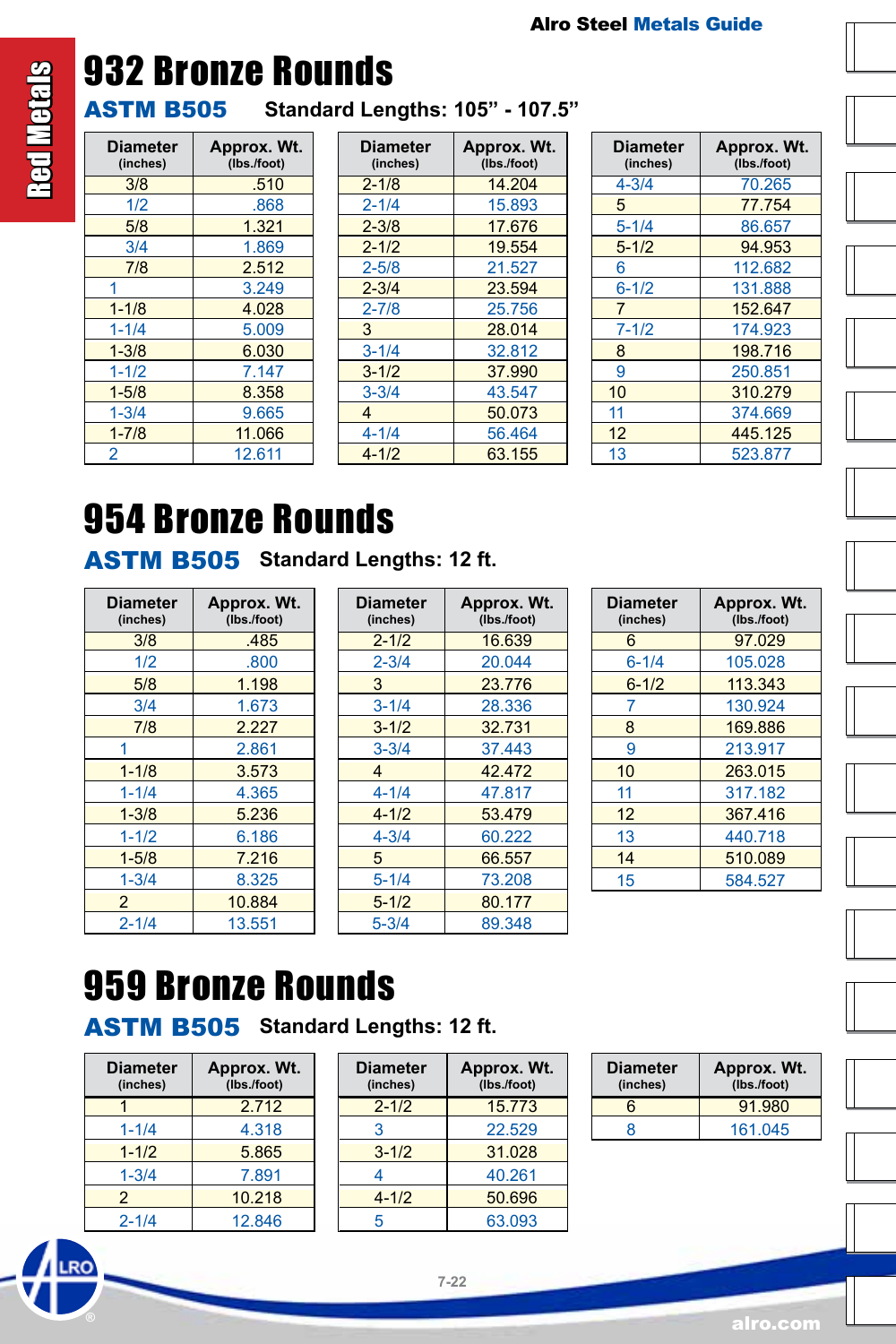### <span id="page-22-0"></span>932 Bronze Flats and Squares

ASTM B505 **Standard Lengths: 12 ft. random**

| <b>Size</b><br>(inches)                           | Weight<br>(lbs./foot) | $\overline{a}$  |
|---------------------------------------------------|-----------------------|-----------------|
| 1/4x                                              |                       | 3/4             |
|                                                   | 2.495                 |                 |
| $\frac{2}{3}$                                     | 3.704                 |                 |
| $\overline{4}$                                    | 5.442                 |                 |
| 8                                                 | 11.773                |                 |
| 12                                                | 17.569                |                 |
| 3/8x                                              |                       |                 |
|                                                   | 3.491                 |                 |
| $\frac{2}{4}$                                     | 7.419                 |                 |
| 8                                                 | 15.698                |                 |
| 12                                                | 23.426                | $\overline{1}x$ |
| 1/2x                                              |                       |                 |
| 3/4                                               | 1.450                 |                 |
| 1                                                 | 2.312                 |                 |
|                                                   | 4.488                 |                 |
|                                                   | 6.663                 |                 |
| $\begin{array}{c}\n2 \\ 3 \\ 4\n\end{array}$      | 9.397                 |                 |
| 5                                                 | 11.692                |                 |
| $\overline{6}$                                    | 14.792                |                 |
| $\overline{7}$                                    | 17.207                |                 |
| 8                                                 | 19.622                |                 |
| 9                                                 | 22.037                |                 |
| 10                                                | 24.452                |                 |
| 12                                                | 29.282                |                 |
| 14                                                | 34.112                |                 |
| 15                                                | 36.527                |                 |
| 5/8x                                              |                       |                 |
| 4                                                 | 11.374                |                 |
| 8                                                 | 23.546                | $1 - 1/$        |
| 3/4x                                              |                       |                 |
|                                                   | 3.339                 |                 |
|                                                   | 6.481                 |                 |
|                                                   | 9.622                 |                 |
| $\begin{array}{c}\n1 \\ 2 \\ 3 \\ 4\n\end{array}$ | 13.351                |                 |
| 5                                                 | 16.613                |                 |
|                                                   |                       |                 |

| Size                                                                | Weight                                                                                 |
|---------------------------------------------------------------------|----------------------------------------------------------------------------------------|
| (inches)                                                            | (Ibs./foot)                                                                            |
| 3/4x<br>6<br>$\overline{7}$<br>8<br>9<br>10<br>12<br>14<br>16<br>18 | 20.709<br>24.090<br>27.471<br>30.852<br>34.233<br>40.995<br>47.757<br>54.519<br>61.281 |
| 1 x                                                                 | 8.474                                                                                  |
| $\begin{array}{c} 2 \\ 3 \\ 4 \end{array}$                          | 12.881                                                                                 |
| 5                                                                   | 17.306                                                                                 |
| 6                                                                   | 21.533                                                                                 |
| $\overline{7}$                                                      | 26.625                                                                                 |
| 8                                                                   | 30.972                                                                                 |
| 9                                                                   | 35.319                                                                                 |
| 10                                                                  | 39.666                                                                                 |
| 11                                                                  | 44.013                                                                                 |
| 12                                                                  | 48.360                                                                                 |
| 13                                                                  | 52.707                                                                                 |
| 14                                                                  | 57.054                                                                                 |
| 15                                                                  | 61.401                                                                                 |
| 16                                                                  | 65.748                                                                                 |
| 18                                                                  | 70.095                                                                                 |
| 20                                                                  | 78.789                                                                                 |
| $1 - 1/4x$                                                          | 89.916                                                                                 |
| 4                                                                   | 21.261                                                                                 |
| 6                                                                   | 32.542                                                                                 |
| 8                                                                   | 43.168                                                                                 |
| 12                                                                  | 64.420                                                                                 |

| <b>Size</b><br>(inches) | Weight<br>(lbs./foot) |
|-------------------------|-----------------------|
| $1 - 1/2x$              |                       |
| $\overline{2}$          | 12.459                |
| $\overline{\mathbf{4}}$ | 25.216                |
| 8                       | 51.017                |
| 12                      | 76.133                |
| $1 - 3/4x$              |                       |
| 4                       | 29.171                |
| 8                       | 58.866                |
| 12                      | 87.846                |
| 2x                      |                       |
| $\overline{4}$          | 33.125                |
| 8                       | 66.714                |
| 11                      | 91.347                |
| 12                      | 99.558                |
| $2 - 1/2x$              |                       |
| 4                       | 41.035                |
| 8                       | 82.412                |
| 3x                      |                       |
| 11                      | 134.334               |
| $\overline{4}x$         |                       |
| 4                       | 64.764                |
| 11                      | 177.321               |
| 6x                      |                       |
| 10                      | 239.628               |
| $6-1/4x$                |                       |
| $6 - 1/4$               | 157.035               |
| 8x                      |                       |
| 8                       | 255.084               |

### 954 Bronze Flats and Squares

ASTM B505 **Standard Lengths: 12 ft. random**

| Size<br>(inches) | Weight<br>(lbs./foot) |  |
|------------------|-----------------------|--|
| 1/4x             |                       |  |
|                  | 1.156                 |  |
| $1 - 1/4$        | 1.428                 |  |
| $1 - 1/2$        | 1.700                 |  |
| $1 - 3/4$        | 1972                  |  |
| $\overline{2}$   | 2 2 4 4               |  |
| $2 - 1/2$        | 2.788                 |  |
| $2 - 3/4$        | 3.060                 |  |
| 3                | 3.332                 |  |
| $3 - 1/2$        | 3.876                 |  |
| 4                | 4.420                 |  |

| Size<br>(inches) | Weight<br>(lbs./foot) |
|------------------|-----------------------|
| 1/4x             |                       |
| 5                | 5.508                 |
| 6                | 7.016                 |
| 8                | 9.321                 |
| 10               | 11.625                |
| 12               | 13.930                |
| $3/8 \times$     |                       |
|                  | 1.585                 |
| $1 - 1/2$        | 2.331                 |
| 2                | 3.077                 |
| $2 - 1/2$        | 3.822                 |

| <b>Size</b><br>(inches) | Weight<br>(lbs./foot) |
|-------------------------|-----------------------|
| 3/8x                    |                       |
| 3                       | 4.568                 |
| $3 - 1/2$               | 5.314                 |
| 4                       | 6.059                 |
| 5                       | 7.551                 |
| 6                       | 9.472                 |
| 8                       | 12.584                |
| 10                      | 15.696                |
| 12                      | 18.808                |

**Continued on next page**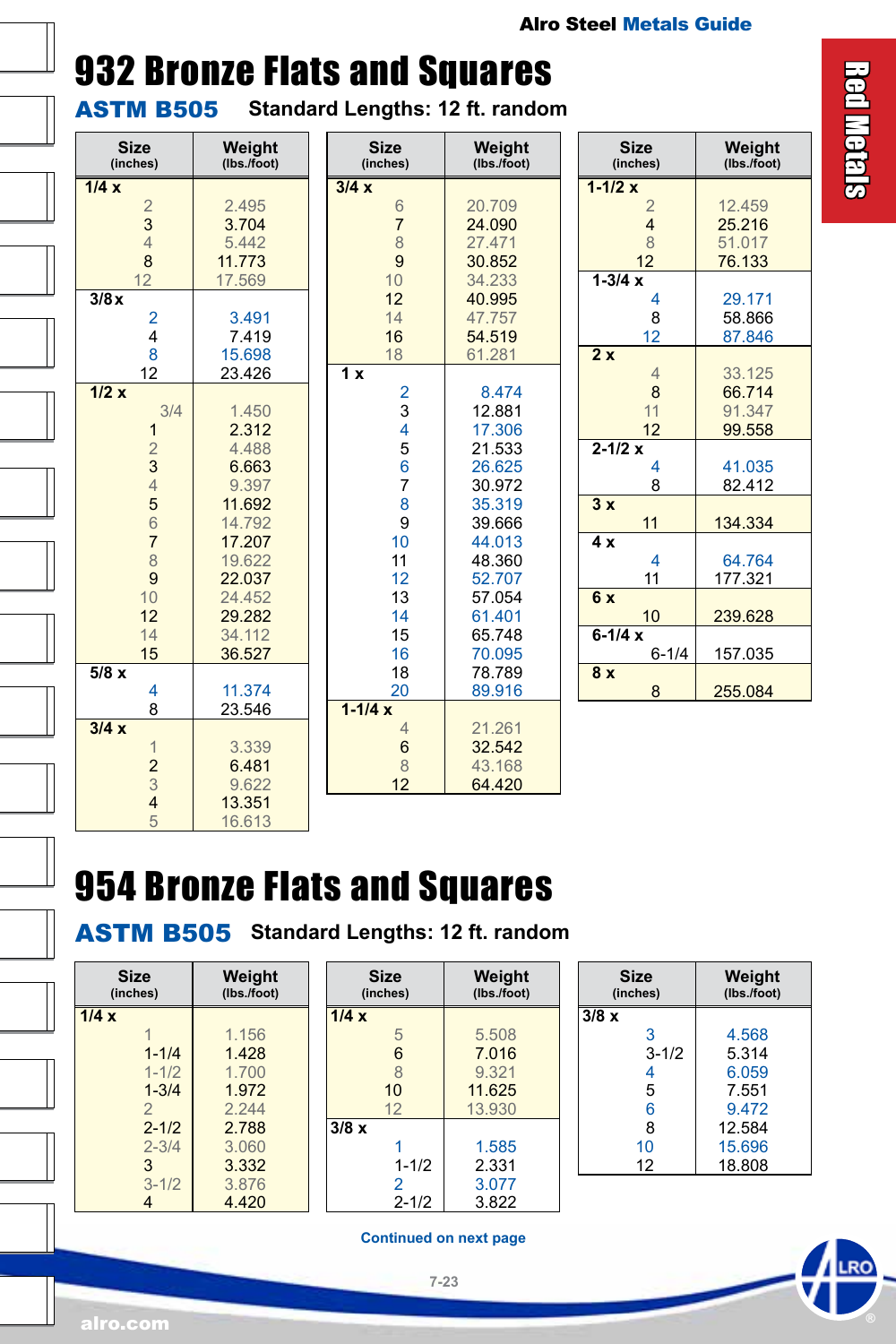# 954 Bronze Flats and Squares

**ASTM B505** 

Red Metals

**Red Metals** 

**Standard Lengths: 12 ft. random**

| (inches) | <b>Size</b>    | Weight<br>(Ibs./foot) | <b>Size</b><br>(inches) | Weight<br>(lbs./foot) | <b>Size</b><br>(inches) | Weight<br>(lbs./foot) |  |
|----------|----------------|-----------------------|-------------------------|-----------------------|-------------------------|-----------------------|--|
| 1/2x     |                |                       | 1x                      |                       | $1 - 3/4x$              |                       |  |
|          | 1/2            | 1.112                 | 1                       | 3.814                 | $\overline{2}$          | 12.233                |  |
|          | $\overline{1}$ | 2.014                 | $1 - 1/4$               | 4.607                 | $2 - 1/2$               | 15.198                |  |
|          | $1 - 1/4$      | 2.488                 | $1 - 1/2$               | 5.484                 | 3                       | 18.163                |  |
|          | $1 - 1/2$      | 2.962                 | $1 - 3/4$               | 6.362                 | 4                       | 24.093                |  |
|          | $1 - 3/4$      | 3.435                 | $\overline{2}$          | 7.239                 | 5                       | 30.023                |  |
|          | $\overline{2}$ | 3.909                 | $2 - 1/2$               | 8.993                 | 6                       | 36.494                |  |
|          | $2 - 1/2$      | 4.856                 | 3                       | 10.748                | 2x                      |                       |  |
|          | 3              | 5.804                 | $3 - 1/2$               | 12.502                | 2                       | 14.060                |  |
|          | $3 - 1/4$      | 6.278                 | $\overline{4}$          | 14.256                | $2 - 1/2$               | 17.267                |  |
|          | $3 - 1/2$      | 6.751                 | $4 - 1/2$               |                       | 3                       | 20.635                |  |
|          |                |                       |                         | 16.011                |                         |                       |  |
|          | 4              | 7.699                 | 5                       | 17.765                | $3 - 1/2$               | 24.003                |  |
|          | $4 - 1/2$      | 8.646                 | 6                       | 21.755                | 4                       | 27.372                |  |
|          | 5              | 9.594                 | $\overline{7}$          | 25.328                | 5                       | 34.109                |  |
|          | $5 - 1/2$      | 10.541                | 8                       | 28.902                | 6                       | 41.407                |  |
|          | 6              | 11.929                | $\overline{9}$          | 32.475                | 10                      | 68.612                |  |
|          | $\overline{7}$ | 13.888                | 10                      | 36.048                | 12                      | 82.215                |  |
|          | 8              | 15.848                | 12                      | 43.195                | $2 - 1/2x$              |                       |  |
|          | 10             | 19.766                | $1 - 1/4x$              |                       | $2 - 1/2$               | 21.604                |  |
|          | 12             | 23.685                | $1 - 1/4$               | 5.770                 | 3                       | 25.579                |  |
| 5/8x     |                |                       | $1 - 1/2$               | 6.746                 | 4                       | 34.402                |  |
|          | 1              | 2.443                 | $1 - 3/4$               | 7.825                 | 5                       | 42.818                |  |
|          | $1 - 1/2$      | 3.592                 | 2                       | 8.904                 | $6\phantom{.}6$         | 50.631                |  |
|          | 2              | 4.741                 | $2 - 1/2$               | 11.061                | 12                      | 100.736               |  |
|          | $2 - 1/2$      | 5.891                 | 3                       | 13.219                | 3x                      |                       |  |
|          | 3              | 7.040                 | $3 - 1/2$               | 15.377                | 3                       | 30.761                |  |
|          | $3 - 1/2$      | 8.189                 | 4                       | 17.535                | 4                       | 40.487                |  |
|          | 4              | 9.338                 | 5                       | 21.851                | 6                       | 61.059                |  |
|          | $4 - 1/2$      | 10.487                | 6                       | 26.668                | 12                      | 121.235               |  |
|          | 5              | 11.636                | 8                       | 35.429                | $3 - 1/2x$              |                       |  |
|          | 6              | 14.385                | 10                      | 44.189                | 12                      | 140.745               |  |
|          | 7              | 16.748                | 12                      |                       | 4 x                     |                       |  |
|          | 8              | 19.111                | $1 - 3/8$               | 52.950                | 4                       |                       |  |
|          |                |                       | 3                       |                       |                         | 53.919                |  |
|          | 10             | 23.837                | $\overline{4}$          | 14.455                | 6x                      |                       |  |
| 3/4x     | 12             | 28.563                |                         | 19.175                | 6                       | 120.390               |  |
|          |                |                       | $1 - 1/2x$              |                       |                         |                       |  |
|          | 3/4            | 2.261                 | $1 - 1/2$               | 8.130                 |                         |                       |  |
|          | $\mathbf{1}$   | 2.872                 | $1 - 3/4$               | 9.288                 |                         |                       |  |
|          | $1 - 1/2$      | 4.223                 | 2                       | 10.568                |                         |                       |  |
|          | $1 - 3/4$      | 4.898                 | $2 - 1/2$               | 13.130                |                         |                       |  |
|          | 2              | 5.574                 | 3                       | 15.691                |                         |                       |  |
|          | $2 - 1/2$      | 6.925                 | $3 - 1/2$               | 18.253                |                         |                       |  |
|          | 3              | 8.276                 | 4                       | 20.814                |                         |                       |  |
|          | $3 - 1/2$      | 9.627                 | $1 - 1/2x$              |                       |                         |                       |  |
|          | 4              | 10.978                | 5                       | 25.937                |                         |                       |  |
|          | $4 - 1/2$      | 12.328                | $5 - 1/2$               | 28.498                |                         |                       |  |
|          | 5              | 13.679                | 6                       | 31.581                |                         |                       |  |
|          | $6\phantom{1}$ | 16.842                | 8                       | 41.956                |                         |                       |  |
|          | $\overline{7}$ | 19.608                | 10                      | 52.330                |                         |                       |  |
|          | 8              | 22.375                | 12                      | 62.705                |                         |                       |  |
|          | 10             | 27.907                |                         |                       |                         |                       |  |
|          | 12             | 33.440                |                         |                       |                         |                       |  |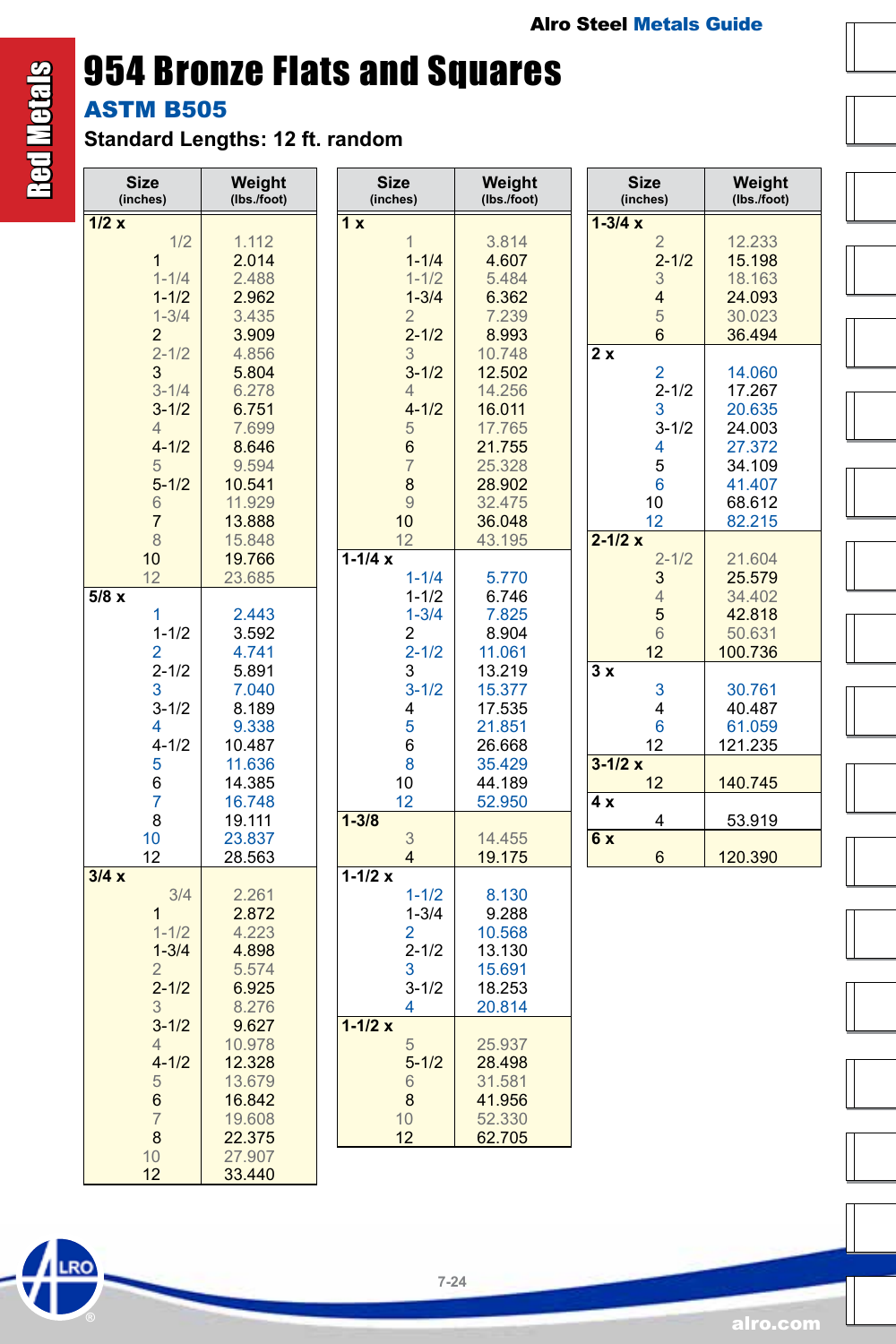<span id="page-24-0"></span>959 Bronze Flats

ASTM B505

 $\overline{a}$ 

 $\overline{a}$ 

Ξ

Ī

**Standard Lengths: 12 ft. random**

| <b>Size</b><br>(inches) | Weight<br>(Ibs./foot) | <b>Size</b><br>(inches)                    | Weight<br>(lbs./foot) | <b>Size</b><br>(inches)   | Weight<br>(lbs./foot) |
|-------------------------|-----------------------|--------------------------------------------|-----------------------|---------------------------|-----------------------|
| 1/4x                    |                       | 1/2x                                       |                       | $\overline{1}x$           |                       |
| $\overline{1}$          | 1.612                 | $\overline{1}$                             | 2.483                 | $1 - 1/4$                 | 5.152                 |
| $\overline{2}$          | 3.029                 |                                            | 4.665                 | $\overline{2}$            | 7.936                 |
| 3                       | 4.446                 | $\frac{2}{3}$                              | 6.846                 | $2 - 1/2$                 | 9.792                 |
| $\overline{\mathbf{4}}$ | 5.863                 | 4567                                       | 9.028                 | 3                         | 11.648                |
| $\frac{5}{6}$           | 7.279                 |                                            | 11.210                | 4                         | 15.359                |
|                         | 8.696                 |                                            | 13.392                | 5                         | 19.071                |
| $\overline{7}$          | 10.113                |                                            | 15.574                | 6                         | 22.783                |
| 8                       | 11.530                | $\frac{8}{9}$                              | 17.755                | $\overline{7}$            | 26.495                |
| 9                       | 12.947                |                                            | 19.937                | 8                         | 30.206                |
| 10                      | 14.470                | 10                                         | 22.283                | 10                        | 37.908                |
| 12                      | 17.303                | 12                                         | 26.646                | 12                        | 45.330                |
| 3/8x                    |                       | 5/8x                                       |                       | $1 - 1/2x$                |                       |
| 1                       | 2.048                 | 1                                          | 2.918                 | 4                         | 21.690                |
| $\frac{2}{3}$           | 3.847                 | $1 - 1/2$                                  | 4.200                 | $1 - 3/4x$                |                       |
|                         | 5.646                 | $\overline{2}$                             | 5.482                 | $2 - 1/2$                 | 15.846                |
| 4                       | 7.445                 | 3/4x                                       |                       | $\overline{2x}$           |                       |
| 5                       | 9.245                 | $\mathbf{1}$                               | 3.353                 | 4                         | 28.022                |
| 6                       | 11.044                |                                            | 6.300                 | 5                         | 34.793                |
| 7                       | 12.843                | $\begin{array}{c} 2 \\ 3 \\ 4 \end{array}$ | 9.247                 | 8                         | 55.109                |
| 8                       | 14.643                |                                            | 12.194                | $2 - 1/2$<br>$\mathbf{x}$ |                       |
| 9                       | 16.442                |                                            | 15.141                | $\overline{4}$            | 34.353                |
| 10                      | 18.376                | $\begin{array}{c} 5 \\ 6 \\ 7 \end{array}$ | 18.087                | $\overline{7}$            | 59.258                |
| 12                      | 21.975                |                                            | 21.034                | 8                         | 67.560                |
|                         |                       | $\begin{array}{c} 8 \\ 9 \end{array}$      | 23.981                |                           |                       |
|                         |                       |                                            | 26.928                |                           |                       |
|                         |                       | 10                                         | 30.095                |                           |                       |
|                         |                       | 12                                         | 35.989                |                           |                       |



12 35.989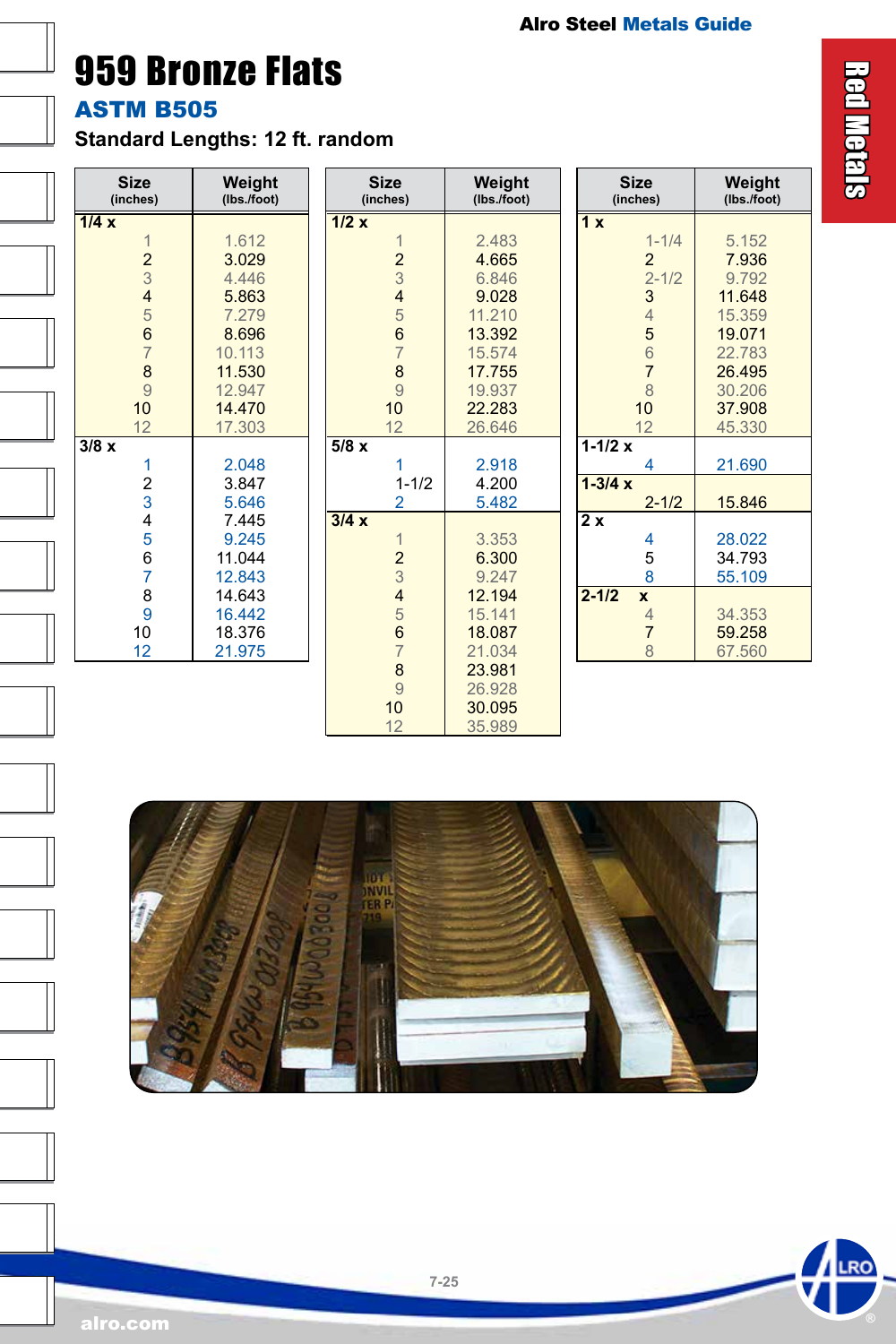### 932 Bronze Tube

ASTM B505

Red Metals

**RO** 

<span id="page-25-0"></span>**Red Metals** 

**Standard Lengths: 105" - 107.5"**

|      | <b>ID x OD</b><br>(inches) | Weight<br>(lbs./foot) | ID x OD<br>(inches) | Weight<br>(lbs./foot) | <b>ID x OD</b><br>(inches) | Weight<br>(Ibs./foot) |
|------|----------------------------|-----------------------|---------------------|-----------------------|----------------------------|-----------------------|
| 1/2x |                            |                       | $1 - 1/8 x$         |                       | $1 - 5/8 x$                |                       |
|      | $\mathbf{1}$               | 2.687                 | $1 - 3/8$           | 2.630                 | 5.248<br>$\overline{2}$    |                       |
|      | $1 - 1/8$                  | 3.524                 | $1 - 1/2$           | 3.753                 | $2 - 1/8$<br>6.851         |                       |
|      | $1 - 1/4$                  | 4.456                 | $1 - 5/8$           | 4.971                 | $2 - 1/4$<br>8.549         |                       |
|      | $1 - 3/8$                  | 5.484                 | $1 - 3/4$           | 6.253                 | $2 - 3/8$<br>10.342        |                       |
|      | $1 - 1/2$                  | 6.607                 | $1 - 7/8$           | 7.693                 | $2 - 1/2$<br>12.230        |                       |
|      | $1 - 3/4$                  | 9.138                 | $\overline{2}$      | 9.247                 | $2 - 3/4$<br>16.292        |                       |
|      | $\overline{2}$             | 12.101                | $1 - 1/4x$          |                       | 20.736<br>3                |                       |
| 5/8x |                            |                       | $1 - 1/2$           | 2.896                 | $1 - 3/4x$                 |                       |
|      | 1                          | 2.307                 | $1 - 5/8$           | 4.114                 | $\overline{2}$<br>4.011    |                       |
|      | $1 - 1/8$                  | 3.144                 | $1 - 3/4$           | 5.428                 | $2 - 1/8$<br>5.613         |                       |
|      | $1 - 1/4$                  | 4.076                 | $1 - 7/8$           | 6.837                 | 7.311<br>$2 - 1/4$         |                       |
|      | $1 - 3/8$                  | 5.104                 | 2                   | 8.390                 | $2 - 3/8$<br>9.104         |                       |
|      |                            |                       |                     |                       |                            |                       |
|      | $1 - 1/2$                  | 6.227                 | $2 - 1/8$           | 9.993                 | $2 - 1/2$<br>10.992        |                       |
|      | $1 - 3/4$                  | 8.758                 | $2 - 1/4$           | 11.690                | $2 - 5/8$<br>12.976        |                       |
|      | 2                          | 11.721                | $2 - 1/2$           | 15.372                | $2 - 3/4$<br>15.055        |                       |
| 3/4x |                            |                       | $2 - 3/4$           | 19.434                | 3<br>19.498                |                       |
|      | $\overline{1}$             | 1.832                 | 3                   | 23.878                | $3 - 1/4$<br>24.324        |                       |
|      | $1 - 1/8$                  | 2.669                 | $3 - 1/4$           | 28.703                | $3 - 1/2$<br>29.530        |                       |
|      | $1 - 1/4$                  | 3.601                 | $3 - 1/2$           | 33.910                | $3 - 3/4$<br>35.117        |                       |
|      | $1 - 3/8$                  | 4.628                 | 4                   | 46.379                | 42.136<br>4                |                       |
|      | $1 - 1/2$                  | 5.751                 | $1 - 3/8 x$         |                       | $4 - 1/4$<br>48.523        |                       |
|      | $1 - 3/4$                  | 8.283                 | $1 - 5/8$           | 3.162                 | $1 - 7/8x$                 |                       |
|      | $\overline{2}$             | 11.245                | $1 - 3/4$           | 4.476                 | $2 - 1/4$<br>5.977         |                       |
|      | $2 - 1/4$                  | 14.545                | $1 - 7/8$           | 5.885                 | $2 - 3/8$<br>7.770         |                       |
|      | $2 - 1/2$                  | 18.227                | $\overline{2}$      | 7.438                 | $2 - 1/2$<br>9.659         |                       |
|      | $2 - 3/4$                  | 22.289                | $2 - 1/8$           | 9.041                 | $2 - 5/8$<br>11.642        |                       |
| 7/8x |                            |                       | $2 - 1/4$           | 10.738                | 3<br>18.165                |                       |
|      | $1 - 1/8$                  | 2.098                 | $2 - 3/8$           | 12.531                | 2x                         |                       |
|      | $1 - 1/4$                  | 3.030                 | $2 - 1/2$           | 14.420                | $2 - 1/4$<br>4.549         |                       |
|      | $1 - 3/8$                  | 4.058                 | $2 - 5/8$           | 16.403                | $2 - 3/8$<br>6.342         |                       |
|      | $1 - 1/2$                  | 5.180                 | 3                   | 22.926                | $2 - 1/2$<br>8.230         |                       |
|      | $1 - 5/8$                  | 6.399                 | $1 - 1/2x$          |                       | $2 - 5/8$<br>10.214        |                       |
|      | $1 - 3/4$                  | 7.712                 | $1 - 3/4$           | 3.429                 | $2 - 3/4$<br>12.293        |                       |
|      | 2                          | 10.674                | $1 - 7/8$           | 4.837                 | $2 - 7/8$<br>14.467        |                       |
|      |                            |                       |                     |                       |                            |                       |
| 1x   |                            |                       | 2                   | 6.391                 | 3<br>16.737                |                       |
|      | $1 - 1/4$                  | 2.364                 | $2 - 1/8$           | 7.993                 | $3 - 1/4$<br>21.562        |                       |
|      | $1 - 3/8$                  | 3.392                 | $2 - 1/4$           | 9.691                 | $3 - 1/2$<br>26.768        |                       |
|      | $1 - 1/2$                  | 4.514                 | $2 - 3/8$           | 11.484                | $3 - 5/8$<br>29.514        |                       |
|      | $1 - 5/8$                  | 5.732                 | $2 - 1/2$           | 13.372                | $3 - 3/4$<br>32.356        |                       |
|      | $1 - 3/4$                  | 7.046                 | $2 - 3/4$           | 17.485                | 39.443<br>4                |                       |
|      | $1 - 7/8$                  | 8.455                 | 3                   | 21.879                | $4 - 1/2$<br>52.598        |                       |
|      | $\overline{2}$             | 10.008                | $3 - 1/4$           | 26.704                | 67.277<br>5                |                       |
|      | $2 - 1/8$                  | 11.611                | $3 - 1/2$           | 31.910                | $5 - 1/2$<br>85.095        |                       |
|      | $2 - 1/4$                  | 13.308                | $3 - 3/4$           | 37.498                | 6<br>102.919               |                       |
|      | $2 - 3/8$                  | 15.101                | 4                   | 44.448                | $2 - 1/8x$                 |                       |
|      | $2 - 1/2$                  | 16.990                | $4 - 1/2$           | 57.603                | $2 - 5/8$<br>8.690         |                       |
|      | $2 - 3/4$                  | 21.052                |                     |                       | $2 - 3/4$<br>10.769        |                       |
|      | 3                          | 25.496                |                     |                       |                            |                       |
|      | $3 - 1/4$                  | 30.321                |                     |                       |                            |                       |
|      |                            |                       |                     |                       |                            |                       |
|      | $3 - 1/2$                  | 35.528                |                     |                       |                            |                       |

**Continued on next page**

**7-26**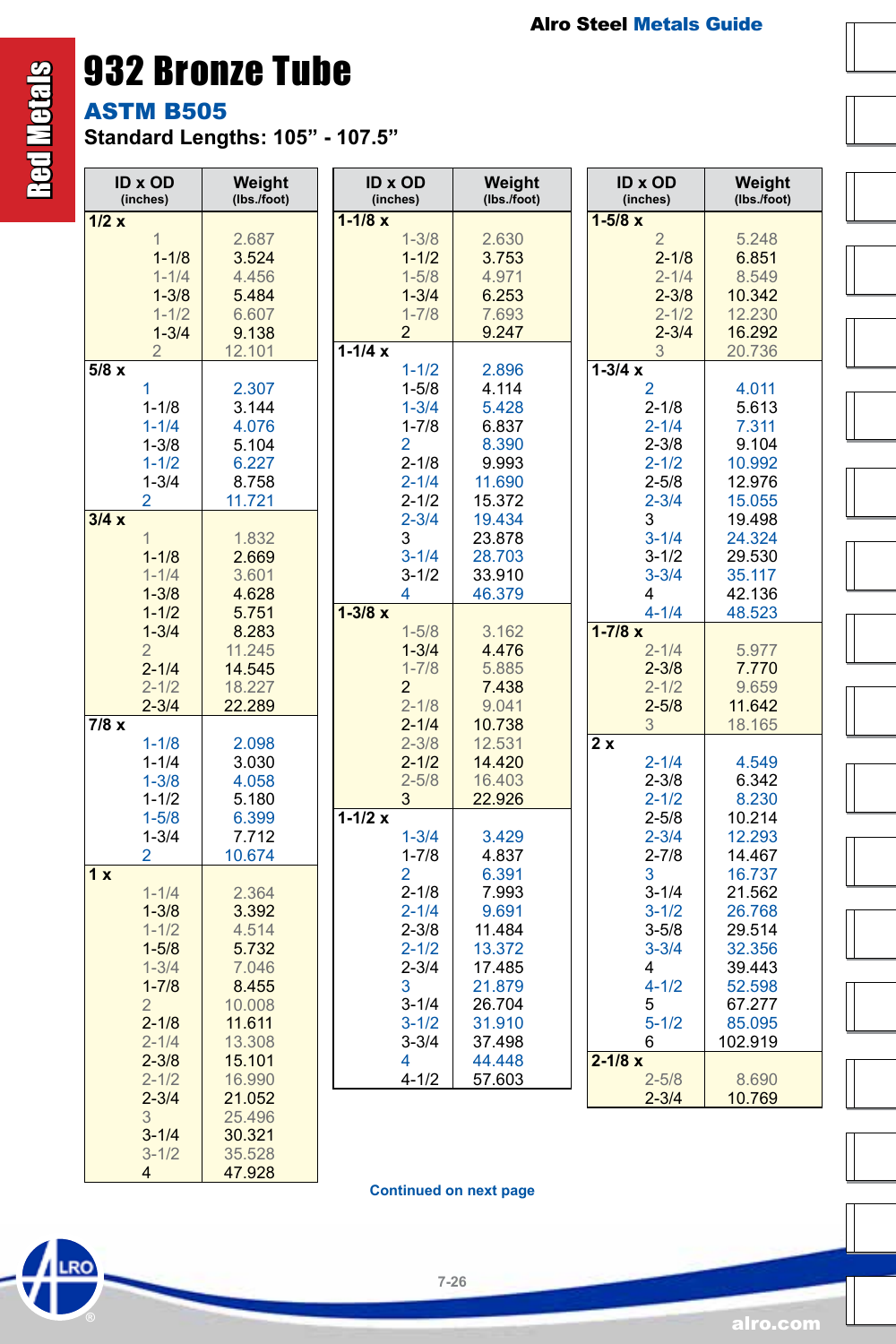932 Bronze Tube

ASTM B505

I

 $\overline{a}$ 

 $\overline{a}$ 

 $\overline{a}$ 

 $\overline{a}$ 

 $\overline{a}$ 

Ξ

**Standard Lengths: 105" - 107.5"**

| <b>ID x OD</b><br>(inches) |           | Weight<br>(lbs./foot) | <b>ID x OD</b><br>(inches) | Weight<br>(lbs./foot) | <b>ID x OD</b><br>(inches) | Weight<br>(lbs./foot) |
|----------------------------|-----------|-----------------------|----------------------------|-----------------------|----------------------------|-----------------------|
| $2 - 1/4x$                 |           |                       | 3x                         |                       | 4-1/2 x                    |                       |
|                            | $2 - 3/4$ | 9.150                 | $6 - 1/2$                  | 107.982               | $6 - 1/2$                  | 75.115                |
|                            | $2 - 7/8$ | 11.324                | $\overline{7}$             | 128.856               | $\overline{7}$             | 95.989                |
| 3                          |           | 13.594                | 8                          | 175.179               | $4 - 3/4 x$                |                       |
|                            | $3 - 1/4$ | 18.419                | $3 - 1/4x$                 |                       | $5 - 3/4$                  | 39.851                |
|                            | $3 - 1/2$ | 23.625                | $3 - 3/4$                  | 12.828                | 6                          | 48.954                |
|                            | $3 - 3/4$ | 29.213                | 4                          | 20.258                | $6 - 1/2$                  | 68.303                |
| 4                          |           | 36.368                | $4 - 1/4$                  | 26.645                | 5x                         |                       |
|                            | $4 - 1/4$ | 42.755                | $4 - 1/2$                  | 33.413                | $5 - 1/2$                  | 23.936                |
| $2 - 3/8 x$                |           |                       | $4 - 3/4$                  | 40.562                | $5 - 3/4$                  | 32.657                |
|                            | $2 - 7/8$ | 10.610                | 5                          | 48.093                | 6                          | 41.760                |
| 3                          |           | 11.879                | $5 - 1/2$                  | 66.284                | $6 - 1/2$                  | 61.109                |
|                            | $3 - 1/4$ | 16.704                | $3 - 1/2x$                 |                       | 7                          | 81.984                |
|                            | $3 - 1/2$ | 21.911                | 4                          | 15.278                | $7 - 1/2$                  | 104.383               |
| $2 - 1/2x$                 |           |                       | $4 - 1/4$                  | 21.664                | 8                          | 128.307               |
|                            | $2 - 3/4$ | 5.625                 | $4 - 1/2$                  | 28.432                | 9                          | 180.730               |
|                            | $2 - 7/8$ | 7.800                 | $4 - 3/4$                  | 35.582                | 10                         | 241.194               |
| 3                          |           | 10.069                | 5                          | 43.112                | $5-1/2x$                   |                       |
|                            | $3 - 1/8$ | 12.434                | $5 - 1/2$                  | 61.378                | 6                          | 26.230                |
|                            | $3 - 1/4$ | 14.894                | 6                          | 79.202                | $6 - 1/2$                  | 45.579                |
|                            | $3 - 1/2$ | 20.101                | $6 - 1/2$                  | 98.551                | 7                          | 66.453                |
|                            | $3 - 3/4$ | 25.688                | $3 - 3/4 x$                |                       | $7 - 1/2$                  | 88.852                |
| 4                          |           | 32.913                | $4 - 1/2$                  | 23.070                | 8                          | 112.776               |
|                            | $4 - 1/4$ | 39.300                | $4 - 3/4$                  | 30.220                | $5 - 3/4 x$                |                       |
|                            | $4 - 1/2$ | 46.067                | 5                          | 37.750                | $6 - 3/4$                  | 47.488                |
|                            | $4 - 3/4$ | 53.217                | $5 - 1/2$                  | 56.091                | $7 - 1/4$                  | 69.125                |
| 5                          |           | 60.747                | 6                          | 73.915                | $7 - 1/2$                  | 80.515                |
|                            | $5 - 1/2$ | 78.714                | $4 - 1/2$                  | 17.327                | 8                          | 104.439               |
| 6                          |           | 96.538                | $4 - 3/4$                  | 24.477                | $8 - 1/2$                  | 129.295               |
| $\overline{7}$             |           | 136.762               | 5                          | 32.007                | 6 x                        |                       |
| $2 - 5/8 x$                |           |                       | 4x                         |                       | $6 - 1/2$                  | 28.523                |
|                            | $3 - 1/2$ | 18.196                | $5 - 1/4$                  | 42.082                | $6 - 3/4$                  | 38.770                |
| $2 - 3/4 x$                |           |                       | $5 - 1/2$                  | 50.422                | 7                          | 49.397                |
|                            | $3 - 1/4$ | 10.989                | 6                          | 68.246                | $7 - 1/4$                  | 60.151                |
|                            | $3 - 1/2$ | 16.195                | $6 - 1/2$                  | 87.896                | $7 - 1/2$                  | 71.486                |
|                            | $3 - 3/4$ | 21.783                | 7                          | 108.470               | 8                          | 95.721                |
| 4                          |           | 29.076                | $7 - 1/2$                  | 130.869               | $8 - 1/2$                  | 121.170               |
|                            | $4 - 1/4$ | 35.463                | 8                          | 154.793               | 9                          | 148.144               |
|                            | $4 - 1/2$ | 42.231                | 9                          | 207.217               | 10                         | 208.754               |
|                            | $4 - 3/4$ | 49.380                | $4 - 1/4x$                 |                       | 11                         | 273.499               |
|                            |           |                       |                            | 18.352                | 12                         | 344.345               |
|                            |           |                       | $4 - 3/4$                  |                       |                            |                       |
| 3x                         | $3 - 1/2$ | 11.908                | 5                          | 25.883                | $6 - 1/2 x$                |                       |
|                            | $3 - 3/4$ | 17.496                | $5 - 1/4$                  | 36.032                | $7 - 1/4$                  | 41.663                |
| 4                          |           | 24.858                | $5 - 1/2$                  | 44.373                | $7 - 1/2$                  | 52.998                |
|                            | $4 - 1/4$ | 31.244                | 6                          | 62.197                | 8                          | 77.140                |
|                            | $4 - 1/2$ | 38.012                | $6 - 1/2$                  | 81.546                | $8 - 1/2$                  | 102.589               |
|                            | $4 - 3/4$ | 45.162                | $4 - 1/2x$                 |                       | 9                          | 129.564               |
| 5                          |           | 52.692                | 5                          | 19.377                | $9 - 1/2$                  | 160.161               |
| 6                          | $5 - 1/2$ | 70.808<br>88.633      | $5 - 1/2$<br>6             | 37.942<br>55.766      |                            |                       |

**Continued on next page**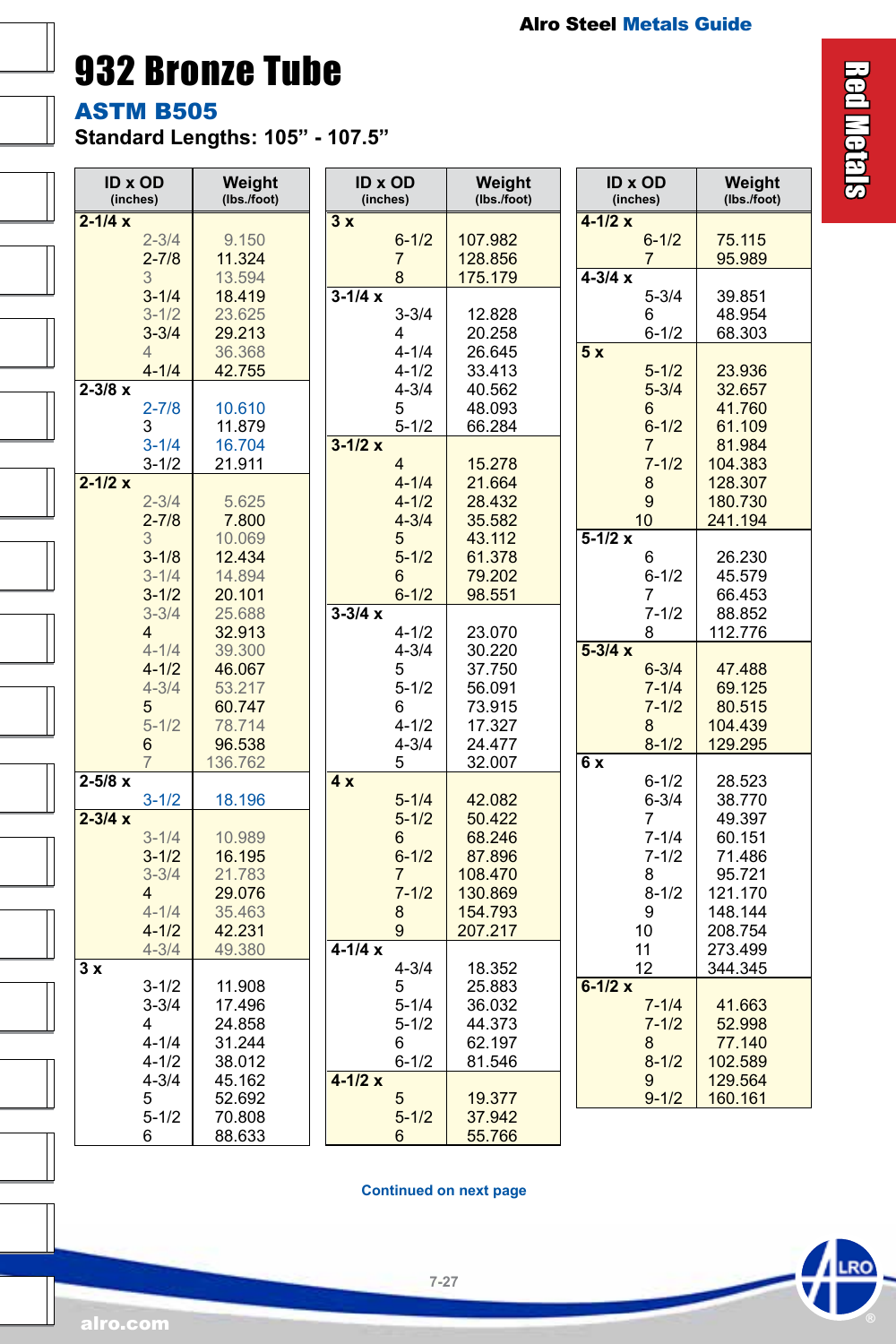### 932 Bronze Tube

ASTM B505

**Standard Lengths: 105" - 107.5"**

| <b>ID x OD</b><br>(inches) | Weight<br>(lbs./foot) | <b>ID x OD</b><br>(inches) | Weight<br>(Ibs./foot) | <b>ID x OD</b><br>(inches) | Weight<br>(Ibs./foot) |
|----------------------------|-----------------------|----------------------------|-----------------------|----------------------------|-----------------------|
| 7x                         |                       | 9x                         |                       | 12x                        |                       |
| $7 - 3/4$                  | 44.707                | 10                         | 74.834                | $13 - 1/2$                 | 143.943               |
| $\boldsymbol{8}$           | 57.035                | $10 - 1/4$                 | 90.063                | 14                         | 186.313               |
| $8 - 1/2$                  | 82.484                | $10 - 1/2$                 | 106.445               | 15                         | 275.630               |
| 9                          | 109.458               | 11                         | 139.580               | $12 - 1/2 x$               |                       |
| $9 - 1/2$                  | 140.129               | $11 - 1/2$                 | 174,240               | 14                         | 148.861               |
| 10                         | 170.214               | 12                         | 210.425               | 13x                        |                       |
| 11                         | 234.959               | $9 - 1/2 x$                |                       | $14 - 1/2$                 | 154.493               |
| 12                         | 305.805               | $10 - 1/2$                 | 78.787                | 15                         | 200.685               |
| $7 - 1/2 x$                |                       | 11                         | 111.922               | $13 - 1/2 x$               |                       |
| $8 - 1/2$                  | 60.853                | $11 - 1/2$                 | 146.583               | $15 - 1/2$                 | 206.838               |
| 9                          | 89.619                | $12 - 1/2$                 | 220.478               | 14x                        |                       |
| $9 - 1/2$                  | 118.571               | 10x                        |                       | $15 - 1/2$                 | 165.759               |
| 10                         | 148.657               | 11                         | 82.740                | 16                         | 215.057               |
| $10 - 1/2$                 | 180.267               | $11 - 1/2$                 | 117.400               | 15x                        |                       |
| 8x                         |                       | 12                         | 153.585               | 17                         | 229.428               |
| 9                          | 64.672                | 13                         | 234.686               | 16x                        |                       |
| $9 - 1/4$                  | 80.673                | 14                         | 317.903               | 17                         | 136.184               |
| $9 - 1/2$                  | 95.489                | $10 - 1/2 x$               |                       | 18                         | 243.800               |
| 10                         | 125.574               | $11 - 1/2$                 | 86.693                | 19                         | 357.516               |
| $10 - 1/2$                 | 157.184               | 12                         | 122.878               | 20                         | 477.332               |
| 11                         | 190.320               | $12 - 1/2$                 | 160.588               | 17x                        |                       |
| 12                         | 261.165               | 13                         | 204.077               | 19                         | 258.171               |
| 13                         | 341.876               | 11x                        |                       | 20                         | 377.988               |
| $8-1/2 x$                  |                       | 12                         | 90.646                | 18x                        |                       |
| $9 - 1/2$                  | 70.882                | $12 - 1/2$                 | 131.962               | 20                         | 272.543               |
| 10                         | 100.967               | 13                         | 171.942               |                            |                       |
| $10 - 1/2$                 | 132.577               | 14                         | 255.158               |                            |                       |
| $11 - 1/2$                 | 200.372               | $11 - 1/2x$                |                       |                            |                       |
|                            |                       | 13                         | 138.282               |                            |                       |
|                            |                       | $13 - 1/2$                 | 179.128               |                            |                       |
|                            |                       | $14 - 1/2$                 | 297.568               |                            |                       |

**Red Metals** Red Metals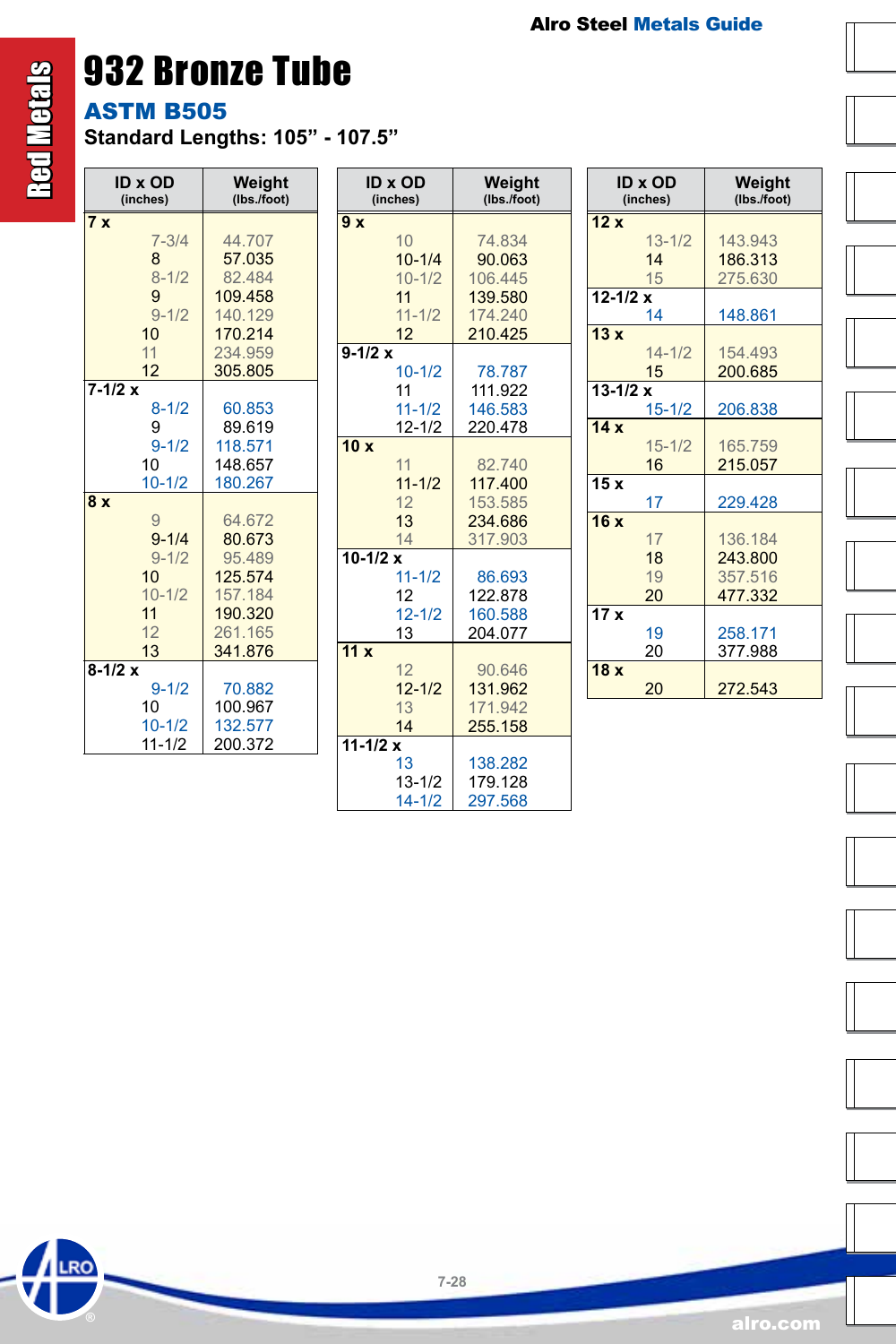### <span id="page-28-0"></span>954 Bronze Tube

Standard ASTM B505 Alloy

**Standard Lengths: 12 ft. random** 

| <b>ID x OD</b><br>(inches) | Weight<br>(lbs./foot) | <b>ID x OD</b><br>(inches) | Weight<br>(Ibs./foot) | <b>ID x OD</b><br>(inches) | Weight<br>(lbs./foot) |
|----------------------------|-----------------------|----------------------------|-----------------------|----------------------------|-----------------------|
| 3/4x                       |                       | 2x                         |                       | $3 - 1/4 x$                |                       |
| $1 - 1/4$                  | 3.300                 | $2 - 3/8$                  | 5.901                 | $3 - 3/4$                  | 13.095                |
| $1 - 1/2$                  | 5.133                 | $2 - 1/2$                  | 7.495                 | $\overline{4}$             | 18.156                |
| $1 - 3/4$                  | 7.285                 | $2 - 3/4$                  | 10.922                | $4 - 1/4$                  | 23.535                |
| $\overline{2}$             | 9.755                 | 3                          | 14.667                | $4 - 1/2$                  | 29.233                |
| $\overline{7/8x}$          |                       | $3 - 1/4$                  | 19.740                | 5                          | 42.708                |
| $1 - 1/4$                  | 2.827                 | $3 - 1/2$                  | 24.163                | $3-1/2x$                   |                       |
| 1x                         |                       | $3 - 3/4$                  | 28.905                | 4                          | 14.037                |
| $1 - 3/8$                  | 3.183                 | $\overline{4}$             | 33.966                | $4 - 1/4$                  | 19.416                |
| $1 - 1/2$                  | 4.139                 | $4 - 1/2$                  | 45.043                | $4 - 1/2$                  | 25.114                |
| $1 - 3/4$                  | 6.291                 | 5                          | 58.391                | 5                          | 38.616                |
| $\overline{2}$             | 8.761                 | 6                          | 89.127                | $5 - 1/2$                  | 52.322                |
| $2 - 1/4$                  | 11.550                | $\overline{7}$             | 122.870               | 6                          | 70.041                |
| $2 - 1/2$                  | 14.658                | $2 - 1/4x$                 |                       | $3 - 3/4x$                 |                       |
| $2 - 3/4$                  | 17.981                | $2 - 5/8$                  | 6.581                 | $4 - 3/4$                  | 27.829                |
| 3                          | 21.830                | $2 - 3/4$                  | 8.334                 | 4 x                        |                       |
| $3 - 1/2$                  | 31.074                | 3                          | 12.079                | $4 - 1/2$                  | 15.922                |
| $\overline{4}$             | 40.876                | $3 - 1/4$                  | 17.216                | $4 - 3/4$                  | 23.099                |
| $1 - 1/4x$                 |                       | $3 - 1/2$                  | 21.639                | 5                          | 29.474                |
| $1 - 3/4$                  | 4.978                 | $3 - 3/4$                  | 26.381                | $5 - 1/2$                  | 43.180                |
| 2                          | 7.449                 | 4                          | 31.441                | 6                          | 61.014                |
| $2 - 1/4$                  | 10.238                | $2 - 1/2x$                 |                       | $6 - 1/2$                  | 67.129                |
| $2 - 1/2$                  | 13.346                | 3                          | 9.173                 | 7                          | 95.123                |
| $2 - 3/4$                  | 16.772                | $3 - 1/4$                  | 14.373                | 8                          | 134.332               |
| 3                          | 20.517                | $3 - 1/2$                  | 18.796                | $4 - 1/4x$                 |                       |
| $3 - 1/2$                  | 29.824                | $3 - 3/4$                  | 23.537                | 5                          | 24.425                |
| $1 - 1/2x$                 |                       | $\overline{4}$             | 28.598                | $4 - 1/2x$                 |                       |
| $1 - 7/8$                  | 4.542                 | $4 - 1/2$                  | 39.675                | 5                          | 19.057                |
| $\overline{2}$             | 5.817                 | $4 - 3/4$                  | 45.429                | $5 - 1/4$                  | 25.751                |
| $2 - 1/4$                  | 8.606                 | 5                          | 53.074                | $5 - 1/2$                  | 32.763                |
| $2 - 1/2$                  | 11.714                | $6\phantom{1}$             | 84.270                | 6                          | 50.712                |
| $2 - 3/4$                  | 15.141                | $2 - 3/4x$                 |                       | $6 - 1/2$                  | 67.129                |
| 3                          | 18.866                | $3 - 1/4$                  | 11.211                | 5x                         |                       |
| $3 - 1/4$                  | 23.833                | $3 - 1/2$                  | 15.634                | $5 - 1/2$                  | 21.072                |
| $3 - 1/2$                  | 28.256                | $3 - 3/4$                  | 20.375                | $5 - 3/4$                  | 31.405                |
| $3 - 3/4$                  | 32.808                | 4                          | 25.436                | 6                          | 39.135                |
| $\overline{4}$             | 38.058                | $4 - 1/4$                  | 30.815                | $6 - 1/2$                  | 55.552                |
| $4 - 1/2$                  | 49.135                | $4 - 1/2$                  | 36.513                | $\overline{7}$             | 73.244                |
| $1 - 3/4x$                 |                       | 3x                         |                       | 8                          | 112.453               |
| $2 - 1/8$                  | 5.222                 | $3 - 1/2$                  | 12.153                | $\overline{9}$             | 156.762               |
| $2 - 1/4$                  | 6.656                 | $3 - 3/4$                  | 16.895                | 10                         | 206.171               |
| $2 - 1/2$                  | 9.764                 | $\overline{4}$             | 21.955                | $5-1/2x$                   |                       |
| $2 - 3/4$                  | 13.191                | $4 - 1/4$                  | 27.334                | $6 - 1/2$                  | 42.700                |
| 3                          | 16.936                | $4 - 1/2$                  | 33.032                | $5 - 3/4x$                 |                       |
| $3 - 1/4$                  | 21.946                | 5                          | 46.482                | $7 - 1/2$                  | 72.038                |
| $3 - 1/2$                  | 26.369                | $5 - 1/2$                  | 60.189                |                            |                       |
| $3 - 3/4$                  | 31.111<br>36.171      | 6<br>$\overline{7}$        | 77.793<br>111.902     |                            |                       |
| 4                          |                       |                            |                       |                            |                       |

**Continued on next page**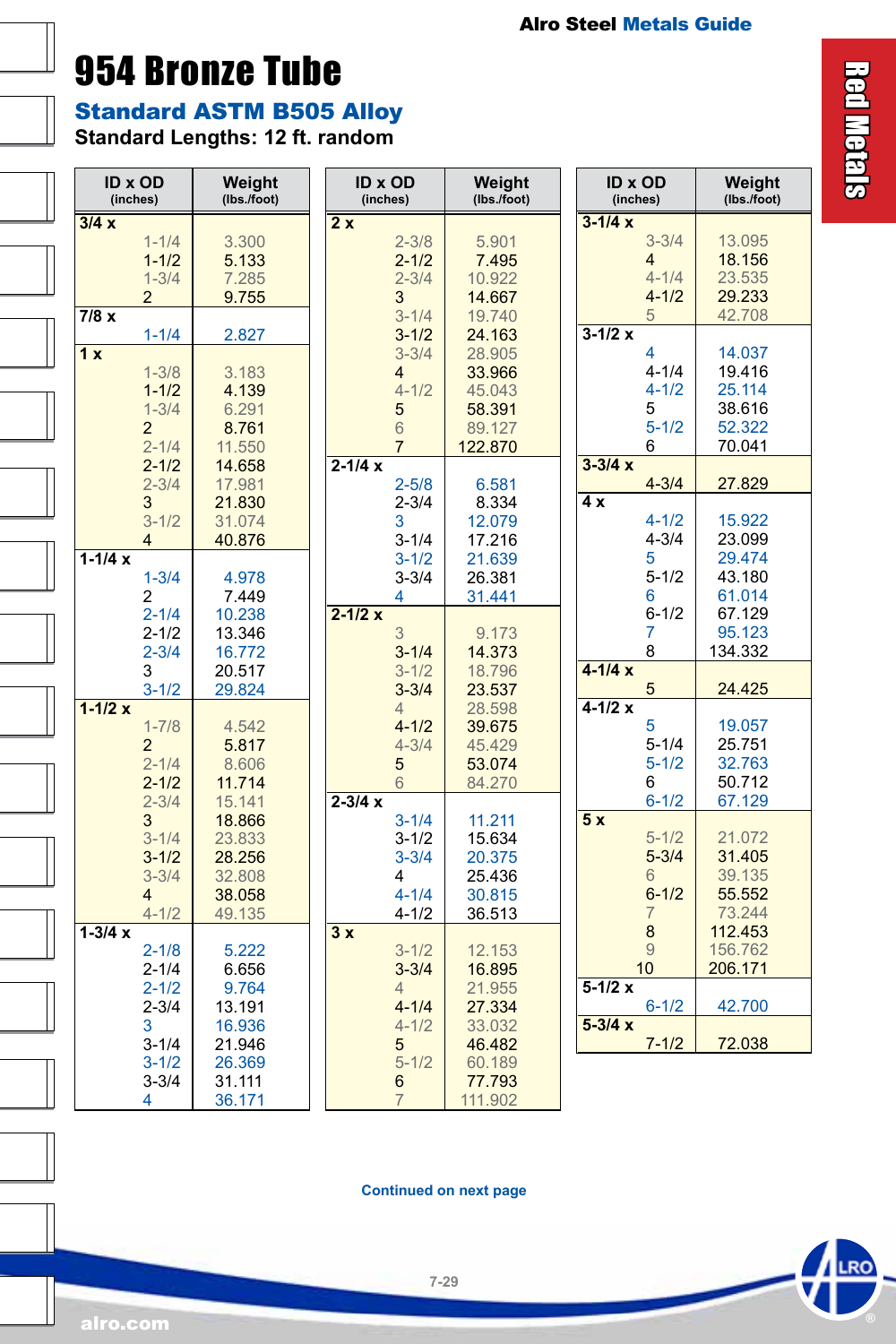# 954 Bronze Tube

Red Metals

**LRO** 

**Red Metals** 

Standard ASTM B505 Alloy

**Standard Lengths: 12 ft. random** 

| ID x OD<br>(inches) | Weight<br>(Ibs./foot) |
|---------------------|-----------------------|
| 6x                  |                       |
| $\overline{7}$      | 46.265                |
| 8                   | 85474                 |
| 9                   | 129 783               |
| 10                  | 179 192               |
| $6-1/2 x$           |                       |
| $7 - 1/2$           | 49.830                |
| $8 - 1/2$           | 91.589                |
| $6 - 3/4 x$         |                       |
| $7 - 3/4$           | 51.316                |
| 7x                  |                       |
| 8                   | 53.395                |
| 9                   | 97 704                |
| 10                  | 146 266               |
| 11                  | 200.461               |
| $11 - 1/2$          | 229.460               |

| ID x OD<br>(inches) | Weight<br>(Ibs./foot) |
|---------------------|-----------------------|
| $7 - 1/2x$          |                       |
| $8 - 1/2$           | 56.632                |
| $9 - 1/2$           | 103819                |
| 10                  | 128 417               |
| 11                  | 182.612               |
| 8 x                 |                       |
| 9                   | 60.525                |
| $9 - 1/2$           | 84.592                |
| 10                  | 109.934               |
| $8-1/2x$            |                       |
| $9 - 1/2$           | 36.721                |
| 9 x                 |                       |
| 11                  | 121.460               |
| 12                  | 180.726               |
| 10x                 |                       |
| 11                  | 74.354                |

| <b>ID x OD</b><br>(inches) | Weight<br>(Ibs./foot) |  |
|----------------------------|-----------------------|--|
| $10-1/2 x$                 |                       |  |
| $12 \,$                    | 108.165               |  |
| 11x                        |                       |  |
| 12                         | 81.443                |  |























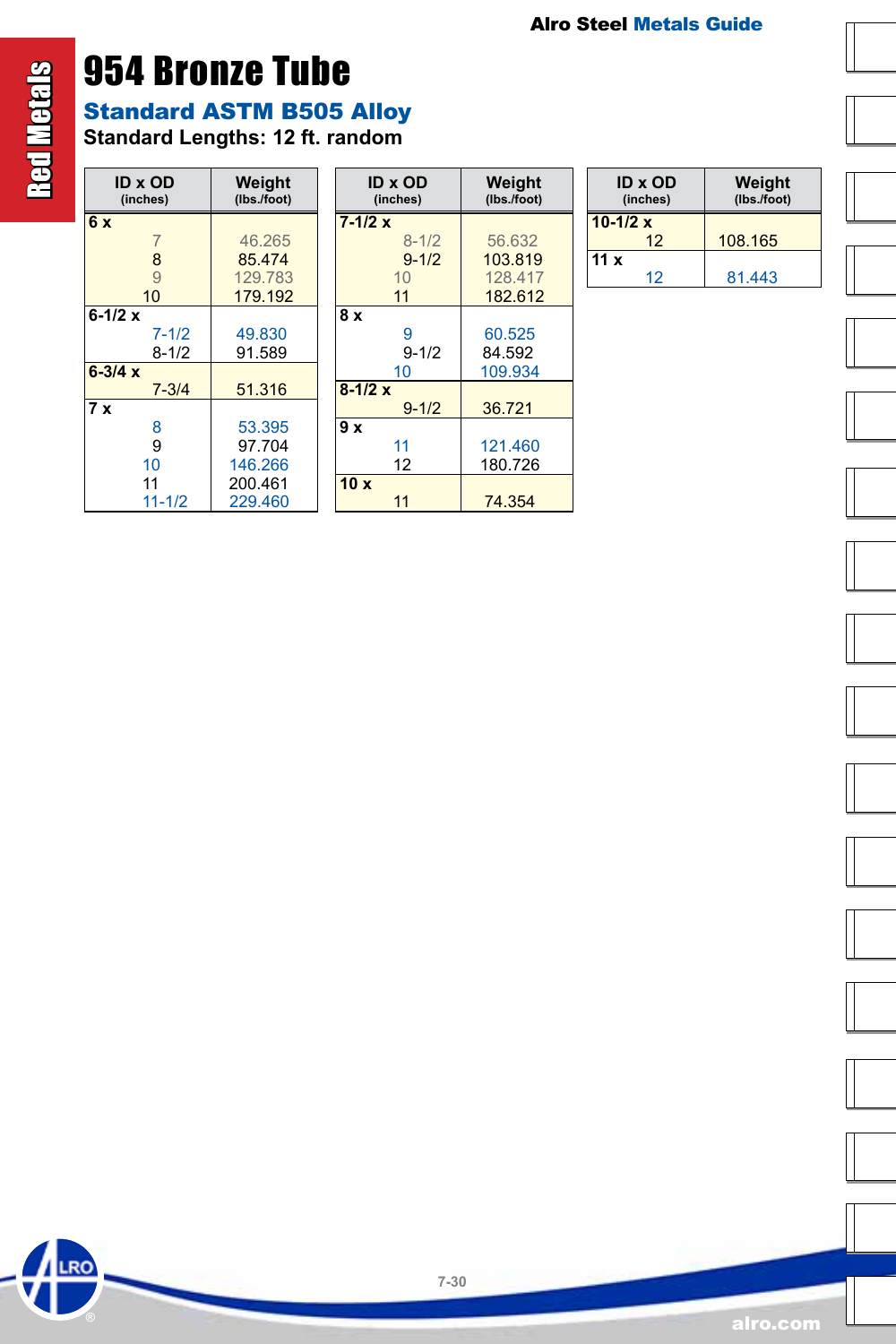# <span id="page-30-0"></span>Bronze Products Tolerances

#### Roundness Tolerances

#### **Outside Diameter in Maximum Out of Roundness<sup>A</sup> (inches)**

A The deviation from roundness is measured as the difference between major and minor diameters at any one cross section of the tube.

| 932 (SAE 660) Bearing Bronze |       |  |
|------------------------------|-------|--|
| Up to 4" excluded            | 0.020 |  |
| 4" up to 5" included         | 0.032 |  |
| Over 5"                      | 0.064 |  |

| 954 and 959 Aluminum Bronze |       |  |
|-----------------------------|-------|--|
| Up to 3" included           | 0.025 |  |
| Over 3" to 4" included      | 0.040 |  |
| Over 4" to 5-1/2" included  | 0.060 |  |
| Over 5-1/2"                 | 0.075 |  |

#### Straightness Tolerances

| <b>Product</b>           | Length <sup>A</sup><br>(Feet) | <b>Maximum Curvature<sup>B</sup></b><br>(Depth or arc) (inches) |
|--------------------------|-------------------------------|-----------------------------------------------------------------|
| Round Rod or Tube        | Up to $10$                    | 1/4 in any 5 ft. portion                                        |
| <b>Round Rod or Tube</b> | 10 and Over                   | 1/2 in any 10 ft. portion                                       |
| Bar and Shape            | Any Length                    | 1/2 in any 6 ft. portion                                        |

#### Finishing Alloweances Added to 932 Bearing Bronze Tubes and Rounds

**Standard inventory of bars and shapes are produced oversized to finish machine to the print or part size.**

| <b>Finish Allowances</b>                 |                                    |                                     |  |
|------------------------------------------|------------------------------------|-------------------------------------|--|
| <b>Finished Outside Dia.</b><br>(inches) | <b>Inside Diameter</b><br>(inches) | <b>Outside Diameter</b><br>(inches) |  |
| Up to 1.999 inclusive                    | $-0.0190$ to $-0.0640$             | $+0.0290$ to $+0.0390$              |  |
| Over 2 to 3.999 inclusive                | $-0.0190$ to $-0.0640$             | $+0.0340$ to $+0.0440$              |  |
| Over 4 to 5 inclusive                    | $-0.0470$ to $-0.1090$             | $+0.0550$ to $+0.0710$              |  |
| Over 5 to 9 inclusive                    | $-0.0620$ to $-0.1580$             | $+0.0780$ to $+0.1100$              |  |
| Over 9 to 12 inclusive                   | $-0.0780$ to $-0.1820$             | $+0.0940$ to $+0.1340$              |  |
| Over 12 to 16 inclusive                  | $-0.1020$ to $-0.2140$             | $+0.1180$ to $+0.1660$              |  |